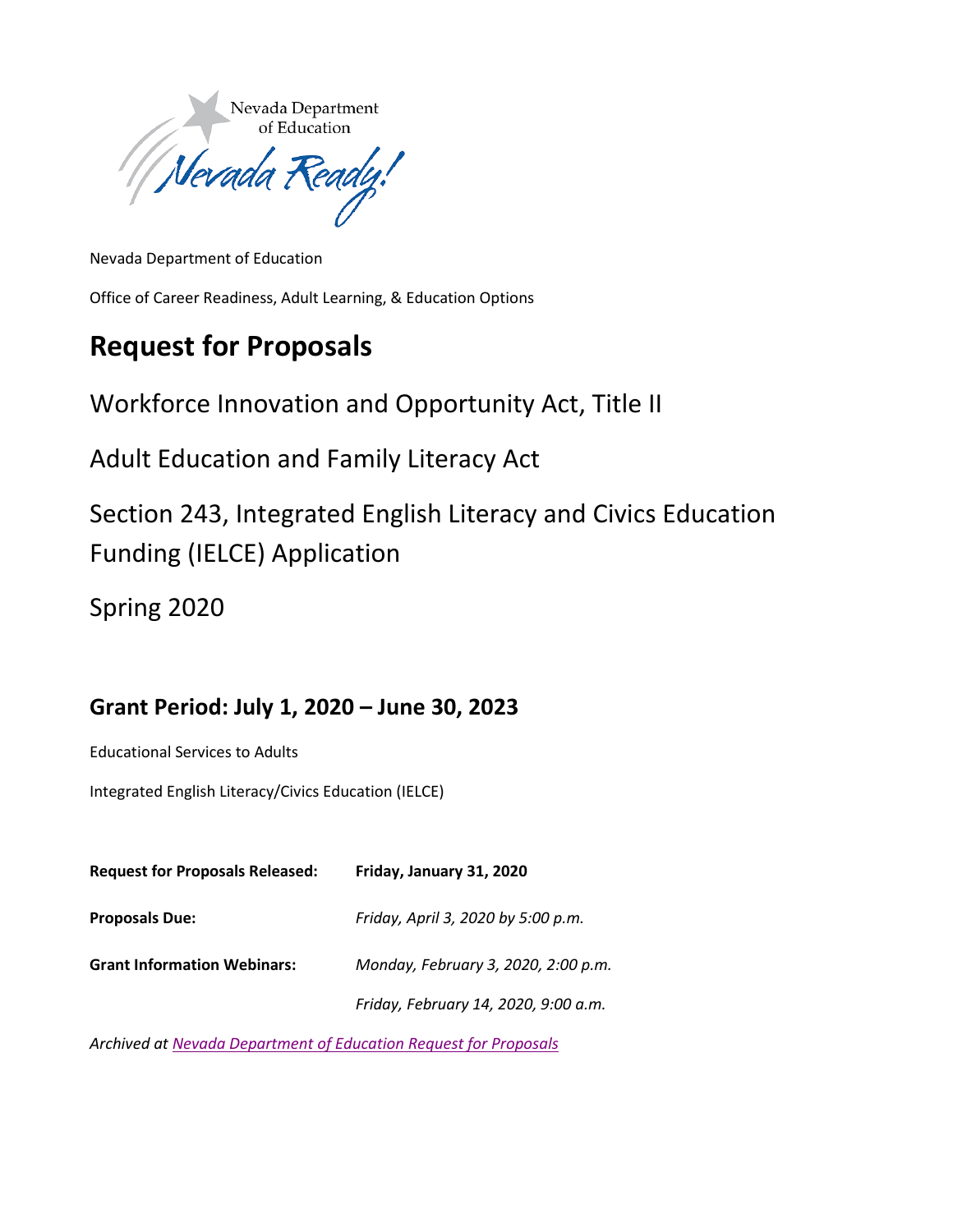State of Nevada

# **DEPARTMENT OF EDUCATION**

700 East Fifth Street

Carson City, Nevada

89701-5096

(775) 687-9200

# **ADMINISTRATION**

Jhone M. Ebert, Superintendent of Public Instruction

Felicia Gonzales, Deputy Superintendent of Educator Effectiveness and Family Engagement

Vacant, Director, Office of Career Readiness, Adult Literacy, and Education Options

Nancy Olsen, Adult Education Programs Supervisor, Office of Career Readiness, Adult Learning, and Education **Options** 

Arianna Florence, Business Process Analyst, Office of Career Readiness, Adult Learning, and Education Options

*The Nevada Department of Education does not discriminate on the basis of race, color, religion, national origin, sex, disability, sexual orientation, gender identity or expression, or age in its programs and activities and provides equal access to the Boy Scouts and other designated youth groups. For inquiries, contact the Equity Coordinator at (775) 687-9200*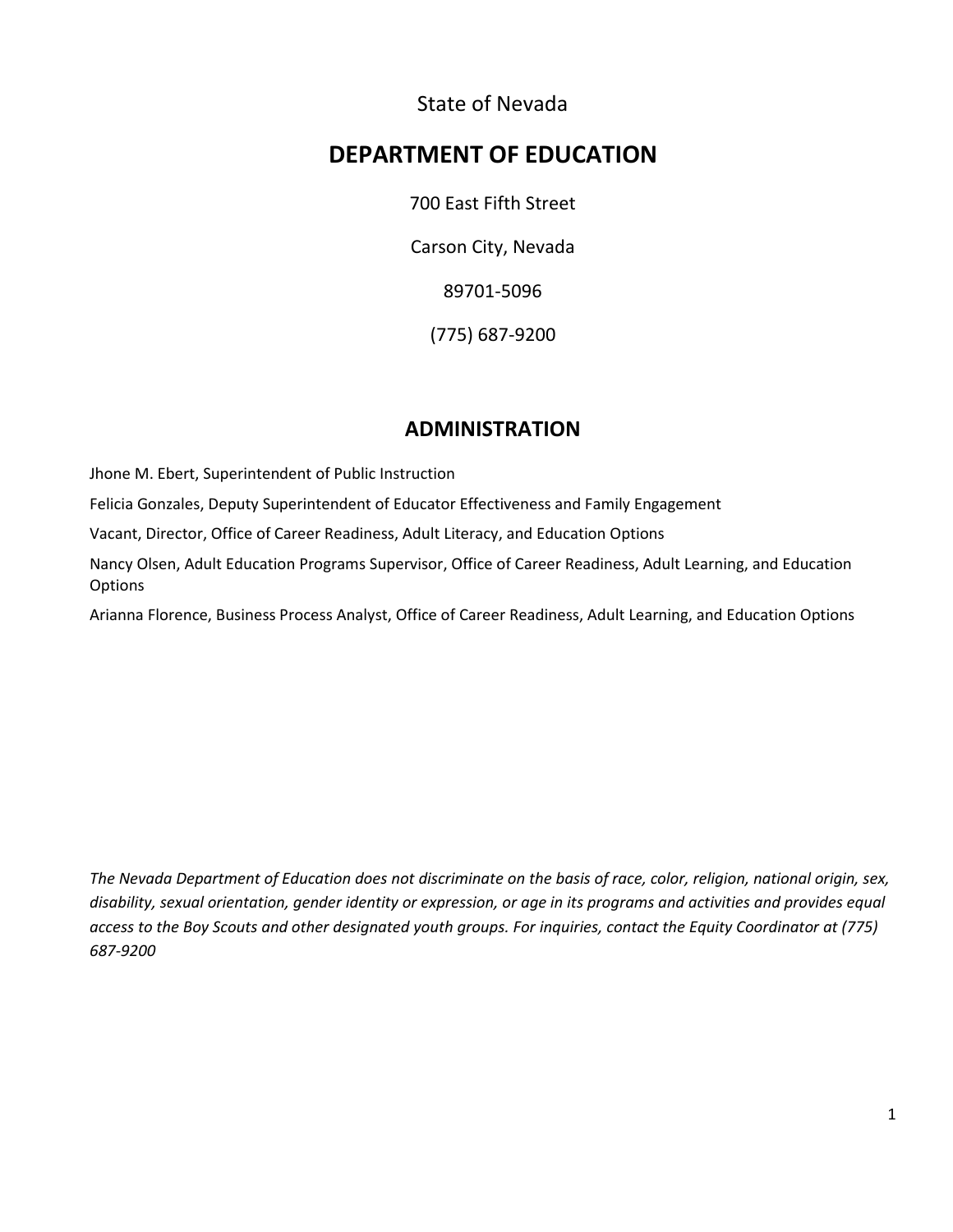| Part I:  |  |
|----------|--|
| Part II: |  |
|          |  |
|          |  |
|          |  |
|          |  |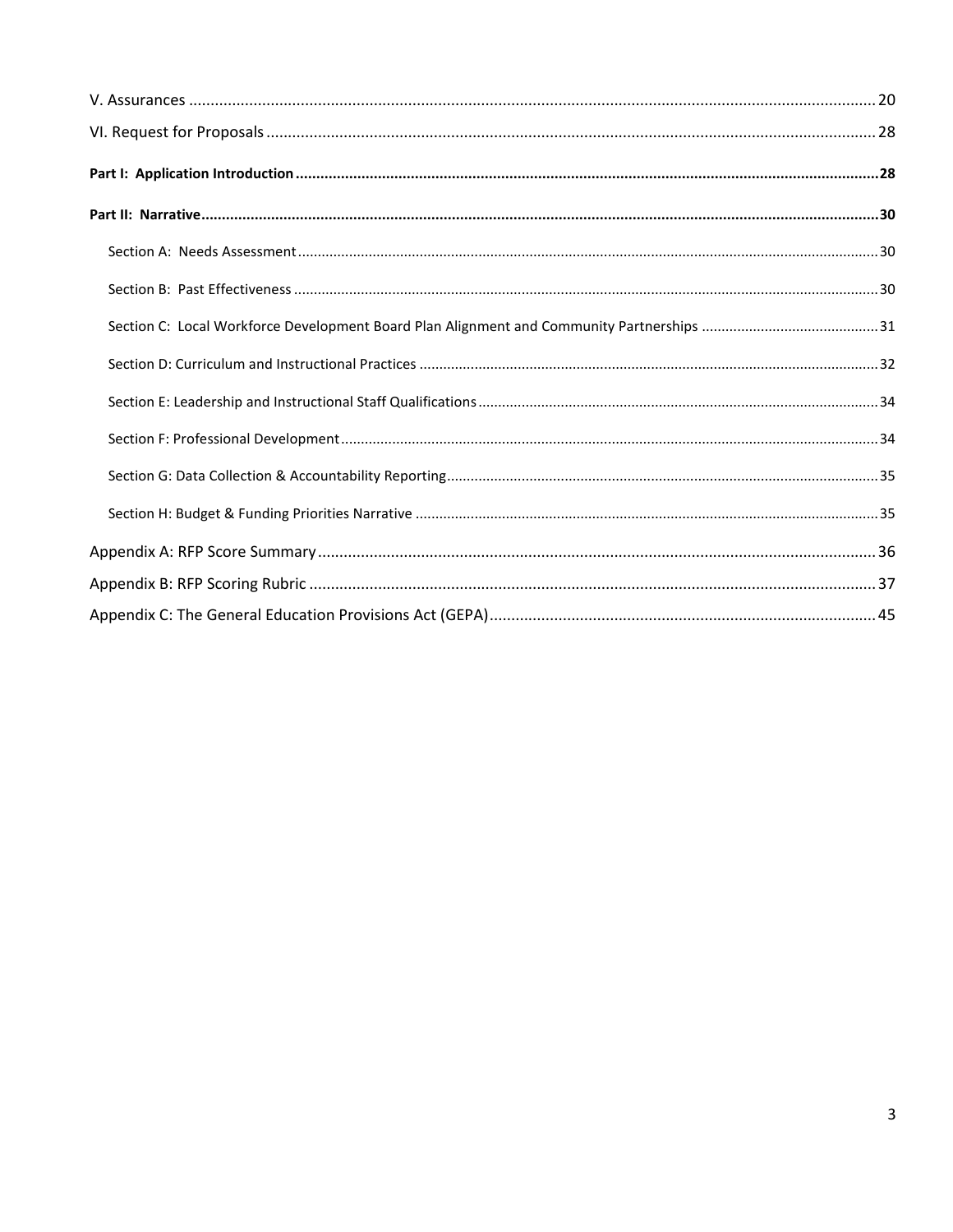# <span id="page-4-0"></span>**Acronyms and Definitions**

| ABE:     | Adult basic education                                                                                                                                                                                                                                                                                  |
|----------|--------------------------------------------------------------------------------------------------------------------------------------------------------------------------------------------------------------------------------------------------------------------------------------------------------|
| ADA:     | Americans with Disabilities Act                                                                                                                                                                                                                                                                        |
| AEFLA:   | Adult Education and Family Literacy Act, Title II of the Workforce Innovation and Opportunity Act<br>which funds adult education services                                                                                                                                                              |
| ASE:     | Adult secondary education                                                                                                                                                                                                                                                                              |
| CCRS:    | College and Career Readiness Standards for Adult Education                                                                                                                                                                                                                                             |
| CASAS:   | Comprehensive Adult Student Assessment System, a national assessment-to-instruction system<br>based on competencies identified as essential for adults to function effectively in their multiple life<br>roles of employees, family members and community members                                      |
| DAEL:    | Division of Adult Education and Literacy, the Office of Career, Technical and Adult Education of the<br>United States Department of Education                                                                                                                                                          |
| EFL:     | Educational functioning level; the descriptor of student performance determined by standardized<br>testing used by the National Reporting System.                                                                                                                                                      |
| ELA:     | <b>English Language Acquisition</b>                                                                                                                                                                                                                                                                    |
| ESL:     | English as a second language                                                                                                                                                                                                                                                                           |
| FERPA:   | The Family Educational Rights and Privacy Act, legislation which protects the rights of learners to<br>have their educational records remain private and ensures that educational records are not shared<br>with other agencies or individuals without the learner's written permission                |
| $GED®$ : | General Educational Development test battery                                                                                                                                                                                                                                                           |
| IDEA:    | Individuals with Disabilities Education Act, federal legislation on education services for individuals<br>with disabilities                                                                                                                                                                            |
| IELCE:   | Integrated English Literacy and Civics Education, federal funding for services and programs to adults<br>in need of English language instruction, skills necessary to pass the U.S. Citizenship examination,<br>technology skills, and competencies in governmental, educational and workplace systems |
| IEP:     | Individual Education Plan, a required plan of action and educational support for pupils with<br>disabilities in public schools                                                                                                                                                                         |
| IET:     | Integrated Education and Training; services that include adult education and literacy, workforce<br>preparation skills, and workforce training for a specific occupation or occupational cluster.                                                                                                      |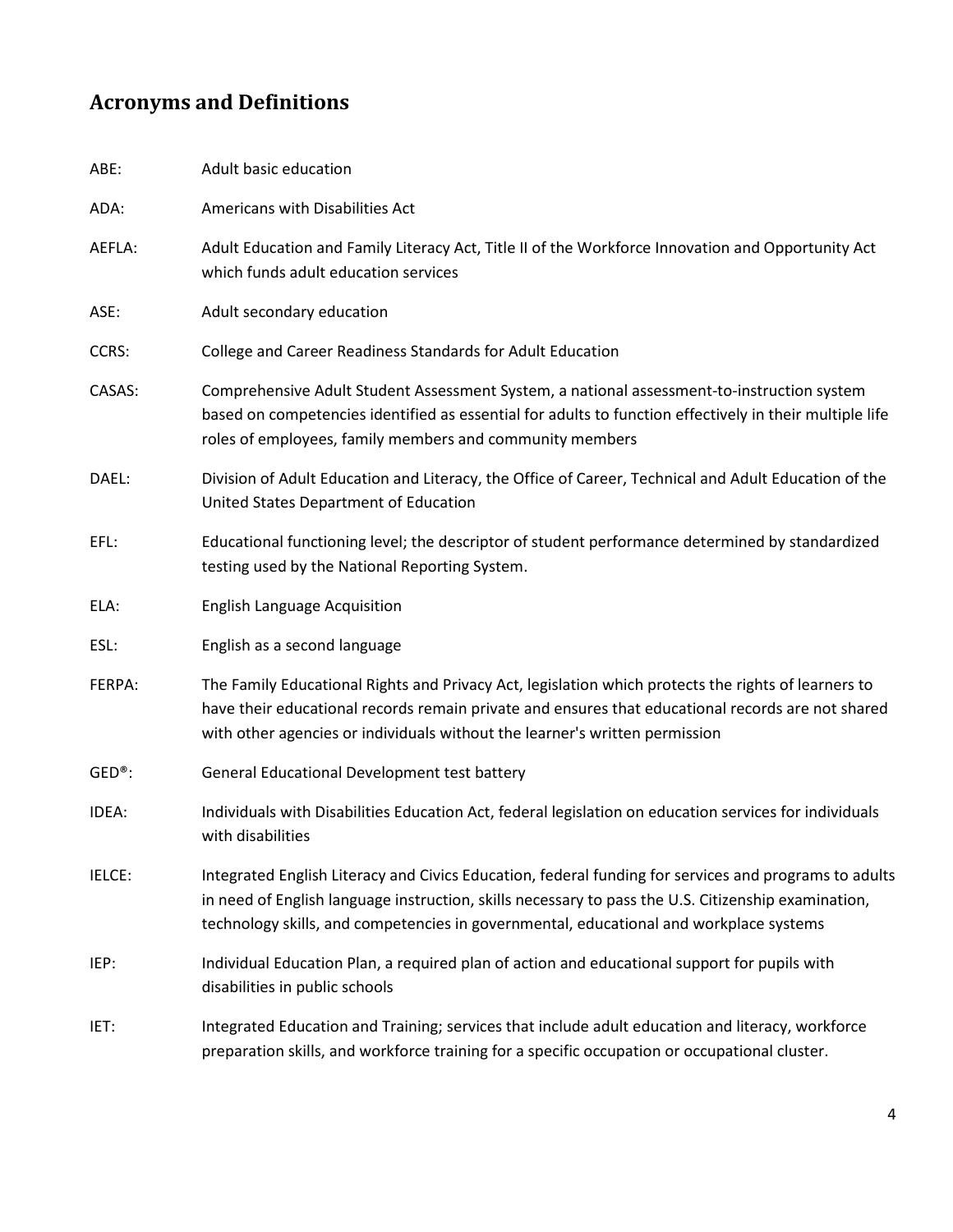| LD:          | Learning Disability                                                                                                                                                                |
|--------------|------------------------------------------------------------------------------------------------------------------------------------------------------------------------------------|
| LEP:         | Limited English proficiency, status of learners with limited English language skills                                                                                               |
| LWDB:        | Local Workforce Development Board                                                                                                                                                  |
| MOE:         | Maintenance of Effort                                                                                                                                                              |
| MSG:         | Measurable Skill Gain                                                                                                                                                              |
| NDE:         | Nevada Department of Education                                                                                                                                                     |
| NRS:         | Nevada Revised Statutes; or National Reporting System for data collection and reporting as<br>required under AEFLA                                                                 |
| OCTAE:       | Office of Career, Technical, and Adult Education, office in the United States Education<br>Department where the Division of Adult Education and Literacy is housed                 |
| TABE:        | Tests of Adult Basic Education, an approved assessment for ABE students                                                                                                            |
| TABE CLAS-E: | Tests of Adult Basic Education Complete Language Assessment System-English, an approved<br>assessment for ESL students                                                             |
| WIA:         | Workforce Investment Act                                                                                                                                                           |
| WIOA:        | Workforce Innovation and Opportunity Act: federal workforce development legislation, of which,<br>Adult Education and Family Literacy is Title II. Became effective July 22, 2014. |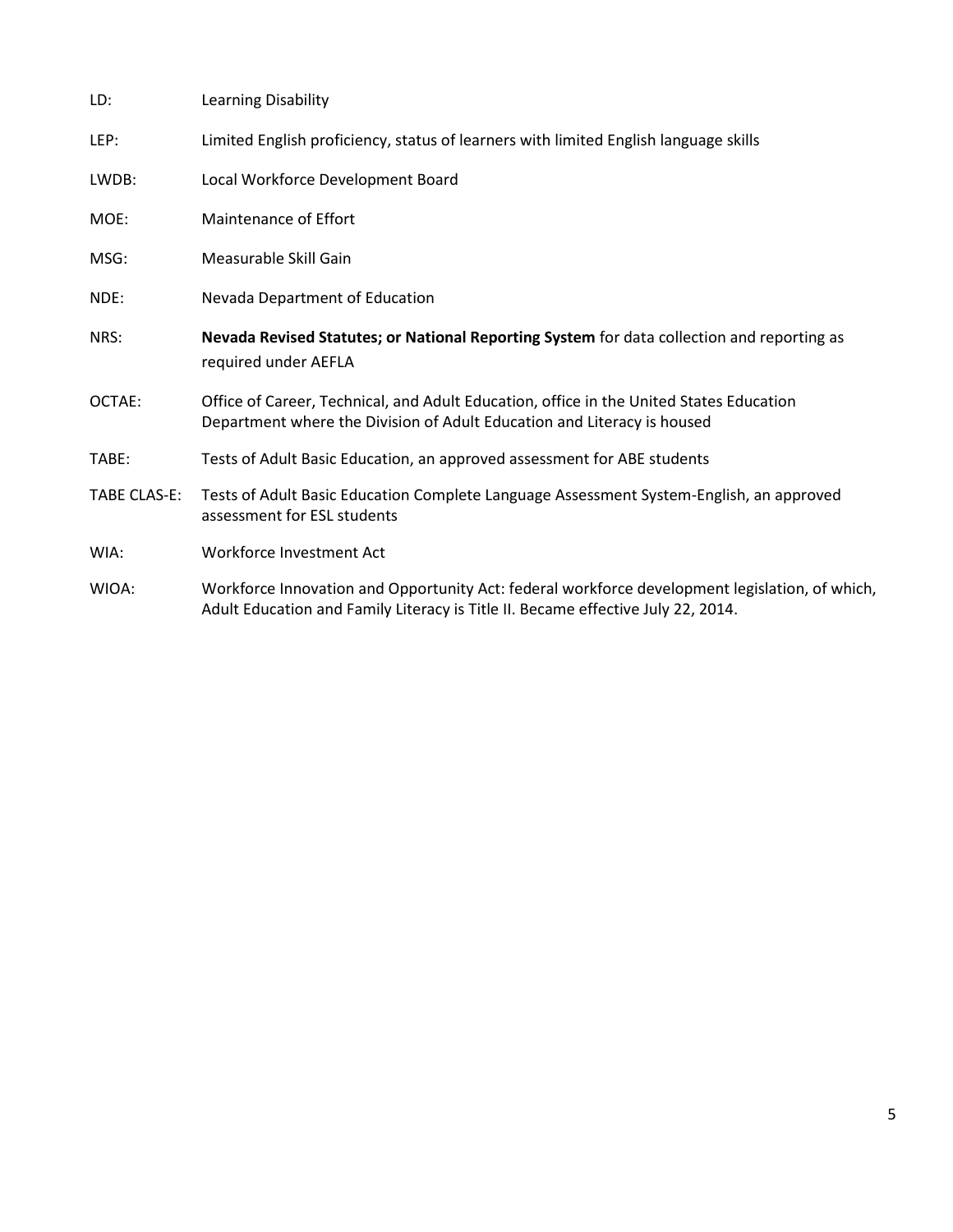# <span id="page-6-0"></span>**I. REQUEST FOR PROPOSALS OVERVIEW**

# <span id="page-6-1"></span>**GRANT REQUIREMENTS**

Adult Education and Family Literacy Act (AEFLA) Grant Program

*Note: Elements in the following subsections are noted as Federal (F) requirements or State (S) requirements.*

### <span id="page-6-2"></span>**Purpose (F)**

**The purpose of the 243 Funding for Integrated English Literacy and Civics Education (IELCE), under the AEFLA, is to:**

*WIOA 243(c) (1) prepare adults who are English language learners for, and place such adults in, unsubsidized employment in in-demand industries and occupations that lead to economic self-sufficiency; and* 

*WIOA 243(c) (2) integrate with the local workforce development system and its functions to carry out the activities of the program.* 

*Funds must be used to provide educational services below the postsecondary level to those members of the community who are eligible individuals:*

*(4) ELIGIBLE INDIVIDUAL.—The term "eligible individual" means an individual—*

*(A) who has attained 16 years of age;*

- *(B) who is not enrolled or required to be enrolled in secondary school under State law; and*
- *(C) who—*

*(i) is basic skills deficient; (ii) does not have a secondary school diploma or its recognized equivalent, and has not achieved an equivalent level of education; or (iii) is an English language learner.*

### <span id="page-6-3"></span>**State Plan (F/S)**

The Nevada Department of Education (NDE) distributes federal funds provided to the State by the Adult Education and Family Literacy Act (AEFLA) in accordance with the provisions set forth in the Act and the Nevada WIOA Unified State Plan.

# **Eligible Applicants (F)**

**All applications received will be screened to determine eligibility prior to scoring.** Applications will first be reviewed internally to determine that all required documents are included with original signatures, as well as, documentation required to show "demonstrated effectiveness". Applications that are incomplete, or determined to be from a provider that is not an eligible provider of "demonstrated effectiveness" will not be reviewed or scored by the review panel. In the case of applicants applying as a consortium each member of a consortium must provide performance data to demonstrate effectiveness.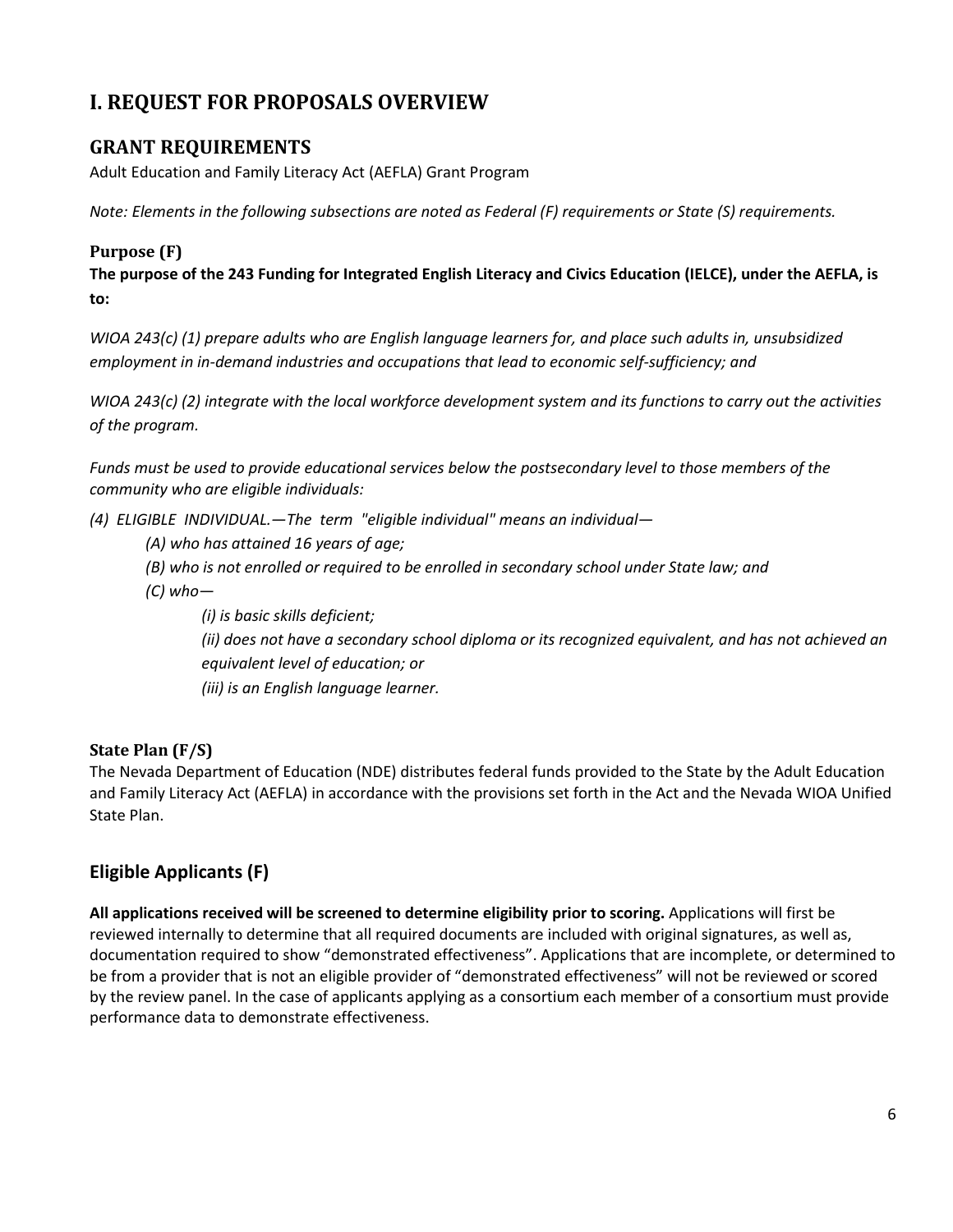*Sec.§ 463.24 (a) For the purposes of this section, an eligible provider must demonstrate past effectiveness by providing performance data on its record of improving the skills of eligible individuals, particularly eligible individuals who have low levels of literacy, in the content domains of reading, writing, mathematics, English language acquisition, and other subject areas relevant to the services contained in the State's application for funds. An eligible provider must also provide information regarding its outcomes for participants related to employment, attainment of secondary school diploma or its recognized equivalent, and transition to postsecondary education and training; and (b) There are two ways in which an eligible provider may meet the requirements in paragraph (a) of this section:*

*(1) An eligible provider that has been funded under the Adult Education and Family Literacy Act must provide performance data to demonstrate past effectiveness.*

*(2) An eligible provider that has not been previously funded under the Adult Education and Family Literacy Act must provide performance data to demonstrate its past effectiveness in serving basic skills deficient eligible individuals, including evidence of its success in achieving outcomes listed in paragraph (a) of this section.*

### *Eligible applicants are organizations that have demonstrated effectiveness in providing adult education and literacy activities that may include:*

*(A) a local educational agency;* 

- *(B) a community-based organization or faith-based organization;*
- *(C) a volunteer literacy organization;*
- *(D) an institution of higher education;*

*(E) a public or private nonprofit agency;* 

*(F) a library;* 

*(G) a public housing authority;* 

*(H) a nonprofit institution that is not described in any of subparagraphs (A) through (G) and has the ability to provide adult education and literacy activities to eligible individuals;*

*(I) a consortium or coalition of the agencies, organizations, institutions, libraries, or authorities described in any of subparagraphs (A) through (H);* 

*(J) a partnership between an employer and an entity described in any of subparagraphs (A) through (I). AEFLA 203(5); and*

(K) other.

### <span id="page-7-0"></span>**Program Standards (F/S)**

The **College and Career Readiness Standards**, released in April, 2013 by the U.S. Department of Education's Office of Career, Technical and Adult Education, provide the framework for scope and content of adult education services and activities, and are the foundation for program evaluation and improvement in AEFLA-funded programs administered by the Nevada Department of Education. **Nevada has adopted the [College and Career Readiness](https://lincs.ed.gov/publications/pdf/CCRStandardsAdultEd.pdf)  [\(CCR\) Standards for Adult Education.](https://lincs.ed.gov/publications/pdf/CCRStandardsAdultEd.pdf)**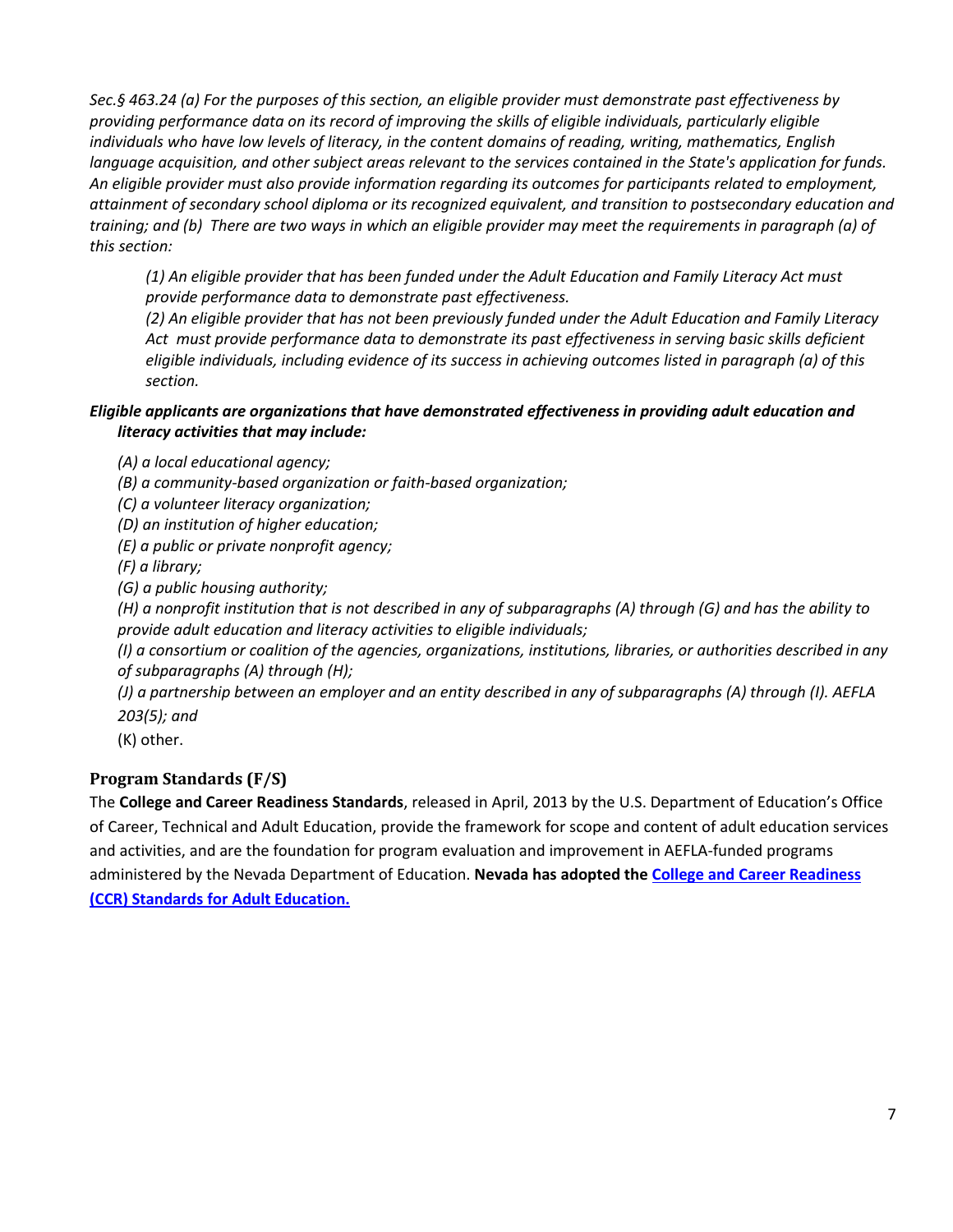### <span id="page-8-0"></span>**Thirteen (13) Considerations in Evaluating Local Program Applications (F)**

*AEFLA 231(e)* **Considerations – In awarding grants or contracts under this section, the eligible agency (State) shall consider –**

*(1) the degree to which the eligible provider would be responsive to—*

*(A) regional needs as identified in the local plan under section 108; and* 

*(B) serving individuals in the community who were identified in such plan as most in need of adult education and literacy activities, including individuals—*

*(i) who have low levels of literacy skills; or (ii) who are English language learners;* 

*(2) the ability of the eligible provider to serve eligible individuals with disabilities, including eligible individuals with learning disabilities;* 

*(3) past effectiveness of the eligible provider in improving the literacy of eligible individuals, to meet State-adjusted levels of performance for the primary indicators of performance described in WIOA section 116, especially with respect to eligible individuals who have low levels of literacy;* 

*(4) the extent to which the eligible provider demonstrates alignment between proposed activities and services and the strategy and goals of the local plan under section 108, as well as the activities and services of the one-stop partners;* 

*(5) whether the eligible provider's program—*

*(A) is of sufficient intensity and quality, and based on the most rigorous research available so that participants achieve substantial learning gains; and* 

*(B) uses instructional practices that include the essential components of reading instruction;* 

*(6) whether the eligible provider's activities, including whether reading, writing, speaking, mathematics, and English*  language acquisition instruction delivered by the eligible provider, are based on the best practices derived from the *most rigorous research available and appropriate, including scientifically valid research and effective educational practice;* 

*(7) whether the eligible provider's activities effectively use technology, services, and delivery systems, including distance education in a manner sufficient to increase the amount and quality of learning and how such technology, services, and systems lead to improved performance;* 

*(8) whether the eligible provider's activities provide learning in context, including through integrated education and training, so that an individual acquires the skills needed to transition to and complete postsecondary education and training programs, obtain and advance in employment leading to economic self-sufficiency, and to exercise the rights and responsibilities of citizenship;* 

*(9) whether the eligible provider's activities are delivered by well-trained instructors, counselors, and administrators who meet any minimum qualifications established by the State, where applicable, and who have access to high quality professional development, including through electronic means;* 

*(10) whether the eligible provider's activities coordinate with other available education, training, and social service resources in the community, such as by establishing strong links with elementary schools and secondary schools, postsecondary educational institutions, institutions of higher education, local workforce investment boards, onestop centers, job training programs, and social service agencies, business, industry, labor organizations, communitybased organizations, nonprofit organizations, and intermediaries, for the development of career pathways;* 

*(11) whether the eligible provider's activities offer flexible schedules and coordination with Federal, State, and local support services (such as child care, transportation, mental health services, and career planning) that are necessary to enable individuals, including individuals with disabilities or other special needs, to attend and complete programs;*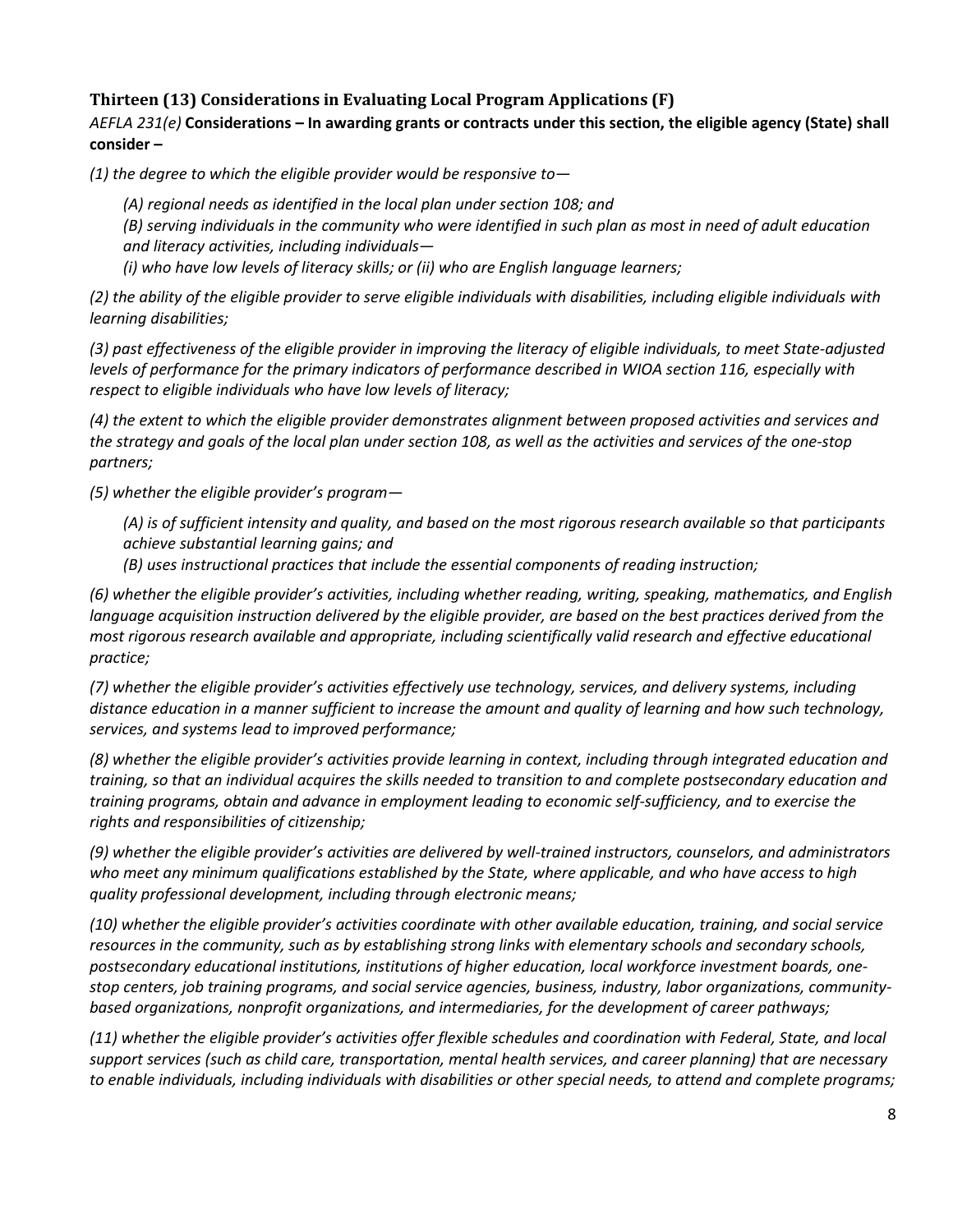*(12) whether the eligible provider maintains a high-quality information management system that has the capacity to report measurable participant outcomes (consistent with section 116) and to monitor program performance; and* 

*(13) whether the local areas in which the eligible provider is located have a demonstrated need for additional English language acquisition programs and civics education programs.*

# <span id="page-9-0"></span>**Available Funds (F) A minimum of \$800,000 will be available for distribution to successful applicants.**

### **Funding Formula (S)**

Successful applicants will be funded based on the following factors:

- equal base amount of \$40,000 per awarded applicant;
- remaining funds divided by estimated enrollment.

The funding amounts are subject to change as needed, for both the initial award and years two and three of the grant cycle, as determined by NDE.

### <span id="page-9-1"></span>**Supplement, Not Supplant (F/S)**

Funds for this program must be used to **supplement (increase the level of services) and not supplant (replace) funds** from nonfederal sources. **Any program activity required by state law, State Board of Education rules, or local board policy may not be paid with these funds (S). State or local funds may not be decreased or diverted for other uses merely because of the availability of these funds.** Grantees must maintain documentation which clearly demonstrates the supplementary nature of these funds. *AEFLA 241(a)*

### <span id="page-9-2"></span>**Match (S)**

Through the Basic State Grant Program, states receive federal funds annually according to a statutorily-defined formula. Local funded programs must match a minimum of 25% of the allocated amount of federal funds with state and local contributions, which may be in cash or in-kind; the program must then maintain the level of effort in subsequent years. The funding level may be reduced proportionately if the applicant is not able to meet the match requirement.

### <span id="page-9-3"></span>**Review Process (F/S)**

Applications determined to be complete and from an eligible provider of "demonstrated effectiveness" will be evaluated by a review panel. The review panel will be comprised of both NDE and non-NDE individuals with expertise in areas related to adult education and family literacy, and representatives from state and local agencies serving similar populations. Review panel members will be solicited from all regions of the state.

Each application will be evaluated solely on the criteria identified in this application. Receipt of a grant award in a previous competition is not, and should not be regarded as, a guarantee of funding in the current competition. Applicants not funded in previous competitions are not precluded and may apply for funding in the current competition. Once all of the applications have been evaluated, the review panel will submit to NDE its ranking of applications. **Final funding decisions will be made by NDE.**

**Applications will be reviewed by the appropriate Local Workforce Development Board following submission to NDE to allow for comment on the extent to which the application for grants or contracts to provide adult**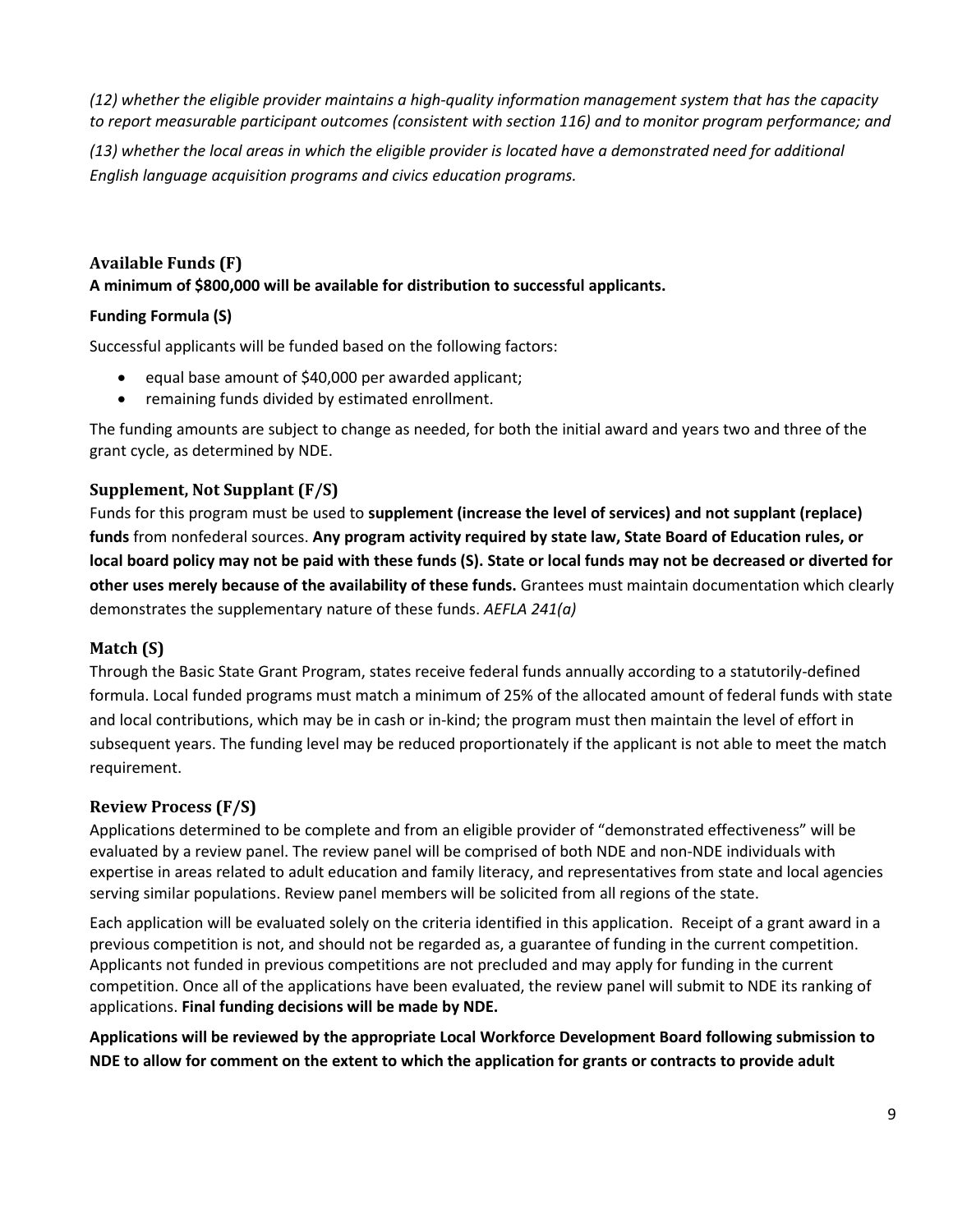**education and literacy services aligns with the approved local plan. Comments made by the LWDB on alignment will be reviewed by the review panel, and considered by NDE when making funding decisions.**

### <span id="page-10-0"></span>**Direct and Equitable Access (F)**

The State shall ensure that:

- All eligible providers have direct and equitable access to apply for grants or contracts under this section
- The same grant or contract announcement process is used for all eligible providers

#### *(AEFLA 231(c))*

Note: This is a competitive process. There is no guarantee that submitting a proposal will result in funding or funding at the requested level. Applicants that are not recommended for funding will be notified and may reapply in future grant competitions. NDE is required by federal law to provide an opportunity for a hearing for applications that are not approved for funding. The applicant must request the hearing within 30 days of the disapproval action. No later than 10 days after the hearing, NDE will issue its written ruling, including findings of fact and reasons for the ruling. (*34 CFR Subtitle A76.401*)

| Program                                                                                                   | Authorizing statute                                                                                                                                                           | Implementing<br>regulations<br>Title 34 CFR<br>Part |
|-----------------------------------------------------------------------------------------------------------|-------------------------------------------------------------------------------------------------------------------------------------------------------------------------------|-----------------------------------------------------|
|                                                                                                           | Title I, Chapter 1, Elementary and Sec- ondary<br>Education Act of 1965, as amend- ed (20                                                                                     | 200                                                 |
| Chapter 1, Program for Neglected and Delinquent Children                                                  | U.S.C. 2701-2731, 2821-2838,<br>2851-2854, and 2891-2901).<br>Title 1, Chapter 1, Elementary and Sec- ondary<br>Education Act of 1965, as amend- ed (20<br>U.S.C. 2801-2804). | 203                                                 |
| State Grants for Strengthening Instruction in Mathematics and<br>Science.                                 | Title II, Part A, Elementary and Secondary<br>Education Act of 1965, as amended (20<br>U.S.C. 2981-2993).                                                                     | 208                                                 |
| Federal, State, and Local Partnership for Educational Improve-<br>ment.                                   | Title I, Chapter 2, Elementary and Sec- ondary<br>Education Act of 1965, as amend- ed<br>(20)<br>U.S.C. 2911-2952 and 2971-<br>2976).                                         | 298                                                 |
| Assistance to States for Education of Handicapped Children                                                | Part B, Individuals with Disabilities Edu- cation<br>Act (except Section 619) (20<br>U.S.C. 1411-1420).                                                                       | 300                                                 |
| Preschool Grants                                                                                          | Section 619, Individuals with Disabilities<br>Education Act (20 U.S.C. 1419).                                                                                                 | 301                                                 |
| Chapter 1, State-Operated or Supported Programs for Handi-<br>capped Children.                            | Title 1, Chapter 1, Elementary and Sec- ondary<br>Education Act of 1965, as amend- ed (20<br>U.S.C. 2791-2795).                                                               | 302                                                 |
|                                                                                                           | Section 412(d), Immigration and Naturaliza-<br>tion Act (8 U.S.C. 1522(d)).                                                                                                   | 538                                                 |
|                                                                                                           | Emergency Immigrant Education Act (20<br>U.S.C. 3121-3130).<br>Section 711, Higher Education Act of 1965 (20                                                                  | 581                                                 |
| Financial Assistance for Construction, Reconstruction, or Renova-<br>tion of Higher Education Facilities. | U.S.C. 1132b).                                                                                                                                                                | 617                                                 |

**Applicants will be notified of award status by Monday, May 11, 2020. Awards may be determined to be conditional which would require additional, ongoing documentation and monitoring.** 

#### <span id="page-10-1"></span>**Duration of Grant (F/S)**

Successful applicants will be awarded **three‐year grants, however the amount of the award is not guaranteed from year to year and may fluctuate slightly based on the funding formula.** A Continuation Funding Application will be required for continued funding during year two and three of the grant cycle subject to availability of funds through federal appropriations (*AEFLA 231(a))* and contingent on program performance and compliance with federal and state policies. (S)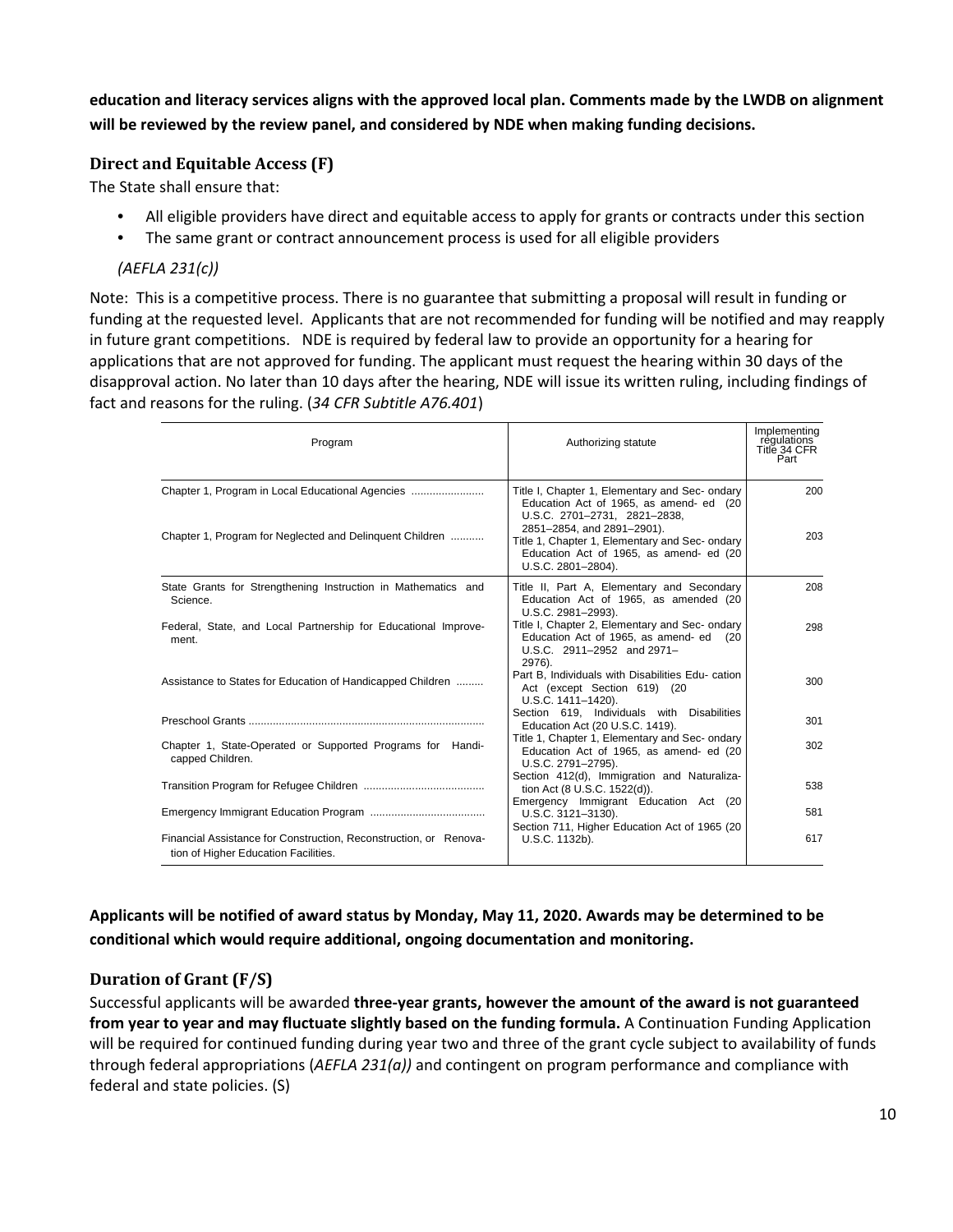## <span id="page-11-0"></span>**Evaluation and Reporting (F/S)**

All funded programs will be monitored for compliance and effectiveness by NDE to ensure that funds received under AEFLA will not be expended for any purpose other than for activities allowable under the Act. An evaluation of the federally funded Adult Education and Family Literacy Act program will be conducted annually and will address the extent to which local providers have implemented each of the 13 considerations specified in Section 231. NDE will (1) collect local provider and participant performance measures; (2) determine participant performance improvement; (3) identify program quality; and (4) determine the extent to which populations specified in the State Plan were served.

Programs are required to submit Quarterly Program Reports, Annual Narrative Reports and Final Fiscal Reports. (S)

### <span id="page-11-1"></span>**Management Information System (S)**

Adult Education programs operating in Nevada under the Adult Education and Family Literacy Act are required to use the [LiteracyPro Systems](http://www.literacypro.com/) LACES™ participant data management system software.

LACES™ tracks data associated with the Adult Education programs, including participants, classes, and staff. It collects all National Reporting System (NRS) related data and generates required and optional tables. LACES™ also tracks outcome measures such as educational gains, performance accountability outcome achievements, demographic information, and attendance hours so local education agencies can monitor how their program is performing over time.

### <span id="page-11-2"></span>**Performance Indicators (F/S)**

The State is required to establish a performance accountability system to assess the effectiveness of local programs and report statewide progress in adult education, and to optimize the return of investment of federal funds in adult education activities. Core indicators include:

*(I) the percentage of program participants who are in unsubsidized employment during the second quarter after exit from the program;* 

*(II) the percentage of program participants who are in unsubsidized employment during the fourth quarter after exit from the program;* 

*(III) the median earnings of program participants who are in unsubsidized employment during the second quarter after exit from the program;* 

*(IV) the percentage of program participants who obtain a recognized postsecondary credential, or a secondary school diploma or its recognized equivalent (subject to clause (iii)) (program participants who obtain a secondary school diploma or its recognized equivalent shall be included in the percentage counted as meeting the criterion under such clause only if such participants, in addition to obtaining such diploma or its recognized equivalent, have obtained or retained employment or are in an education training program leading to a recognized postsecondary credential within 1 year after exit from the program);* 

*(V) the percentage of program participants who, during a program year, are in an education or training program that leads to a recognized postsecondary credential or employment and who are achieving measurable skill gains toward such a credential or employment; and*

*(VI) the indicators of effectiveness in serving employers established pursuant to Sec. 116(b)(A)(iv). (This is developed as an indicator shared across WIOA Title Programs.)*

All grant recipients are required to report performance indicator results to the Nevada Department of Education's Office of Adult Education. Future funding will be contingent on continuous program improvement and agencies are subject to Warning, Probation, and Termination Status if performance indicators are not met.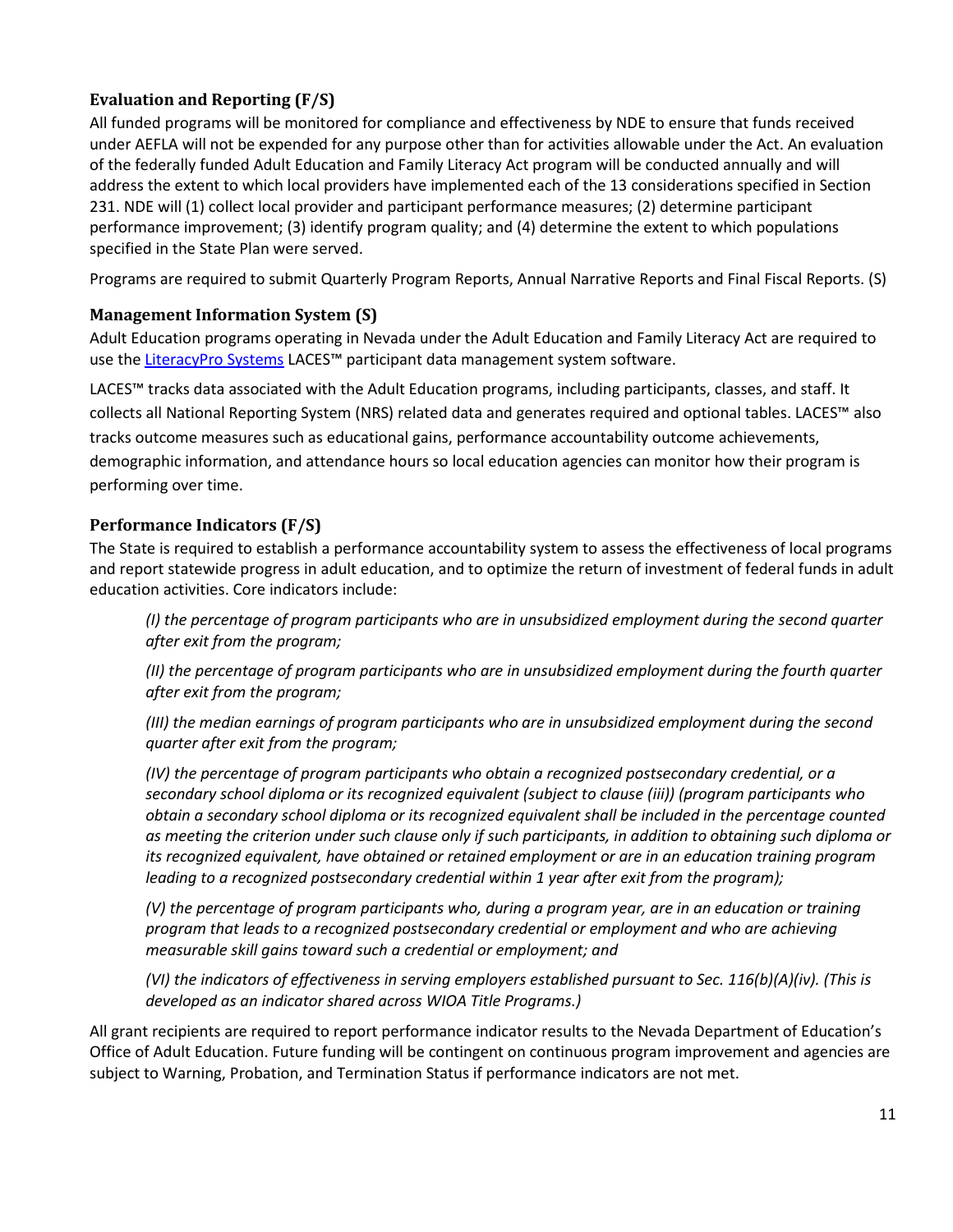The Nevada WIOA Unified State Plan establishes an accountability system of participant outcomes based on collected data and contains performance measures negotiated with the U.S. Department of Education.

Data on performance is collected and reported in compliance with the requirements of the National Reporting System. Nevada's policies and procedures regarding data collection and reporting are detailed in the *Nevada Adult Education and Family Literacy Act Handbook.*

### <span id="page-12-0"></span>**Award Process and Start Date (S)**

Grant funds cannot be obligated or spent prior to NDE approval of the grantee's budget. Grantees will receive an Award Notification for all state funds and an approval through the Nevada ePAGE grants system for all federal funds. Grantees will receive instructions on how to request funds through NDE when all required signatures are in place. Grant funds are distributed on a reimbursement basis only.

### <span id="page-12-1"></span>**Technical Assistance (S)**

NDE will make program technical assistance available to all providers, including (but not limited to) assistance with data collection procedures, reporting and monitoring requirements, and implementation of state and federal policies at the local level on an as-needed basis.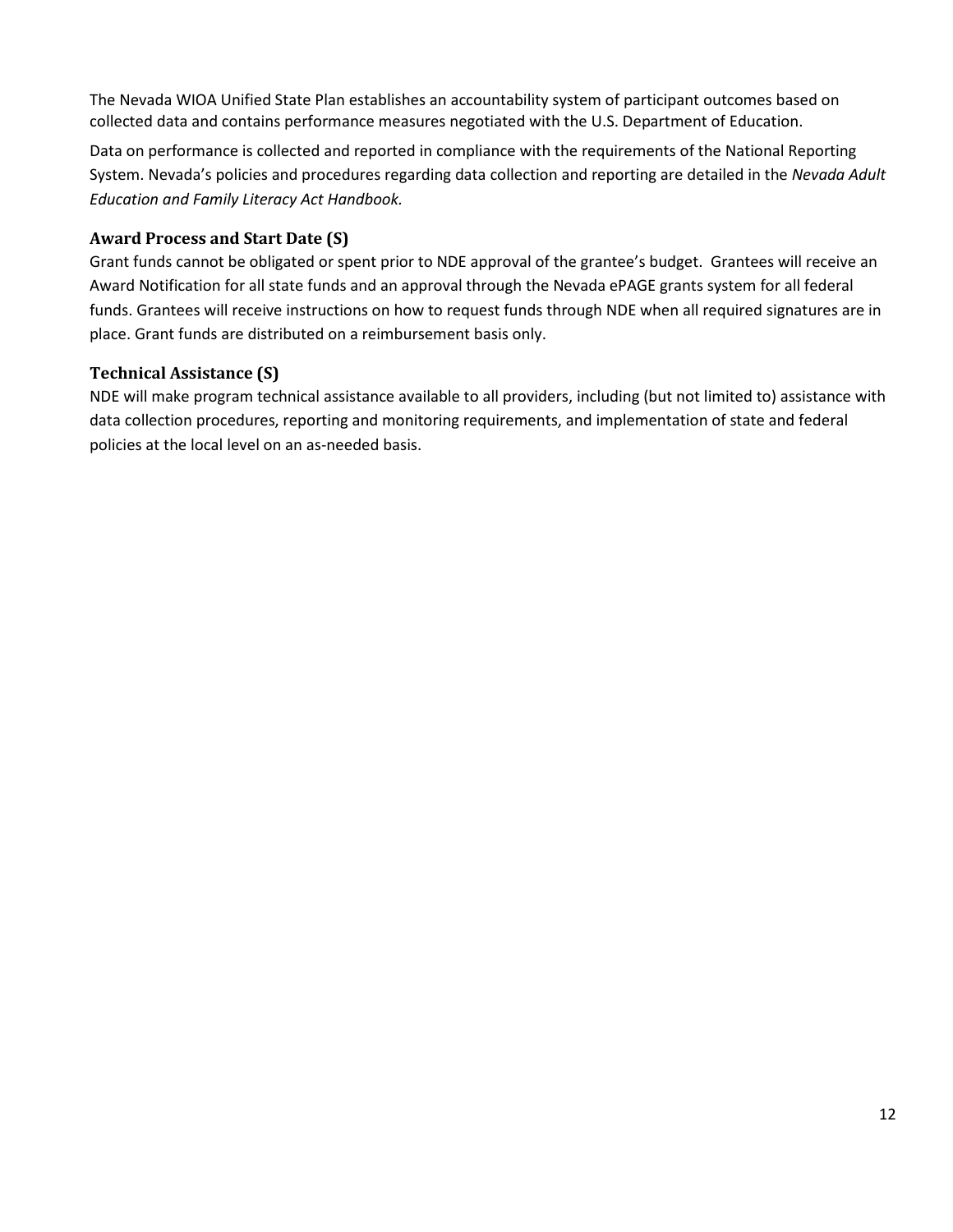# <span id="page-13-0"></span>**II. Submission Process and Deadline**

*All elements in this section are State requirements.* 

*All applications must;*

- 1) be received by the submission deadline;
- 2) include all required original signatures;
- 3) include all required documents; and
- 4) include required documentation of past effectiveness

# <span id="page-13-1"></span>**Required Copies**

**An electronic copy of the proposal must be submitted to: [nolsen@doe.nv.gov](mailto:nolsen@doe.nv.gov) with** 

**[Kjwastun@doe.nv.gov](mailto:Kjwastun@doe.nv.gov) and [ariannaflorence@doe.nv.gov](mailto:ariannaflorence@doe.nv.gov) copied**. The electronic version should include all required components of the proposal. *Incomplete or late proposals will not be considered.*

Proposals will be due **by 5 p.m.** on **Friday, April 3, 2020**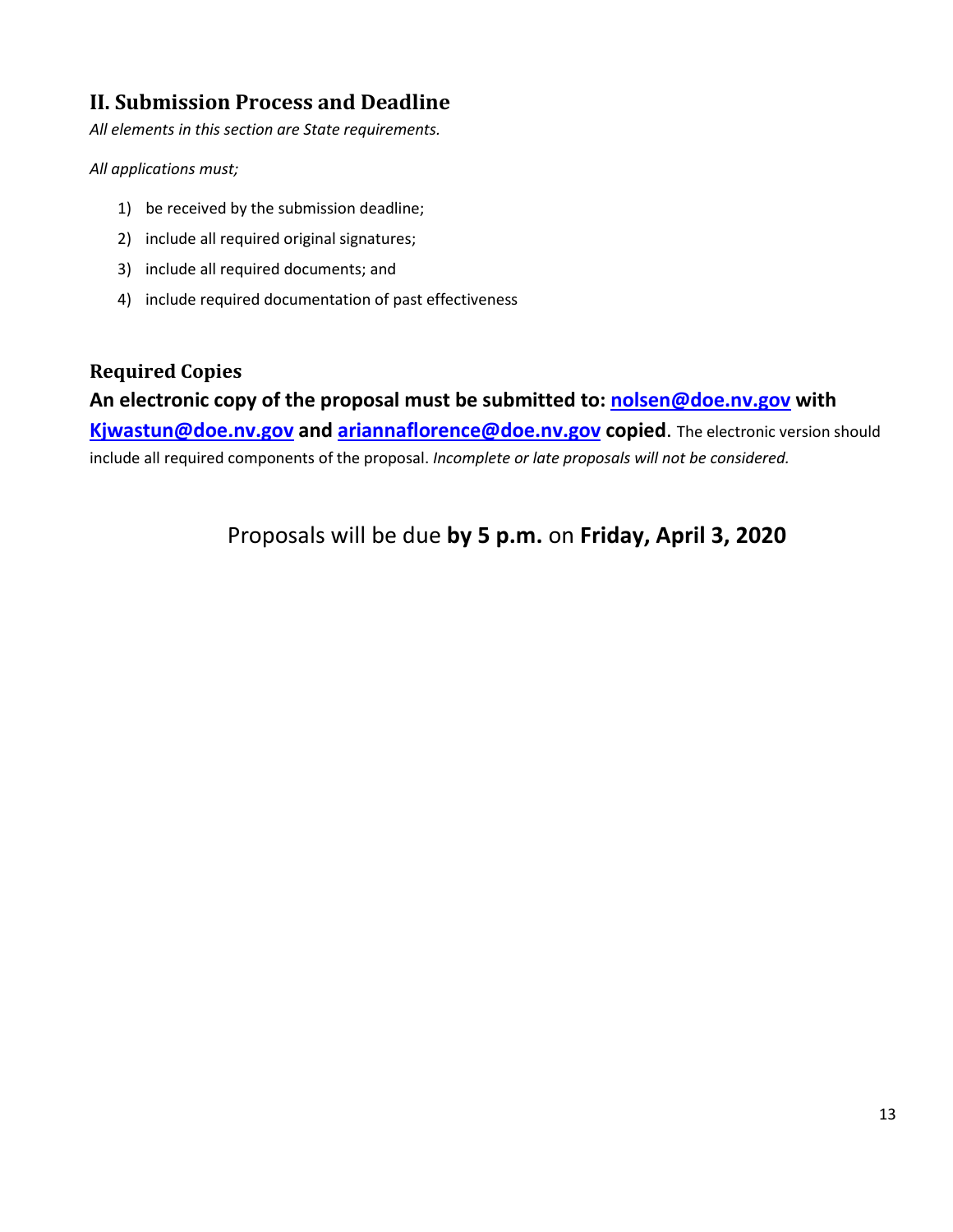# <span id="page-14-0"></span>**Required Elements**

The format outlined below must be followed in order to assure consistent application of the evaluation criteria**.** 

### <span id="page-14-1"></span>**Part I: Application Introduction (not scored)**

Applicant Information

- Assurances
- Certifications Forms
	- *Certification Regarding Debarment, Suspension, Ineligibility and Voluntary Exclusion Lower Tier Cover Transactions*
	- *Certifications Regarding Lobbying; Debarment, Suspension and Other Responsibility Matters; and Drug-free Workplace Requirements*

Executive Summary *(no more than 2 pages)*

Demonstration of Effectiveness **(For IELCE)** 

#### <span id="page-14-2"></span>Part II: Narrative (no more than 10 pages)

- Section A: Needs Assessment
- Section B: Past Effectiveness
- Section C: Local Workforce Development Board (LWDB) Plan Alignment and Community Partnerships
- Section D: Curriculum and Instructional Practices
- Section E: Leadership and Instructional Staff Qualifications
- Section F: Professional Development
- Section G: Data Collection
- Section H: Budget Narrative

#### <span id="page-14-3"></span>**Application Format**

- The required application narrative (Sections A-H) may not exceed 10 pages, excluding Executive Summary.
- All pages must be numbered, on standard letter size (8-1/2" x 11"), single-spaced, and in 12-point font.
- The signature page must include original (may be scanned for transmission) or electronic signatures of the lead organization/fiscal agent.
- Applicants must submit Certifications and Assurances forms with original (may be scanned for transmission) or electronic signatures.
- No more than 6 pages of supplemental attachments (beyond the maximum page limits as detailed in Parts I & II, above) may be included with the RFP response.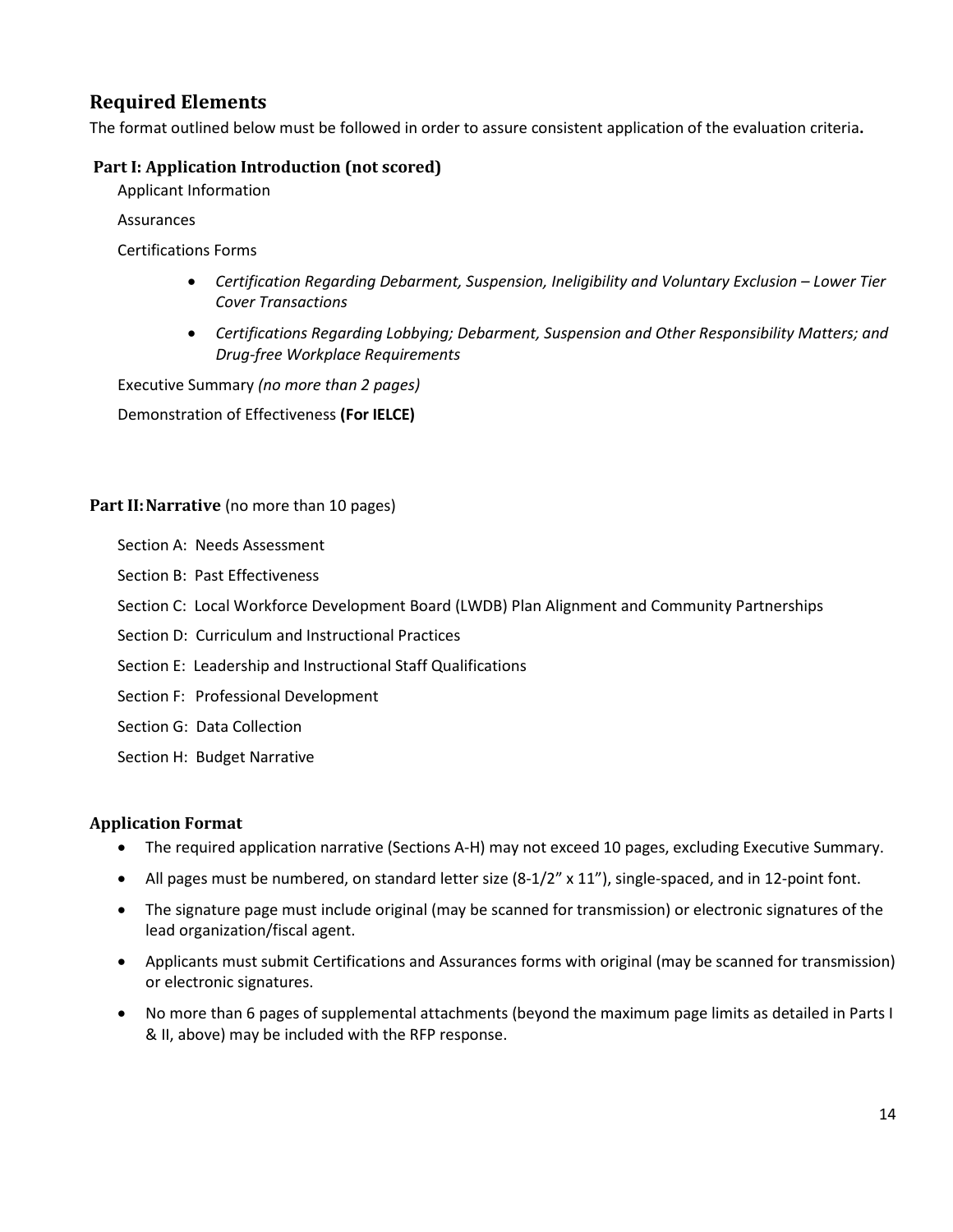#### <span id="page-15-0"></span>**Consortia Applications**

- Applications must identify one organization that will act as the lead organization for the consortium. The lead organization shall submit a single proposal on behalf of the consortium that outlines a plan to provide adult education and literacy activities throughout the geographic area, explaining the roles and responsibilities of each member organization.
- The lead organization serves as the applicant organization of record, the legally recognized fiscal agent for the grant project, and the single point of contact for NDE. The lead organization is responsible for overseeing the implementation of all aspects of the grant, e.g., project plan, grant project monitoring and data reporting, and fiscal management.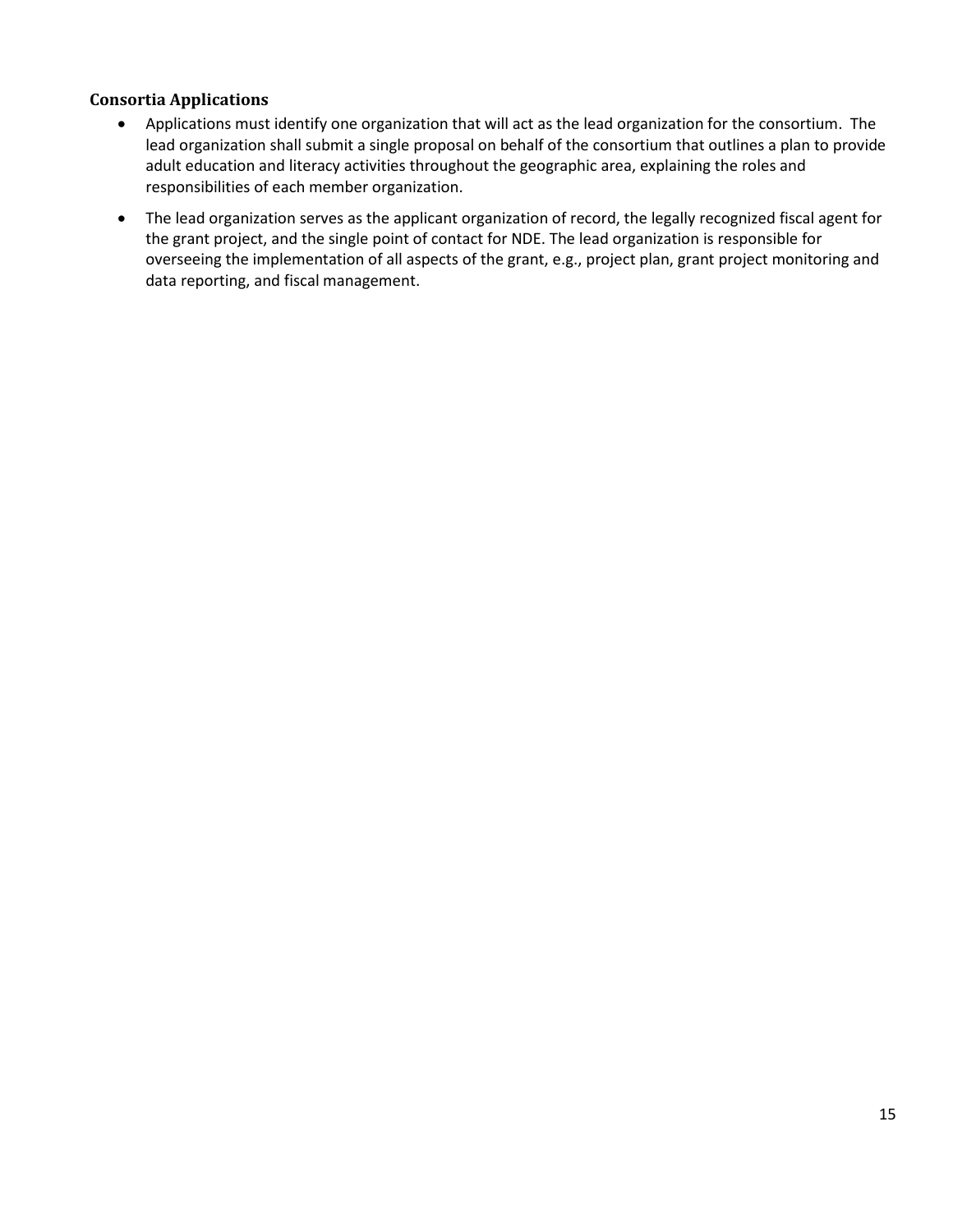# <span id="page-16-0"></span>**III. Budget**

### **Complete a proposed Budget Narrative (detailing budget priorities) (S)**

When the applications have been reviewed, final grant amounts will be determined and a detailed budget will be required. No grant funds can be obligated or spent until a final budget has been received and approved in ePAGE.

An eligible provider receiving a grant may consider costs incurred in connection with the following activities to be administrative costs:

- (a) Planning;
- (b) Administration, including carrying out performance accountability requirements;
- (c) Professional development;

(d) Providing adult education and literacy services in alignment with local workforce plans, including promoting co-enrollment in programs and activities under title I, as appropriate; and

(e) Carrying out the one-stop partner responsibilities described in 34 CFR 678.420, including contributing to the infrastructure costs of the one-stop delivery system.

When prospective programs submit their budget applications, administrative costs should be limited to direct administration only. Salaries and fringe benefits of personnel engaged in executive activities, financial and management tasks, reporting of participant data to the State, legal or audit activities, professional development activities, activities associated with the development of a grant application, and other similar functions are considered administrative costs.

### **Allowable Costs (F)**

All expenditures must be necessary, reasonable, allowable, and allocable to the grant program. For more details on cost principles, consult Uniform Administrative Requirements, Cost Principles, and Audit Requirements for Federal Awards 2 C.F.R. Part 200.400-475 (F).

### **Equipment (S)**

Major equipment purchases must be pre-approved by NDE's Office of Adult Education.

#### **Inventory (F)**

Programs must maintain an up-to-date inventory of equipment.

#### **Training and Professional Development (S)**

Program administrators are expected to participate in NDE-sponsored Adult Education Directors Meetings, and if unable to attend, must send at least one representative. The Adult Education Directors Meetings are held approximately three times per year. Programs are expected to provide professional development for administrative staff based on individual and program needs. In addition, any staff member (practitioner or administrative staff) who is involved in assessment, data collection, or data reporting must be thoroughly and continuously trained on these processes. Grantees should encourage all practitioners to develop and enhance their instructional skills by participating in meaningful in-services and professional development. As a service to the programs, AEFLA State Leadership monies are used to fund regular, high quality, effective professional development targeted to program needs.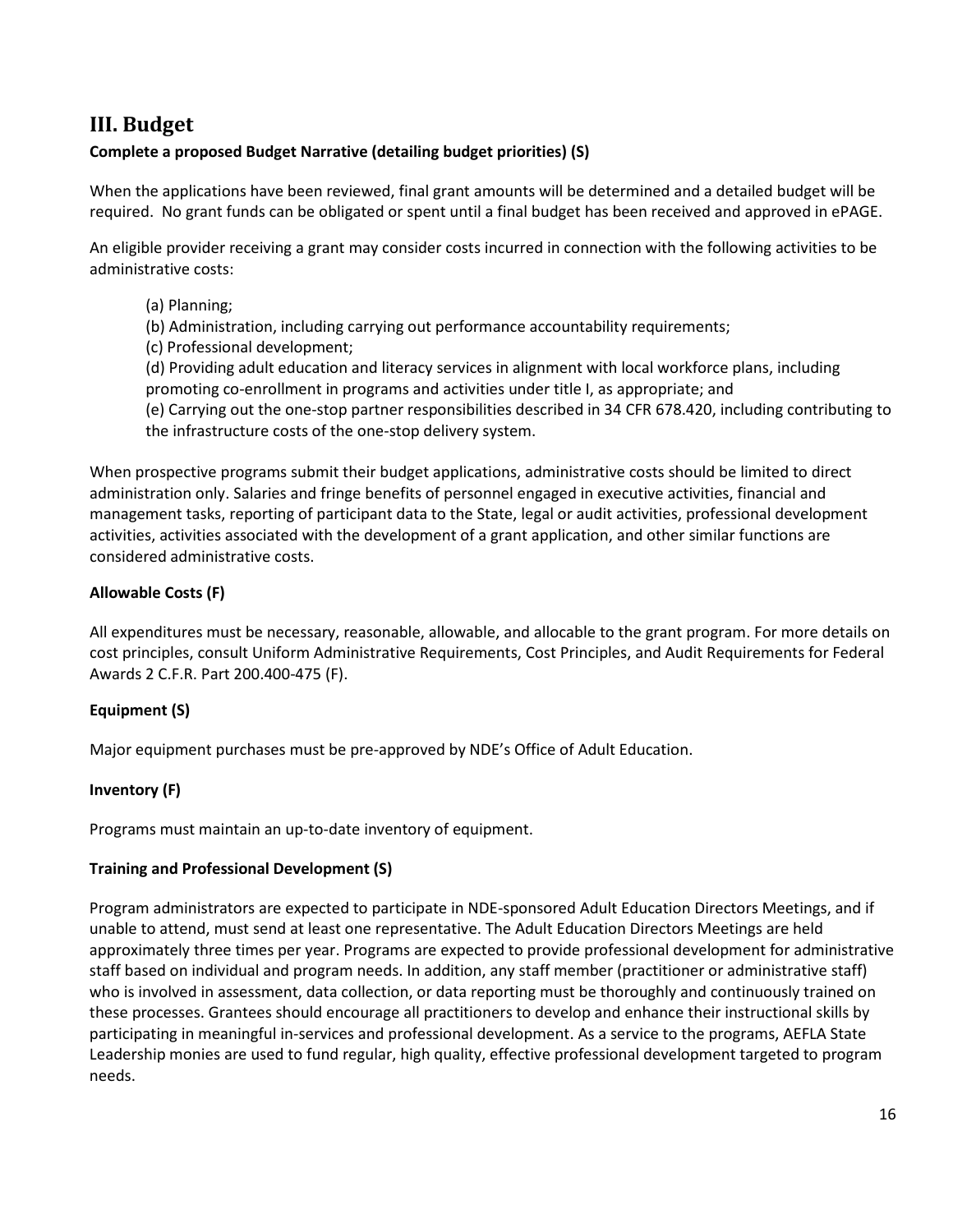#### **Required Match (S)**

A twenty-five percent non-federal match is required, or maintenance of effort for previously-funded programs, whichever is higher. The match can be in the form of matching funds, in-kind contributions, or a combination of both. Basic criteria for acceptable matching include:

- Verifiable;
- Not included as contributions for any other federally assisted project or program;
- Necessary and reasonable for proper and efficient accomplishment of project or program objectives;
- Allowed under the applicable cost principles;
- Not part of unrecovered indirect costs;
- Not paid by the Federal Government under another award; and
- In-kind contributions must be fairly valuated and the method of valuation documented. (F)

#### **Program Income (F)**

Program income is defined as gross income received by the grantee or subgrantee directly generated by a grant supported activity, or earned only as a result of the grant agreement during the grant period. These funds may be added to the grant and used for the purposes and under the conditions of the grant agreement, and must be reported as expenditures to NDE. Costs incidental to the generation of program income may be deducted from gross income prior to reporting to determine program income.

Local providers charging fees must use the program income generated by federal adult education funds for allowable costs to the federal adult education program. Fees must be necessary and reasonable and not impose a barrier to the participation of disadvantaged persons. Local programs are prohibited from counting fees collected from participants toward meeting matching and cost-sharing.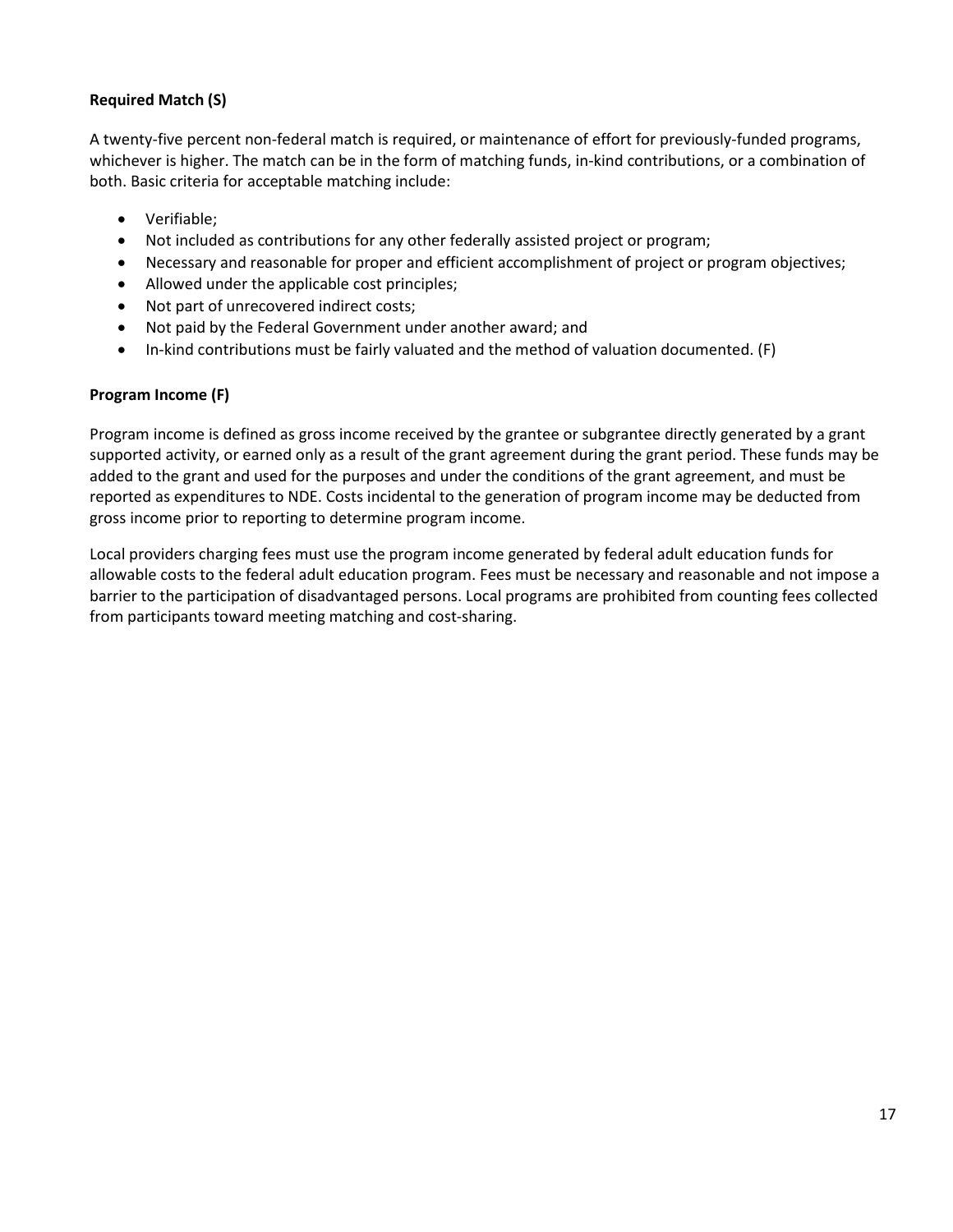# **Nevada Adult Education and Family Literacy Act (AEFLA) IELCE Grant Program, July 1, 2020 – June 30, 2020**

# <span id="page-18-0"></span>**IV. Applicant Information** *(Complete and attach as the first two pages of proposal)*

Program Name:

Mailing Address:

Telephone:

County:

Website:

#### *(For Consortia Application ONLY)* Name of Fiscal Agent's Authorized Representative*:*

Mailing Address:

Telephone:

Email:

Signature:

#### **Program Director/Contact Person** *(Must be employed by the applicant)*:

Mailing Address:

Telephone:

E-mail:

Signature**:**

#### **Program Fiscal Manager** *(if different than Program Director)*:

Telephone:

E-mail:

Signature: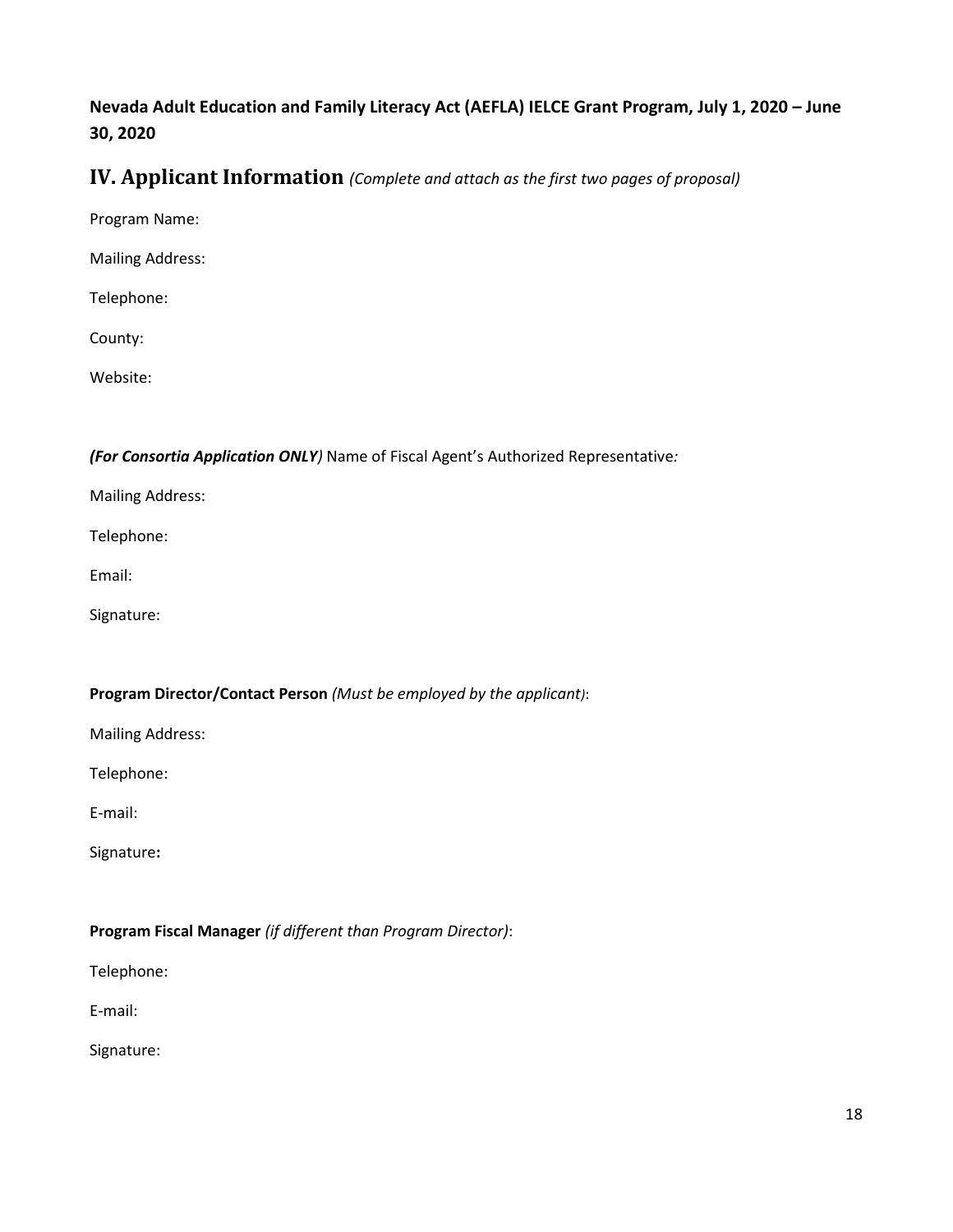**Type of Organization** (select from the below list):

#### *Eligible applicants are organizations that have demonstrated effectiveness in providing adult education and literacy activities that may include:*

*(A) a local educational agency; (B) a community-based organization or faith-based organization; (C) a volunteer literacy organization; (D) an institution of higher education; (E) a public or private nonprofit agency; (F) a library; (G) a public housing authority; (H) a nonprofit institution that is not described in any of subparagraphs (A) through (G) and has the ability to provide adult education and literacy activities to eligible individuals; (I) a consortium or coalition of the agencies, organizations, institutions, libraries, or authorities described in any of subparagraphs (A) through (H); (J) a partnership between an employer and an entity described in any of subparagraphs (A) through (I). AEFLA 203(5); and* (K) other.

Further describe organization if necessary:

#### **Projected numbers of participants to be served for IELCE:**

**\***Per 2CFR Chapter I Part 25 and the Office of Management and Budget guidance on FFATA Subaward and Executive Compensation Reporting issued on August 27, 2010, as amended at 79 FR 75879, Dec. 19, 2014, subawards can only be made to entities with a unique identifier (DUNS numbers). To be eligible for award, entities must register for and/or provide their DUNS number to the Nevada Department of Education as part of their application. Entities may register or request their current DUNS number by [visiting the federal website](http://fedgov.dnb.com/webform) at http://fedgov.dnb.com/webform or by calling 866-705-5711. (F)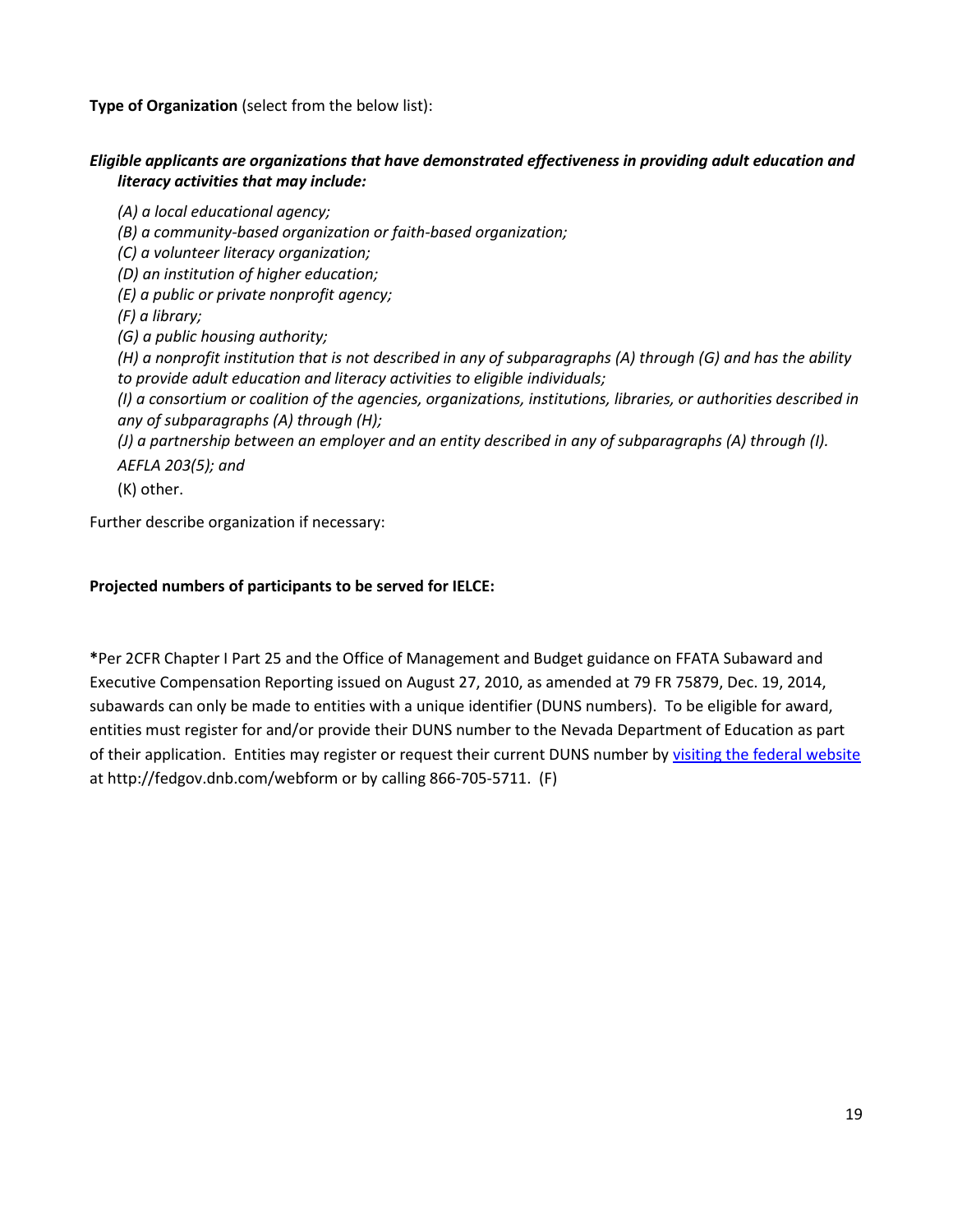## <span id="page-20-0"></span>**V. Assurances** *(Complete and attach to Application Information pages)*

# **2020 Adult Education and Family Literacy Act (AEFLA) Grant Program**

*The Head of Agency/Organization and Fiscal Agent's Authorized Representative must sign below to indicate their approval of the contents of the application, and requesting receipt of program funds.*

On \_\_\_\_\_\_\_\_\_\_\_\_\_\_\_\_\_\_\_\_\_\_\_ 2020, \_\_\_\_\_\_\_\_\_\_\_\_\_\_\_\_\_\_\_\_\_\_\_\_\_\_\_\_\_\_\_\_\_\_\_\_\_\_\_\_\_\_\_\_\_\_\_\_\_\_\_\_\_\_\_\_\_\_\_\_ (date) (applicant)

hereby applies for and, if awarded, accepts the federal funds requested in this application. In consideration of the receipt of these grant funds, the institution agrees that all federally-required Certifications\**,* the program-specific assurances for the AEFLA grant and the terms therein are specifically incorporated by reference in this application; and that all program and administrative requirements will be met including the following conditions of **Adult Education and Family Literacy Act (AEFLA) Grant Program** funding:

- 1. Programs, services, and activities included in this application will be operated in accordance with the provisions of the Workforce Innovation and Opportunity Act of 2014, Title II, Adult Education and Family Literacy Act, as amended, and regulations pertaining thereto, the provisions of the Nevada WIOA Unified State Plan for Adult Basic Education and any revisions approved thereafter. (F/S)
- 2. The Integrated English Literacy and Civics Education program under section 243(a) of WIOA must include a combination of specific occupational training activities, workforce preparation skills, civics education, English language instruction, and literacy instruction using an integrated and contextualized approach. §463.74 states: An eligible provider that receives funds through the Integrated English Literacy and Civics Education program may meet the requirement to use funds for integrated English literacy and civics education in combination with integrated education and training activities by: (a) Co-enrolling participants in integrated education and training as described in subpart D of this part that is provided within the local or regional workforce development area from sources other than section 243 of the Act; or (b) Using funds provided under section 243 of the Act to support integrated education and training activities as described in subpart D of this part. (F)
- 3. The program is aware that failure to maintain performance at or above the State targets and/or comply with federal and state requirements could result in the program being placed under a Warning, Probation, or Termination Status. Termination Status could result in funding being temporarily withheld or rescinded in part or in whole. (F/S)
- 4. The applicant understands and accepts that all AEFLA-funded programs must contribute to Nevada's performance goals as negotiated with the US Department of Education and demonstrate continuous improvement to be funded for Years 2 and 3 and that funding levels are not guaranteed. (S)
- 5. The program ensures that all staff with access to confidential student information acknowledges and abides by federal and state laws governing processing and use of student data. In particular staff must follow FERPA regulations, including, but not limited to securing electronic data, protecting personal passwords, and ensuring that electronic records are encrypted in transit and on storage devices. (F/S)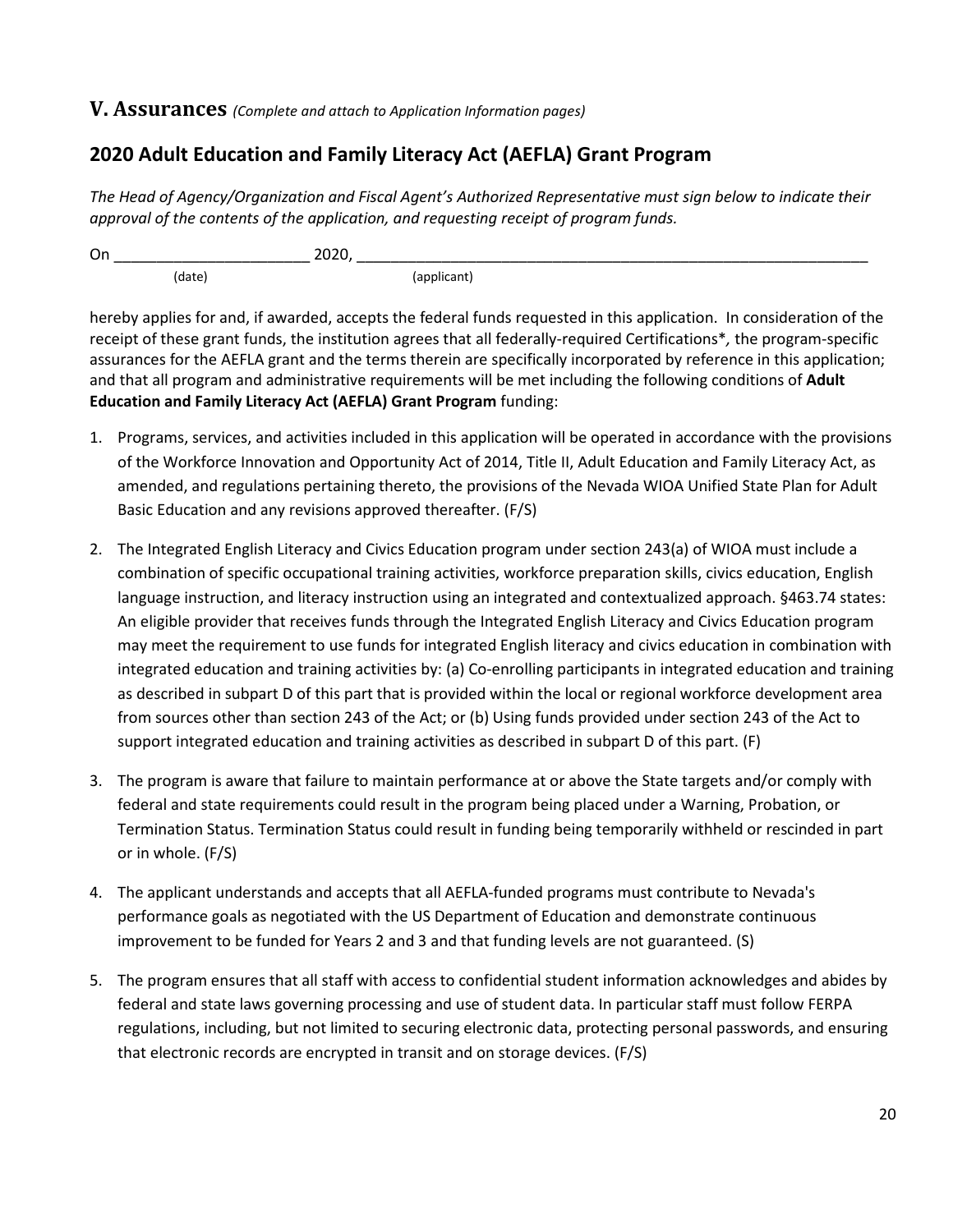- 6. The program provides appropriate accommodations for individuals with documented disabilities in compliance with the Americans with Disabilities Act (42 U.S.C. 12101 et seq.) (ADA), as well as other applicable federal and state laws. Documentation of disability, as well as accommodations, is kept in a confidential manner compliant with FERPA regulations. (F/S)
- 7. The local program will submit all necessary reports to the Nevada Office of Adult Education in accordance with the due dates and guidance provided by the State. (S)
- 8. The local program will comply with all state policies and requirements including; but not limited to, professional development, participation in statewide initiatives, participant assessment, data collection and reporting, and content standards. (S)
- 9. The program provides a minimum of a 25% local match to federal funds and federal funds may be reduced proportionately if unable to do so. A provider's required contribution may be provided in cash or in kind (fairly evaluated). Local match shall include only non-federal funds that are used for adult education and literacy activities and must not include unrecovered indirect costs. (S)
- 10. The local program understands and accepts that funds made available for adult education and literacy activities under this subtitle shall supplement and not supplant other state or local public funds expended for adult education and literacy activities and all expenditures must be allowable within federal requirements. (F)
- 11. The program spends all funds within the fiscal year for which they are allocated. Carryover of AEFLA funds from one fiscal year to the next is not allowed. (S)
- 12. The local program will allow and encourage Adult Basic Education staff to participate in local, statewide, and national, instructional and professional development training. (S)
- 13. The local program must send at least one representative to each NDE Adult Basic Education directors meetings. (S)
- 14. The local program will ensure that the program director has adequate time and resources to meet the expectations and fulfill the responsibilities of the management of the AEFLA grant-funded program. (S)
- 15. The local program will participate in annual program evaluation which could include onsite reviews, data reviews, and desk monitoring as determined through risk assessment. (S)
- 16. The local program will retain sole responsibility for the project even though subcontractors may be used to perform certain services. (S)
- 17. The local program will assure that no funds received under this Act may be used to provide programming to individuals under the age of 16. All persons under the age of 18 must provide documentation showing they have been excused from compulsory school attendance before they can be enrolled. Programs must retain copies of documentation for each enrolled participant under the age of 18. (F/S)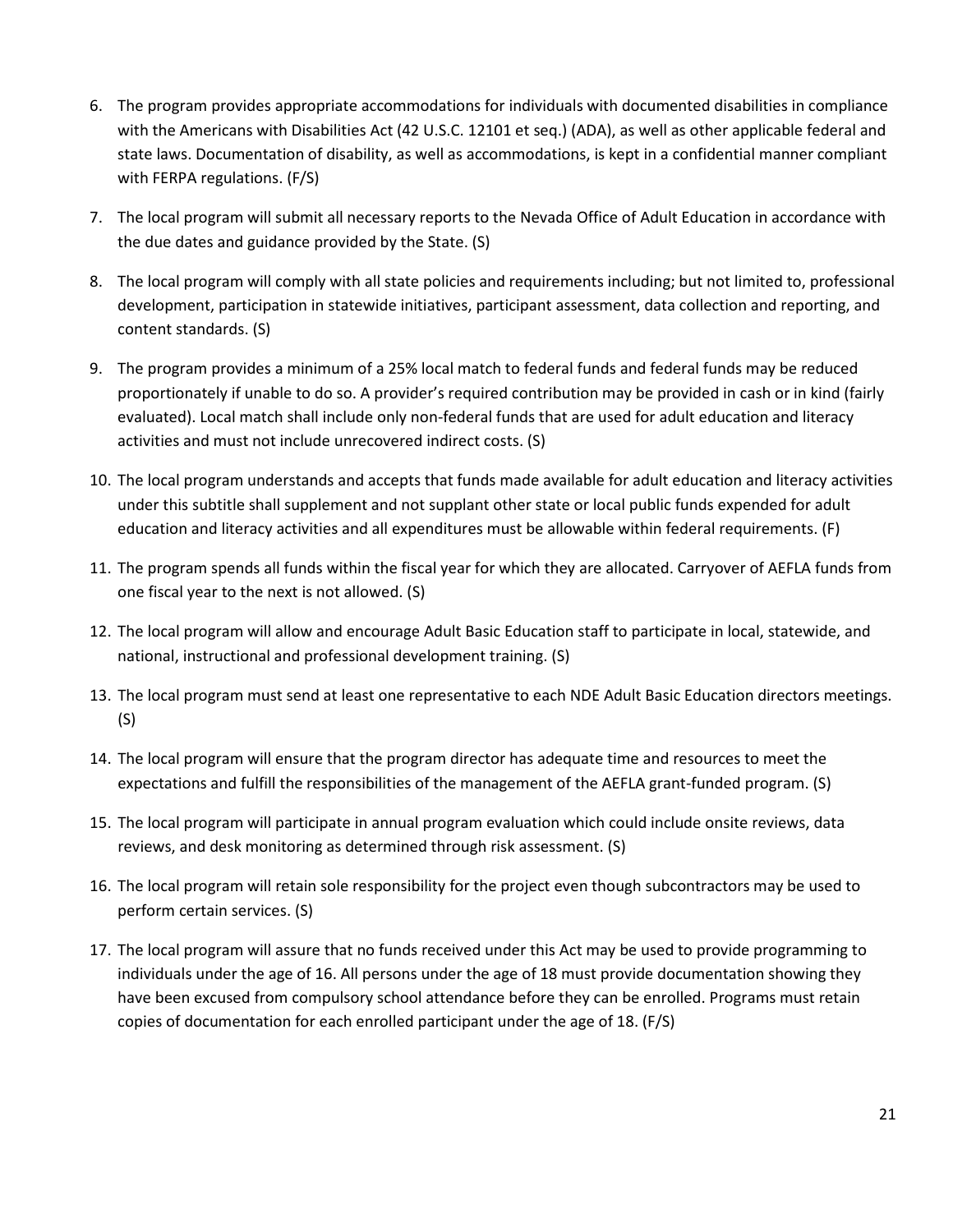- 18. The local program will maintain and use the approved Management Information System (LACES) and submission of available data will be in accordance with WIOA, the National Reporting System, and state guidelines. (S)
- 19. The program retains electronic or print, local records in compliance with state and federal record retention requirements. (F/S)
- 20. The local program understands that funds received under this Act must be claimed on a reimbursement basis. No payments in advance of or in anticipation of goods or services provided under this grant can be requested or paid. Grant reimbursements are contingent upon satisfactory completion and submittal of all program deliverables. (S)
- 21. No-cost budget amendments must be approved prior to incurring expenditures outside of the previously approved budget. NDE reserves the right to deny reimbursement for expenditures made without prior approval. (S)
- 22. The local program understands and accepts that not more than 5% of federal AEFLA funds secured through this application process may be used to fund administrative expenses unless otherwise negotiated in writing with the Nevada Office of Adult Education. (F)
- 23. The local program understands that each program receiving a grant under this subtitle must maintain separate records of actual expenditures for each budget. State, program income, local funds used for match or maintenance of effort, and federal funds must be kept in separate budget accounts. Local and state funds must be expended prior to federal funds. All funds are available on a reimbursement basis only. (F/S)

| Name of Head of Agency/Organization              | Signature of Head of Agency/Organization              |  |  |
|--------------------------------------------------|-------------------------------------------------------|--|--|
| Name of Fiscal Agent's Authorized Representative | Signature of Fiscal Agent's Authorized Representative |  |  |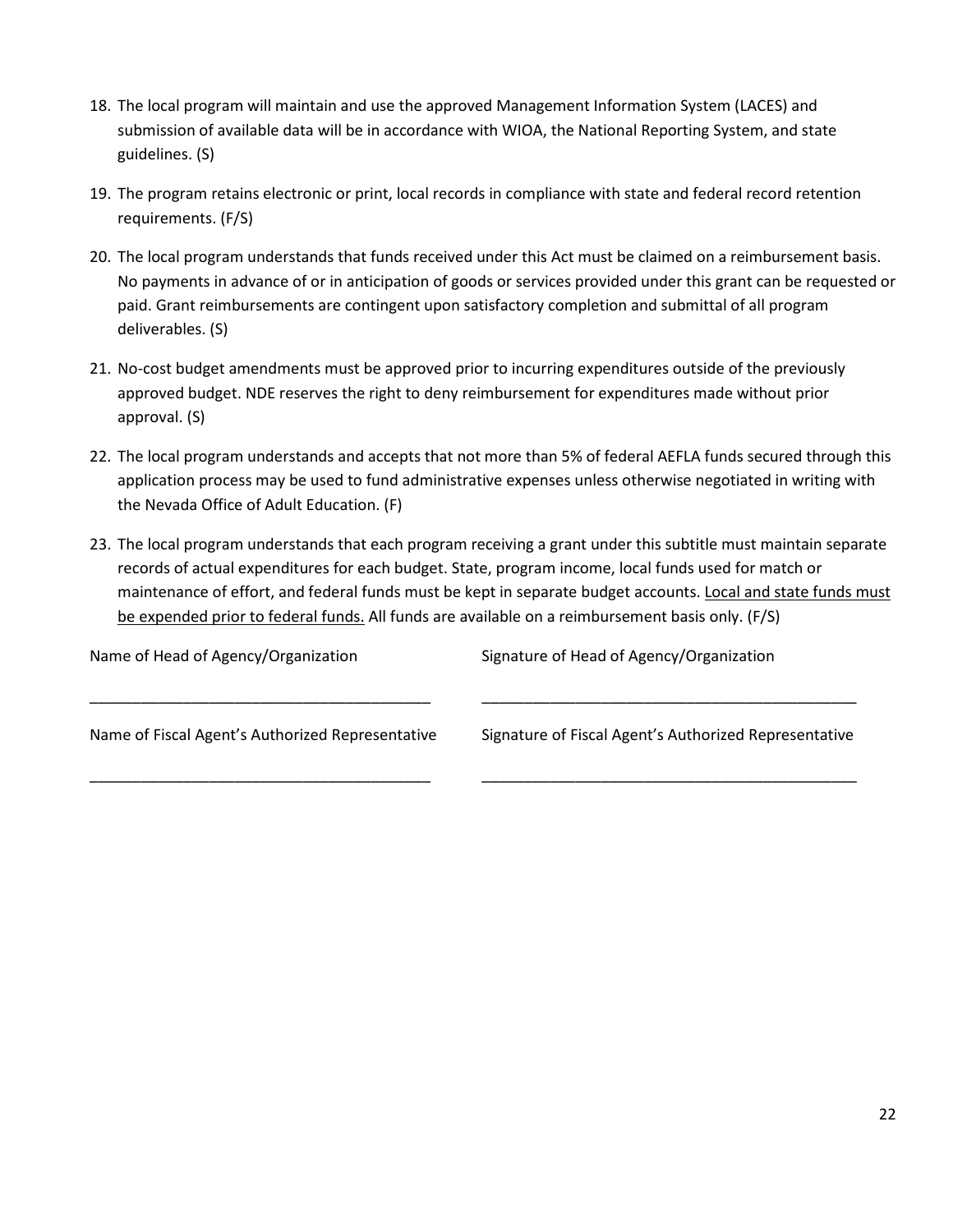### **CERTIFICATION REGARDING DEBARMENT, SUSPENSION, INELIGIBILITY AND VOLUNTARY EXCLUSION --LOWER TIER COVERED TRANSACTIONS**

This certification is required by the Department of Education regulations implementing Executive Order 12549, Debarment and Suspension, 34 CFR Part 85, for all lower tier transactions meeting the threshold and tier requirements stated at Section 85.110.

#### Instructions for Certification

1. By signing and submitting this proposal, the prospective lower tier participant is providing the certification set out below.

2. The certification in this clause is a material representation of fact upon which reliance was placed when this transaction was entered into. If it is later determined that the prospective lower tier participant knowingly rendered an erroneous certification, in addition to other remedies available to the Federal Government, the department or agency with which this transaction originated may pursue available remedies, including suspension and/or debarment.

3. The prospective lower tier participant shall provide immediate written notice to the person to which this proposal is submitted if at any time the prospective lower tier participant learns that its certification was erroneous when submitted or has become erroneous by reason of changed circumstances.

4. The terms "covered transaction," "debarred," "suspended," "ineligible," "lower tier covered transaction," "participant," " person," "primary covered transaction," " principal," "proposal," and "voluntarily excluded," as used in this clause, have the meanings set out in the Definitions and Coverage sections of rules implementing Executive Order 12549. You may contact the person to which this proposal is submitted for assistance in obtaining a copy of those regulations.

5. The prospective lower tier participant agrees by submitting this proposal that, should the proposed covered transaction be entered into, it shall not knowingly enter into any lower tier covered transaction with a person who is debarred, suspended, declared ineligible, or voluntarily excluded from participation in this covered transaction, unless authorized by the department or agency with which this transaction originated.

6. The prospective lower tier participant further agrees by submitting this proposal that it will include the clause titled Certification Regarding Debarment, Suspension, Ineligibility, and Voluntary Exclusion-Lower Tier Covered Transactions, anthout modification, in all lower tier covered transactions and in all solicitations for lower tier covered transactions.

7. A participant in a covered transaction may rely upon a certification of a prospective participant in a lower tier covered transaction that it is not debarred, suspended, ineligible, or voluntarily excluded from the covered transaction, unless it knows that the certification is erroneous. A participant may decide the method and frequency by which it determines the eligibility of its principals. Each participant may but is not required to, check the Nonprocurement List.

8. Nothing contained in the foregoing shall be construed to require establishment of a system of records in order to render in good faith the certification required by this clause. The knowledge and information of a participant is not required to exceed that which is normally possessed by a prudent person in the ordinary course of business dealings.

9. Except for transactions authorized under paragraph 5 of these instructions, if a participant in a covered transaction knowingly enters into a lower tier covered transaction with a person who is suspended, debarred, ineligible, or voluntarily excluded from participation in this transaction, in addition to other remedies available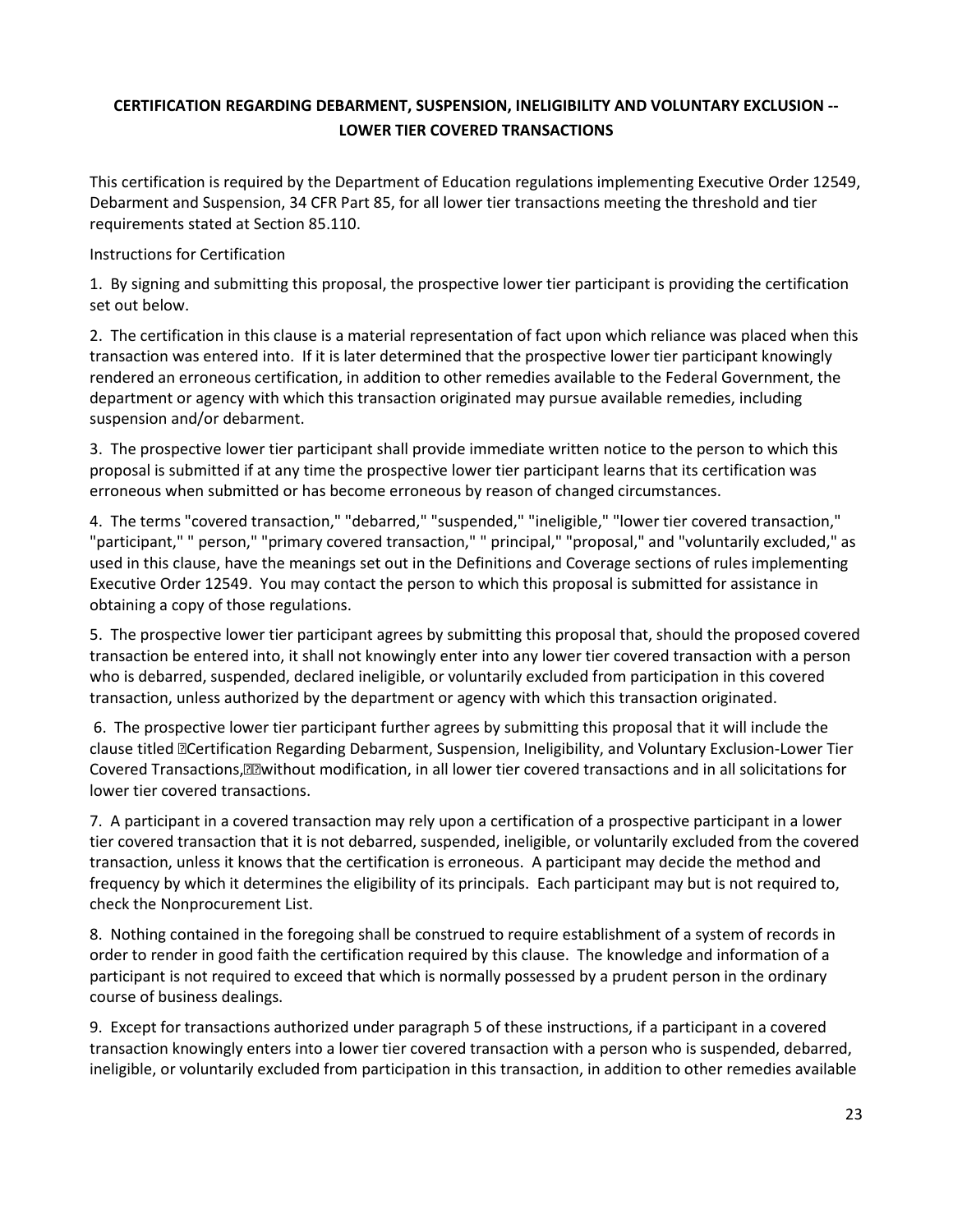to the Federal Government, the department or agency with which this transaction originated may pursue available remedies, including suspension and/or debarment.

#### Certification

(1) The prospective lower tier participant certifies, by submission of this proposal, that neither it nor its principals are presently debarred, suspended, proposed for debarment, declared ineligible, or voluntarily excluded from participation in this transaction by any Federal department or agency.

(2) Where the prospective lower tier participant is unable to certify to any of the statements in this certification, such prospective participant shall attach an explanation to this proposal.

#### NAME OF APPLICANT:

| DATE:<br><u> 1989 - Johann John Stone, mars et al. 1989 - John Stone, mars et al. 1989 - John Stone, mars et al. 1989 - Joh</u> |
|---------------------------------------------------------------------------------------------------------------------------------|

\_\_\_\_\_\_\_\_\_\_\_\_\_\_\_\_\_\_\_\_\_\_\_\_\_\_\_\_\_\_\_\_\_\_\_\_\_\_\_\_\_\_\_\_\_\_\_\_\_\_\_\_\_\_\_\_\_\_\_\_\_\_\_\_\_\_\_\_\_\_\_\_\_\_\_\_\_\_\_\_\_\_\_\_\_\_\_\_\_\_

ED 80-0014, 9/90 (Replaces GCS-009 (REV.12/88), which is obsolete)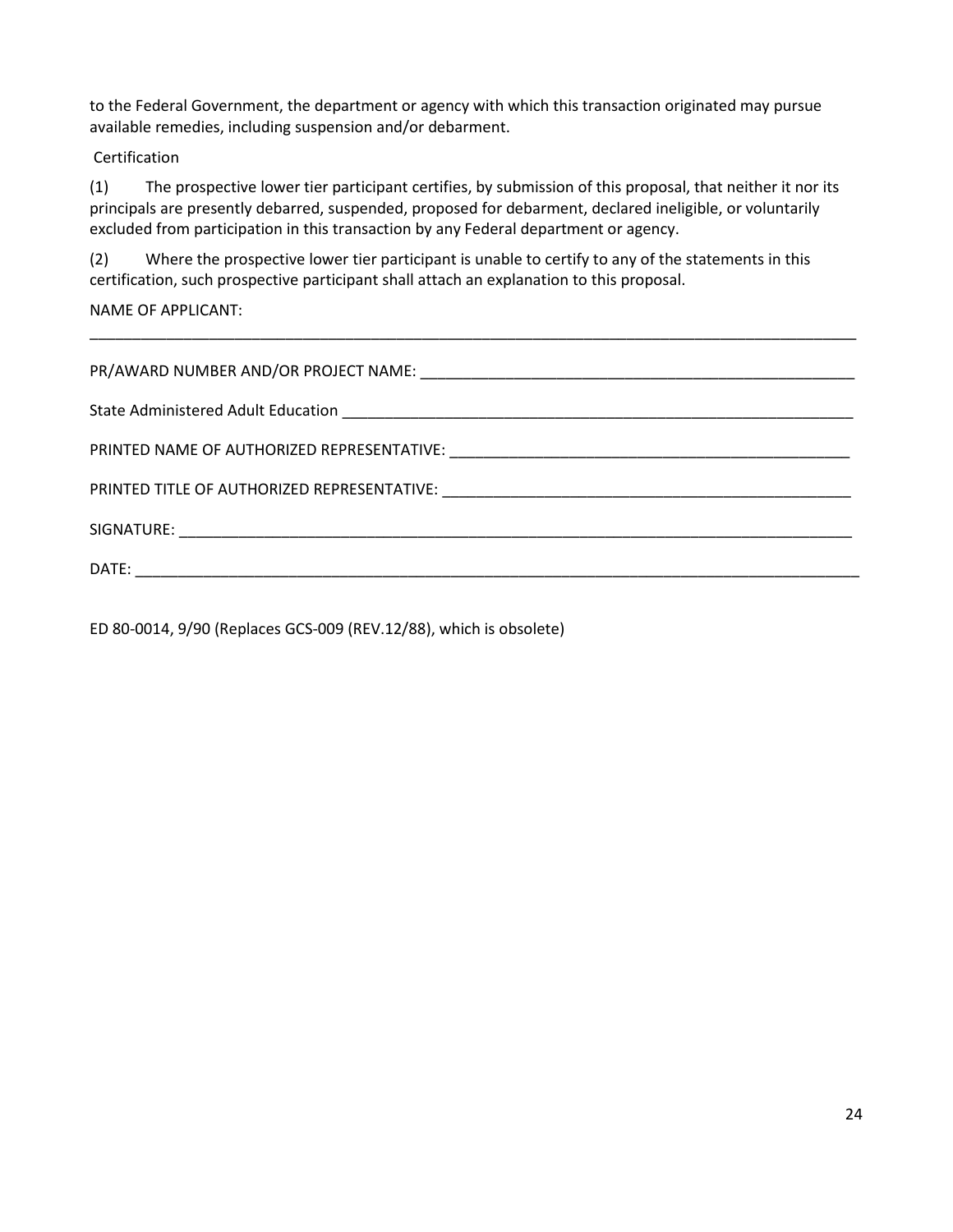### **CERTIFICATIONS REGARDING LOBBYING; DEBARMENT, SUSPENSION AND OTHER RESPONSIBILITY MATTERS; AND DRUG-FREE WORKPLACE REQUIREMENTS**

Applicants should refer to the regulations cited below to determine the certification to which they are required to attest. Applicants should also review the instructions for certification included in the regulations before completing this form. Signature of this form provides for compliance with certification requirements under 34 CFR Part 82, "New Restrictions on Lobbying," and 34 CFR Part 85, "Government-wide Debarment and Suspension (Nonprocurement) and Government-wide Requirements for Drug-Free Workplace (Grants)." The certifications shall be treated as a material representation of fact upon which reliance will be placed when the Department of Education determines to award the covered transaction, grant, or cooperative agreement.

#### 1. LOBBYING

As required by Section 1352, Title 31 of the U.S. Code, and implemented at 34 CFR Part 82, for persons entering into a grant or cooperative agreement over \$100,000, as defined at 34 CFR Part 82, Sections 82.105 and 82.110, the applicant certifies that:

(a) No Federal appropriated funds have been paid or will be paid, by or on behalf of the undersigned, to any person for influencing or attempting to influence an officer or employee of any agency, a Member of Congress, an officer or employee of Congress, or an employee of a Member of Congress in connection with the making of any Federal grant, the entering into of any cooperative agreement, and the extension, continuation, renewal, amendment, or modification of any Federal grant or cooperative agreement;

(b) If any funds other than Federal appropriated funds have been paid or will be paid to any person for influencing or attempting to influence an officer or employee of any agency, a Member of Congress, an officer or employee of Congress, or an employee of a Member of Congress in connection with this Federal grant or cooperative agreement, the undersigned shall complete and submit Standard Form - LLL, "Disclosure Form to Report Lobbying," in accordance with its instructions;

(c) The undersigned shall require that the language of this certification be included in the award documents for all subawards at all tiers (including subgrants, contracts under grants and cooperative agreements, and subcontracts) and that all subrecipients shall certify and disclose accordingly.

2. DEBARMENT, SUSPENSION, AND OTHER RESPONSIBILITY MATTERS

As required by Executive Order 12549, Debarment and Suspension, and implemented at 34 CFR Part 85, for prospective participants in primary covered transactions, as defined at 34 CFR Part 85, Sections 85.105 and 85.110--

A. The applicant certifies that it and its principals:

(a) Are not presently debarred, suspended, proposed for debarment, declared ineligible, or voluntarily excluded from covered transactions by any Federal department or agency;

(b) Have not within a three-year period preceding this application been convicted of or had a civil judgement rendered against them for commission of fraud or a criminal offense in connection with obtaining, attempting to obtain, or performing a public (Federal, State, or local) transaction or contract under a public transaction; violation of Federal or State antitrust statutes or commission of embezzlement, theft, forgery, bribery, falsification or destruction of records, making false statements, or receiving stolen property;

(c) Are not presently indicted for or otherwise criminally or civilly charged by a governmental entity (Federal, State, or local) with commission of any of the offenses enumerated in paragraph (2)(b) of this certification; and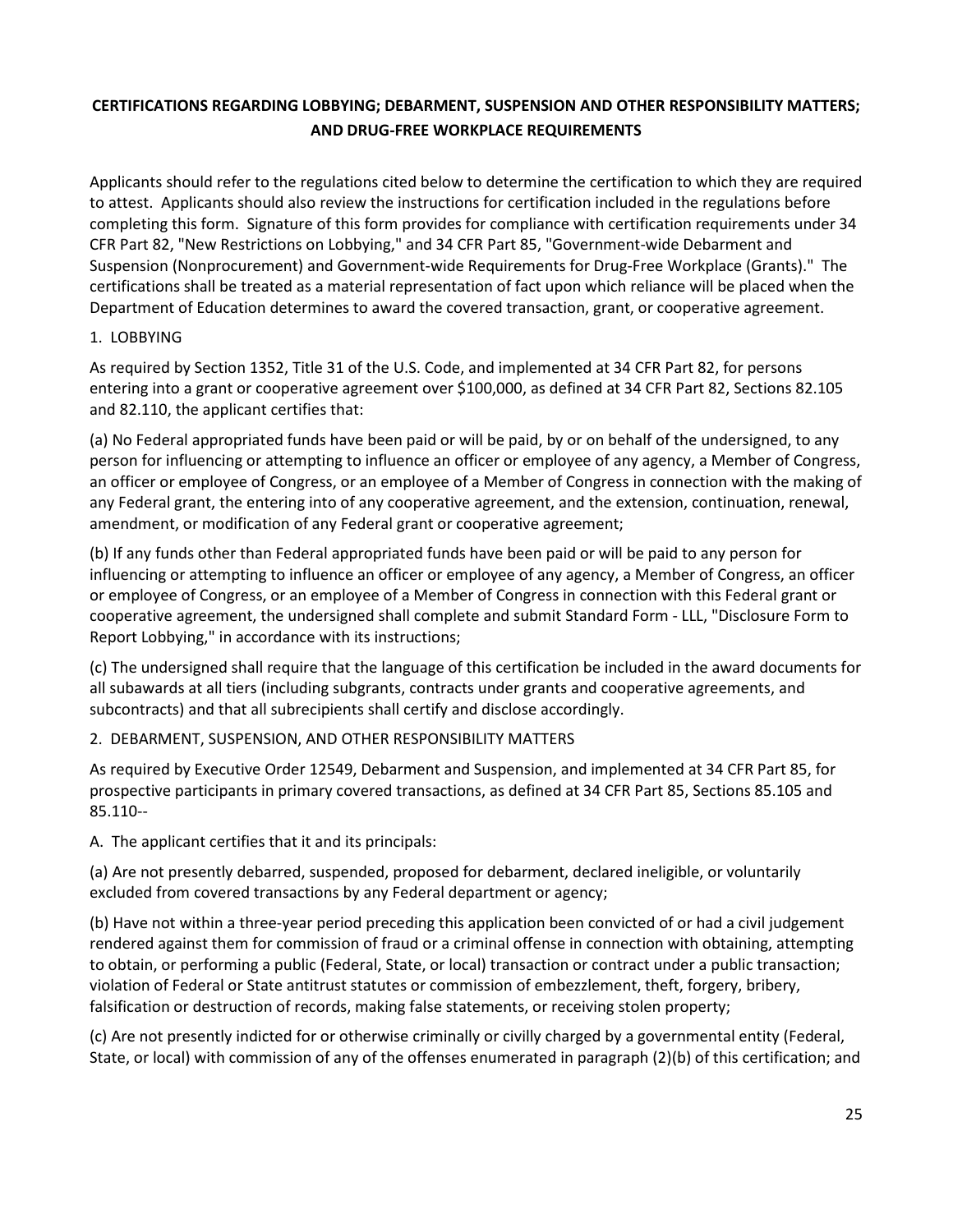(d) Have not within a three-year period preceding this application had one or more public transaction (Federal, State, or local) terminated for cause or default; and

B. Where the applicant is unable to certify to any of the statements in this certification, he or she shall attach an explanation to this application.

#### 3. DRUG-FREE WORKPLACE (GRANTEES OTHER THAN INDIVIDUALS)

As required by the Drug-Free Workplace Act of 1988, and implemented at 34 CFR Part 85, Subpart F, for grantees, as defined at 34 CFR Part 85, Sections 85.605 and 85.610 -

A. The applicant certifies that it will or will continue to provide a drug-free workplace by:

(a) Publishing a statement notifying employees that the unlawful manufacture, distribution, dispensing, possession, or use of a controlled substance is prohibited in the grantee's workplace and specifying the actions that will be taken against employees for violation of such prohibition;

(b) Establishing an on-going drug-free awareness program to inform employees about:

(1) The dangers of drug abuse in the workplace;

(2) The grantee's policy of maintaining a drug-free workplace;

(3) Any available drug counseling, rehabilitation, and employee assistance programs; and

(4) The penalties that may be imposed upon employees for drug abuse violations occurring in the workplace;

(c) Making it a requirement that each employee to be engaged in the performance of the grant be given a copy of the statement required by paragraph (a);

(d) Notifying the employee in the statement required by paragraph (a) that, as a condition of employment under the grant, the employee will:

(1) Abide by the terms of the statement; and

(2) Notify the employer in writing of his or her conviction for a violation of a criminal drug statute occurring in the workplace no later than five calendar days after such conviction;

(e) Notifying the agency, in writing, within 10 calendar days after receiving notice under subparagraph (d)(2) from an employee or otherwise receiving actual notice of such conviction. Employers of convicted employees must provide notice, including position title, to: Director, Grants Policy and Oversight Staff, U.S. Department of Education, 400 Maryland Avenue, S.W. (Room 3652, GSA Regional Office Building No. 3), Washington, DC 20202-4248. Notice shall include the identification number(s) of each affected grant;

(f) Taking one of the following actions, within 30 calendar days of receiving notice under subparagraph (d)(2), with respect to any employee who is so convicted:

(1) Taking appropriate personnel action against such an employee, up to and including termination, consistent with the requirements of the Rehabilitation Act of 1973, as amended; or

(2) Requiring such employee to participate satisfactorily in a drug abuse assistance or rehabilitation program approved for such purposes by a Federal, State, or local health, law enforcement, or other appropriate agency;

(g) Making a good faith effort to continue to maintain a drug-free workplace through implementation of paragraphs  $(a)$ ,  $(b)$ ,  $(c)$ ,  $(d)$ ,  $(e)$ , and  $(f)$ .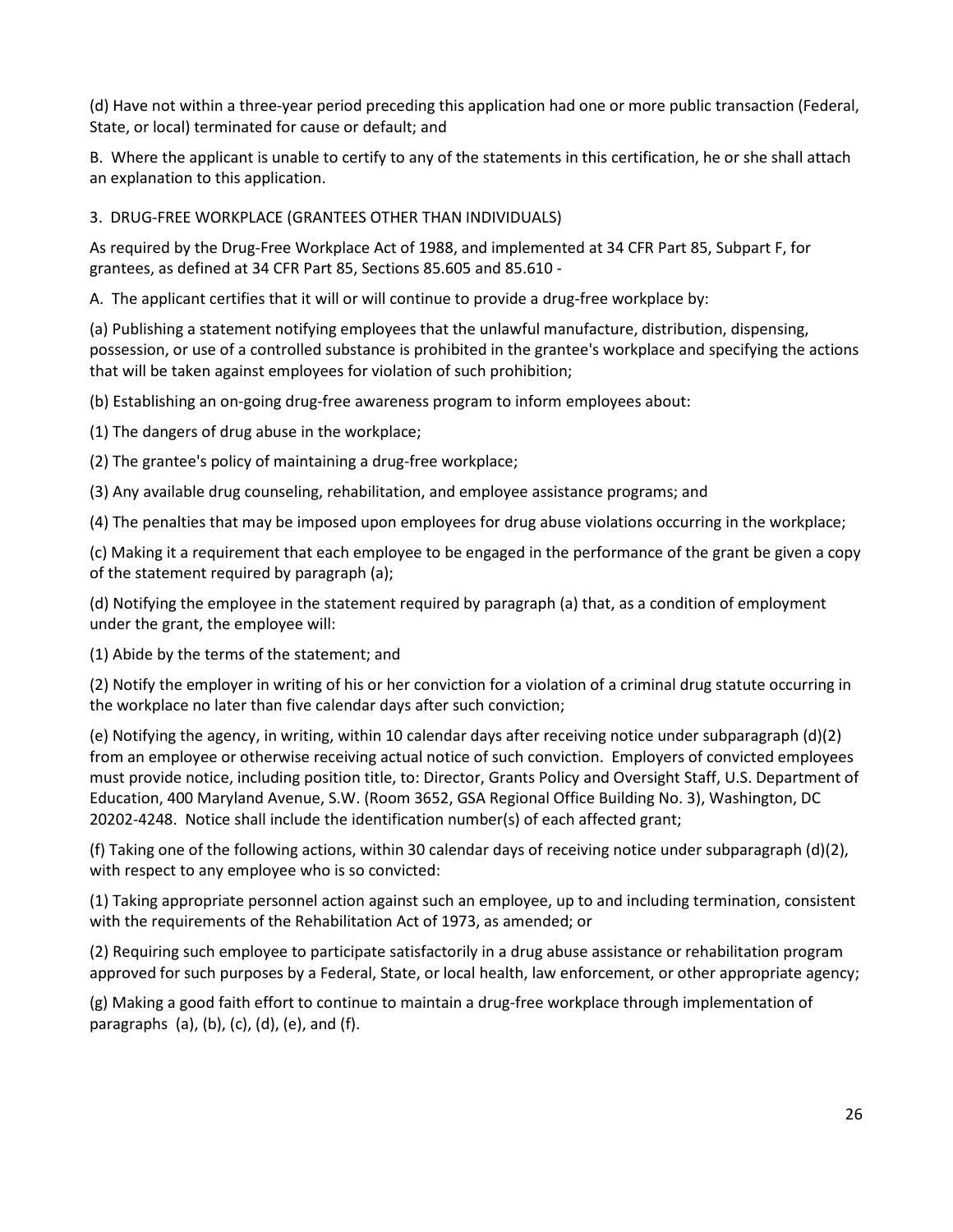B. The grantee may insert in the space provided below the site(s) for the performance of work done in connection with the specific grant:

\_\_\_\_\_\_\_\_\_\_\_\_\_\_\_\_\_\_\_\_\_\_\_\_\_\_\_\_\_\_\_\_\_\_\_\_\_\_\_\_\_\_\_\_\_\_\_\_\_\_\_\_\_\_\_\_\_\_\_\_\_\_\_\_\_\_\_\_\_\_\_\_\_\_\_\_\_\_\_\_\_\_\_\_\_

\_\_\_\_\_\_\_\_\_\_\_\_\_\_\_\_\_\_\_\_\_\_\_\_\_\_\_\_\_\_\_\_\_\_\_\_\_\_\_\_\_\_\_\_\_\_\_\_\_\_\_\_\_\_\_\_\_\_\_\_\_\_\_\_\_\_\_\_\_\_\_\_\_\_\_\_\_\_\_\_\_\_\_\_\_

\_\_\_\_\_\_\_\_\_\_\_\_\_\_\_\_\_\_\_\_\_\_\_\_\_\_\_\_\_\_\_\_\_\_\_\_\_\_\_\_\_\_\_\_\_\_\_\_\_\_\_\_\_\_\_\_\_\_\_\_\_\_\_\_\_\_\_\_\_\_\_\_\_\_\_\_\_\_\_\_\_\_\_\_\_

Place of Performance (Street address. city, county, state, zip code)

Check [ ] if there are workplaces on file that are not identified here.

DRUG-FREE WORKPLACE

(GRANTEES WHO ARE INDIVIDUALS)

As required by the Drug-Free Workplace Act of 1988, and implemented at 34 CFR Part 85, Subpart F, for grantees, as defined at 34 CFR Part 85, Sections 85.605 and 85.610-

A. As a condition of the grant, I certify that I will not engage in the unlawful manufacture, distribution, dispensing, possession, or use of a controlled substance in conducting any activity with the grant; and

B. If convicted of a criminal drug offense resulting from a violation occurring during the conduct of any grant activity, I will report the conviction, in writing, within 10 calendar days of the conviction, to: Director, Grants Policy and Oversight Staff, Department of Education, 400 Maryland Avenue, S.W. (Room 3652, GSA Regional Office Building No. 3), Washington, DC 20202-4248. Notice shall include the identification number(s) of each affected grant.

As the duly authorized representative of the applicant, I hereby certify that the applicant will comply with the above certifications.

\_\_\_\_\_\_\_\_\_\_\_\_\_\_\_\_\_\_\_\_\_\_\_\_\_\_\_\_\_\_\_\_\_\_\_\_\_\_\_\_\_\_\_\_\_\_\_\_\_\_\_\_\_\_\_\_\_\_\_\_\_\_\_\_\_\_\_\_\_\_\_\_\_\_\_\_\_\_\_\_\_\_\_\_\_\_\_\_

NAME OF APPLICANT:

PR/AWARD NUMBER AND/OR PROJECT NAME: \_\_\_\_\_\_\_\_\_ State Administered Adult Education

PRINTED NAME OF AUTHORIZED REPRESENTATIVE: \_\_\_\_\_\_\_\_\_\_\_\_\_\_\_\_\_\_\_\_\_\_\_\_\_\_\_\_\_\_\_\_\_\_\_\_\_\_\_\_\_\_\_\_\_\_\_\_

PRINTED TITLE OF AUTHORIZED REPRESENTATIVE: \_\_\_\_\_\_\_\_\_\_\_\_\_\_\_\_\_\_\_\_\_\_\_\_\_\_\_\_\_\_\_\_\_\_\_\_\_\_\_\_\_\_\_\_\_\_\_\_\_

 $SIGNATURE:$ 

DATE: \_\_\_\_\_\_\_\_\_\_\_\_\_\_\_\_\_\_\_\_\_\_\_\_\_\_\_\_\_\_\_\_\_\_\_\_\_\_\_\_\_\_\_\_\_\_\_\_\_\_\_\_\_\_\_\_\_\_\_\_\_\_\_\_\_\_\_\_\_\_\_\_\_\_\_\_\_\_\_\_\_\_\_\_

ED 80-0013 12/98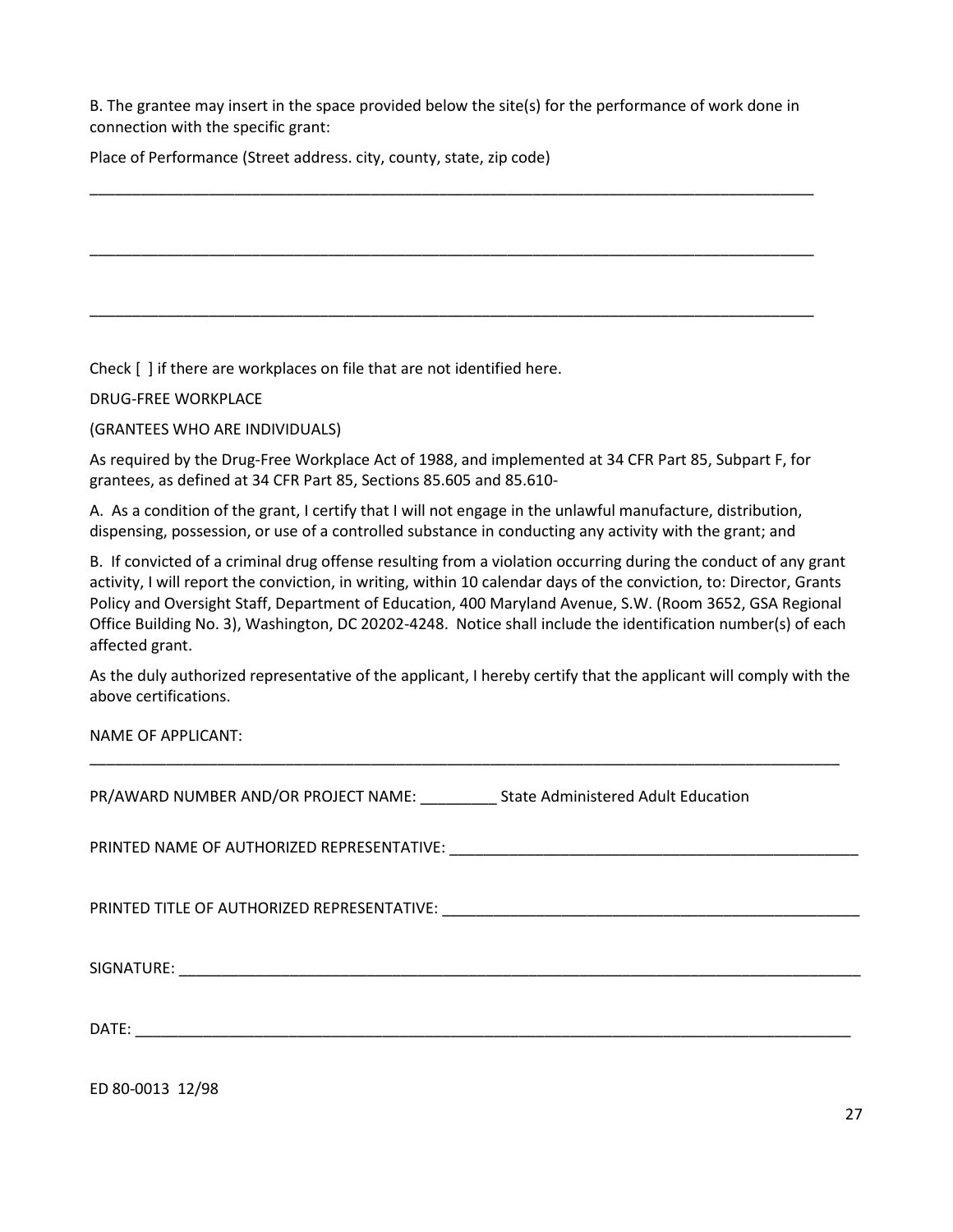# <span id="page-28-1"></span><span id="page-28-0"></span>**VI. Request for Proposals Part I: Application Introduction (No Points)**

#### **Applicant Information and Required Forms**

Complete the required Applicant Information pages, Assurances and Certifications forms, and tables, and attach to the proposal.

#### **Executive Summary**

Provide a brief description (no more than 2 pages) of the proposed project. This summary does not count toward the 10-page narrative page limit. Include the number of learners in English Language Acquisition (ELA), to be served during Fiscal Year 2020-2021. If applicant's proposed program is part of a larger organization, explain how its work fits into the larger organization's mission and vision.

#### **Application should demonstrate:**

- A brief but clear and informative overview;
- That applicant is clear on the purpose of AEFLA;
- That applicant has the support of its organization;
- That applicant has an integral role in the organization; and
- That the organization has demonstrated effectiveness related to the record of improving the literacy skills of eligible individuals.

#### **Eligibility based on Demonstration of Effectiveness for IELCE**

The applicant must establish eligibility based on demonstrated effectiveness related to improving the literacy skills of eligible individuals; achieving outcomes for participants related to employment, attainment of secondary school diploma or its recognized equivalent, and transition to postsecondary education and training. The applicant must respond twice to the issue of demonstrated effectiveness, once here to determine eligibility and again in the narrative section for scoring. Eligibility will be evaluated prior to scoring. Only proposals from eligible applicants will be scored. This response does not count toward any page limit.

*§ 463.24 How must an eligible provider establish that it has demonstrated effectiveness?*

*(a) For the purposes of this section, an eligible provider must demonstrate past effectiveness by providing performance data on its record of improving the skills of eligible individuals, particularly eligible individuals who have low levels of literacy, in the content domains of reading, writing, mathematics, English language acquisition, and other subject areas relevant to the services contained in the State's application for funds.* 

*An eligible provider must also provide information regarding its outcomes for participants related to employment, attainment of secondary school diploma or its recognized equivalent, and transition to postsecondary education and training.*

*(b) There are two ways in which an eligible provider may meet the requirements in paragraph (a) of this section:*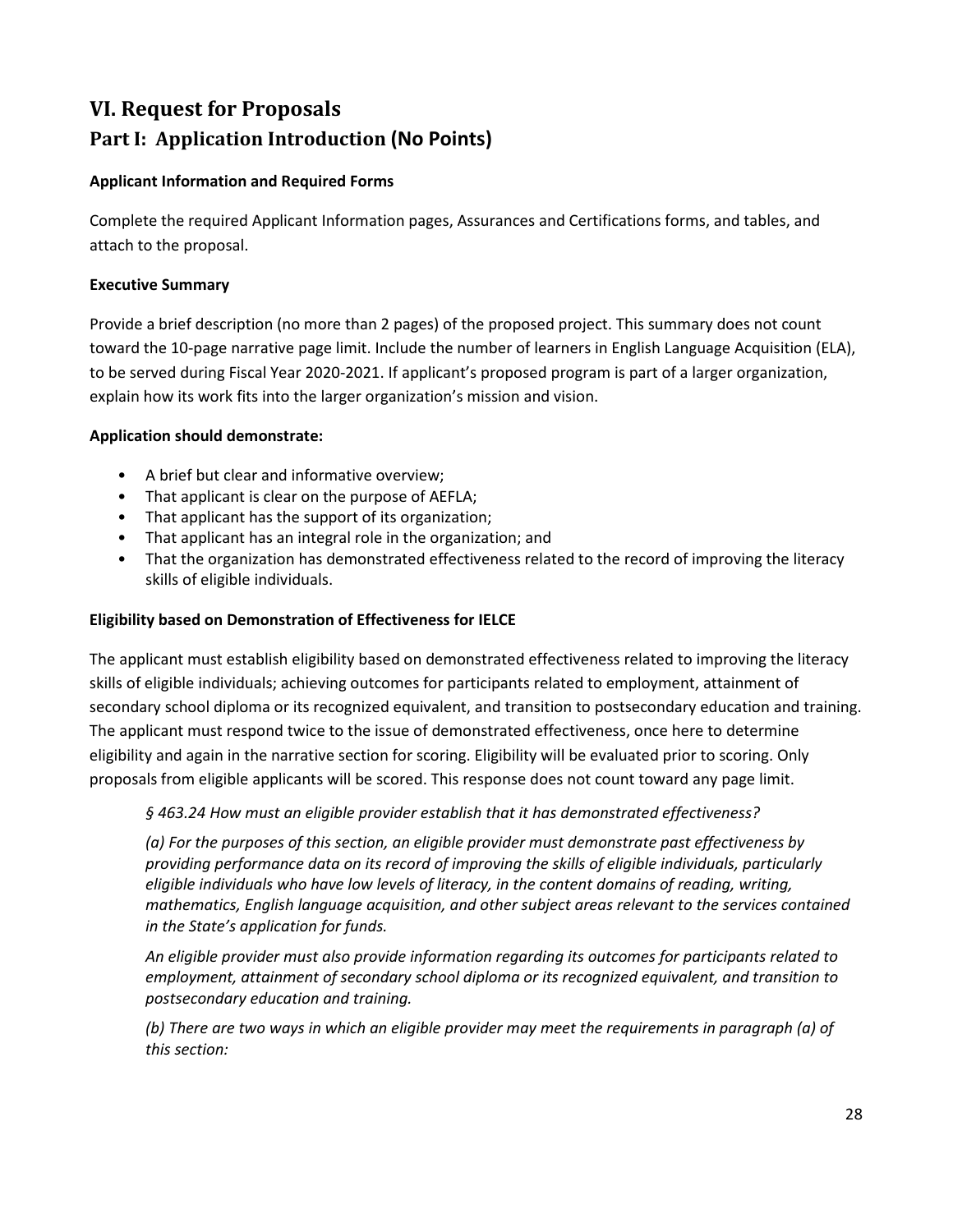*(1) An eligible provider that has been funded under the Adult Education and Family Literacy Act must provide performance data to demonstrate past effectiveness.*

*(2) An eligible provider that has not been previously funded under the Adult Education and Family Literacy Act must provide performance data to demonstrate its past effectiveness in serving basic skills deficient eligible individuals, including evidence of its success in achieving outcomes listed in paragraph (a) of this section.*

Application should specifically include responses to (responding in table form is recommended):

- 1. Describe the level of educational advancement in reading, writing, mathematics, and/or English language acquisition for program participants for each of the last three years based on July 1st to June 30th. Include: a.Number of Participants – ELA
	- 1. FY16-17:
	- 2. FY17-18:
	- 3. FY18-19:
	- b.Percentage with an Educational Gain ELA
		- 1. FY16-17:
		- 2. FY17-18:
		- 3. FY18-19:
- 2. Describe how the program will meet, or continue to meet, educational advancement performance goals.
- 3. Describe the efforts and/or success of the program in transitioning participants to postsecondary education and training:
	- a.Number of participants transitioned
	- b.Percentage of participants transitioned
- 4. Describe the programs demonstrated effectiveness of improving skills of eligible individuals, particularly those who have low level of literacy for FY18-19.
	- a.Include Number Served in low literacy levels
	- b.Percentage with an Educational Gain
- 5. Describe efforts and success in helping participants gain or retain employment. Include for FY18-19:
	- a.Number of participants
	- b.Percentage of participants
- 6. Describe efforts and success in helping participants obtain a high school equivalency certificate. Include for FY18-19:
	- a.Number of participants
	- b.Percentage of participants

**NDE USE ONLY: APPLICANT MEETS ELIGIBILTY CRITERIA: YES\_\_\_ NO\_\_\_**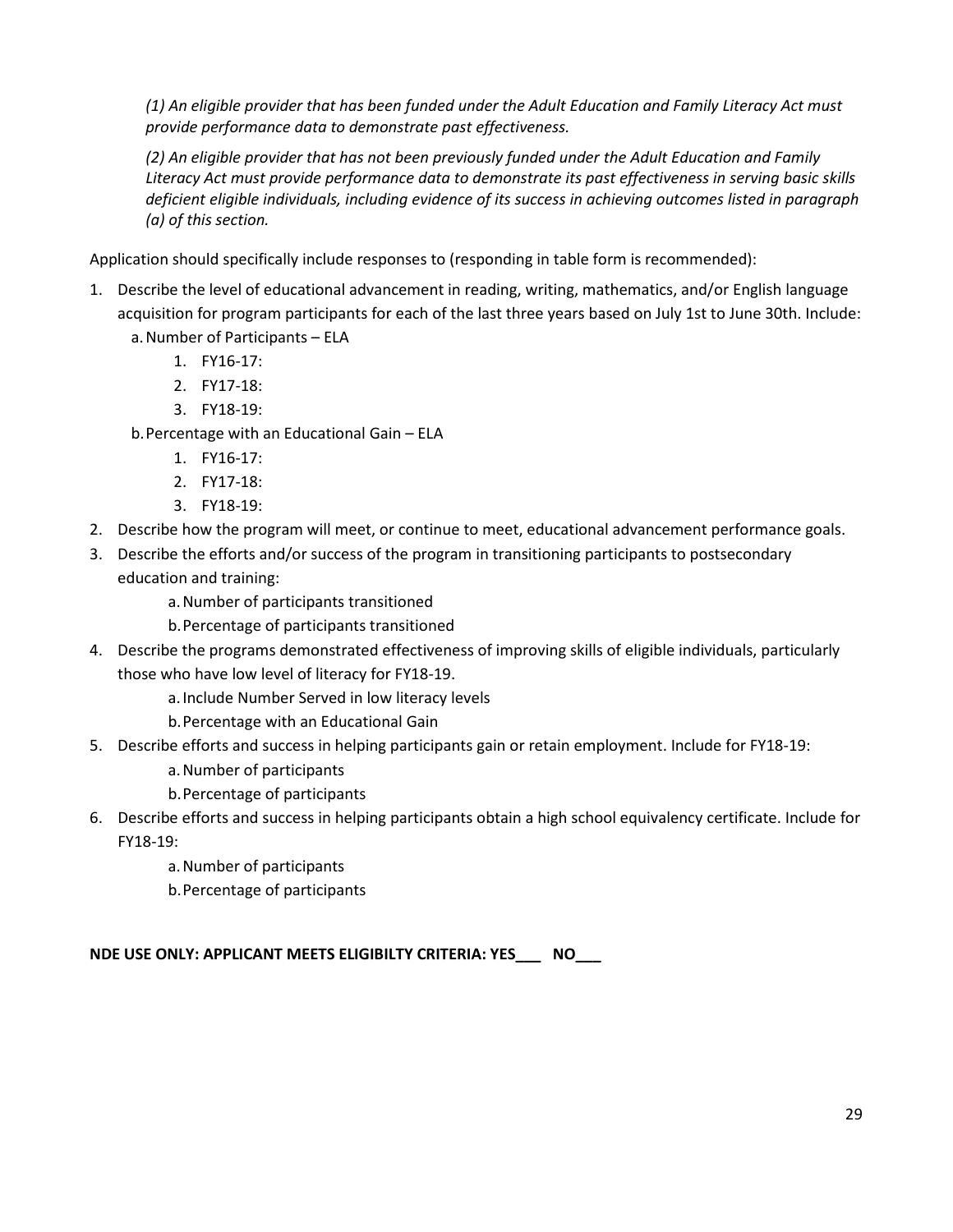# <span id="page-30-0"></span>**Part II: Narrative**

The following criteria, including the thirteen factors from WIOA Section 231(e) that states are required by federal statute to consider when awarding AEFLA funds, will be used by reviewers to evaluate the application as a whole.

### <span id="page-30-1"></span>**Section A: Needs Assessment**

# **(Total Points 15)**

#### WIOA 231(e)

- *(1) the degree to which the eligible provider would be responsive to—*
	- *(A) regional needs as identified in the Local Workforce Development Board (LWDB) Plan under section 108; and*
	- *(B) serving individuals in the community who were identified in such plan as most in need of adult education and literacy activities, including individuals—*
		- *(i) who have low levels of literacy skills; or (ii) who are English language learners;*
- *(2) the ability of the eligible provider to serve eligible individuals with disabilities, including eligible individuals with learning disabilities;*

Programs seeking funding for IELCE under Section 243 of Title II of WIOA must be prepared to provide the required components including; Literacy instruction, English Language Acquisition, and Civics Education, provided in combination with IET (Workforce preparation activities and workforce training within a specific sector).

- 1. Describe the need in the local area for additional English language acquisition programs and civics education. Include supporting demographics for the population which will be served.
- 2. What partnerships, referral mechanisms, and support services are currently in place to facilitate co-enrollment, retention and recruitment of eligible individuals in IELCE programs?
- 3. Describe how the IELCE program will be integrated with local workforce development services.

#### <span id="page-30-2"></span>**Section B: Past Effectiveness**

## **(Total Points 65)**

Application should specifically include responses to:

1. Describe the level of educational advancement for program participants for each of the last three years based on July 1st to June 30th. Include:

c. Number of Participants – ELA

- 4. FY16-17:
- 5. FY17-18: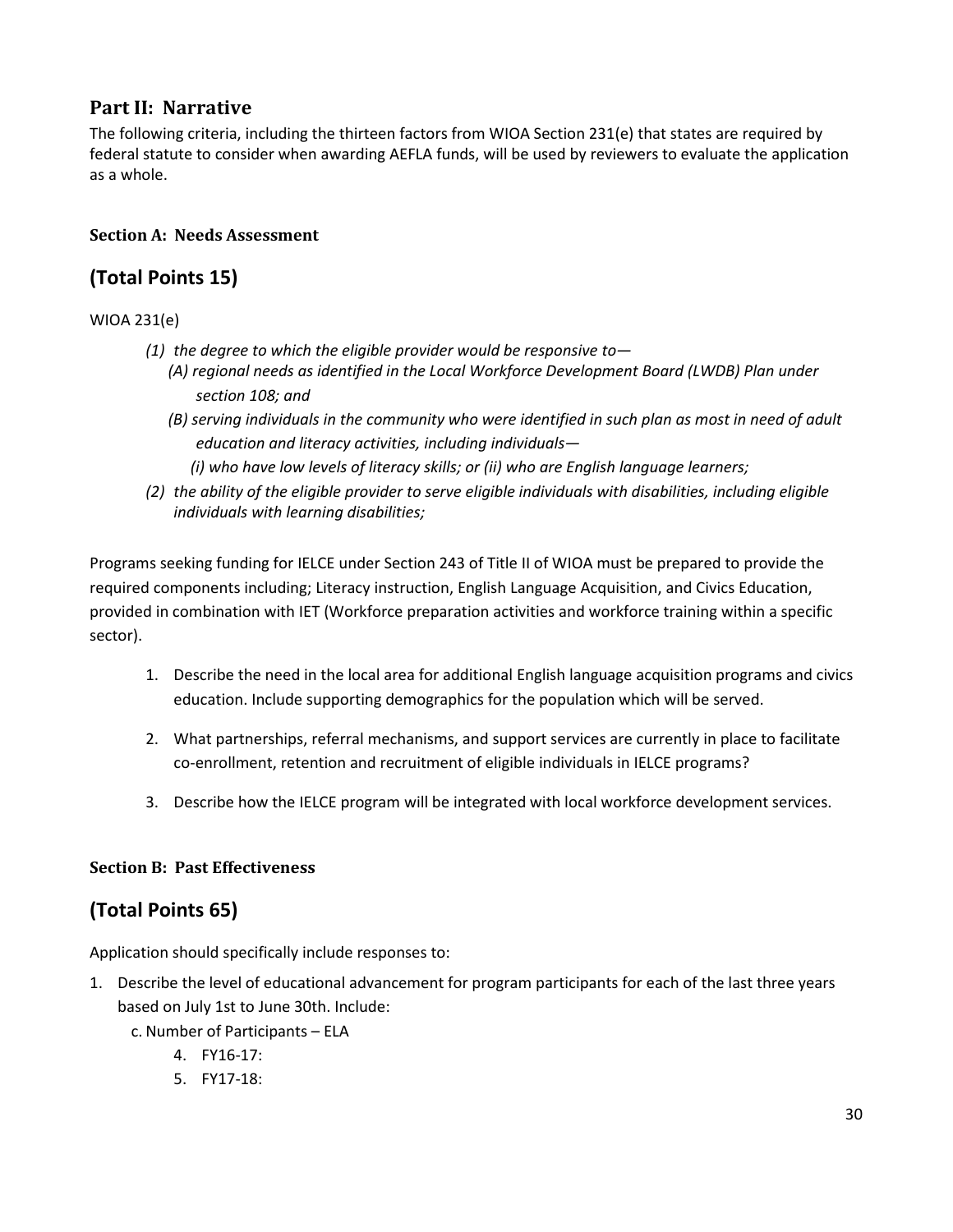- 6. FY18-19:
- d.Percentage with an Educational Gain ELA
	- 4. FY16-17:
	- 5. FY17-18:
	- 6. FY18-19:
- 2. Describe how the program will meet, or continue to meet, educational advancement performance goals.
- 3. Describe the efforts and/or success of the program in transitioning participants from ELA into ABE/ASE. Include only FY18-19:
	- c. Number of participants transitioned from ELA into ABE/ASE
	- d.Percentage of participants transitioned from ELA into ABE/ASE
- 4. Describe the efforts to work with participants at the lowest levels of literacy for FY18-19.
	- c. Include Number Served in low literacy levels
- 5. Describe efforts and success in helping participants gain or retain employment. Include for FY18-19:
	- c. Number of participants
	- d.Percentage of participants
- 6. Describe efforts and success in helping participants obtain a high school equivalency certificate. Include for FY18-19:
	- c. Number of participants
	- d.Percentage of participants
- 7. Describe efforts and success in helping participants to transition to postsecondary education. Include for FY18-19:
	- a.Number of participants
	- b.Percentage of participants
- 8. Describe efforts and success in helping participants to obtain postsecondary and/or industry recognized credentials. Include for FY18-19:
	- a.Number of participants
	- b.Percentage of participants

# <span id="page-31-0"></span>**Section C: Local Workforce Development Board Plan Alignment and Community Partnerships (Total Points 40)**

*WIOA 231(e) (4) the extent to which the eligible provider demonstrates alignment between proposed activities and services and the strategy and goals of the local plan under section 108, as well as the activities and services of the one-stop partners;* 

As required by section 231(e) of WIOA, applications submitted to NDE will be reviewed by the respective local workforce board who will comment on the extent to which the application is aligned with the local plan under section 108 of WIOA and make recommendations to NDE that promote alignment with the local plan. NDE must consider the results of the review by the local workforce board in determining the extent to which the application addresses the required considerations in section 231 of WIOA.

1. Describe the way in which the program activities align with the LWDB Plan. Include details about current or planned co-location with workforce services.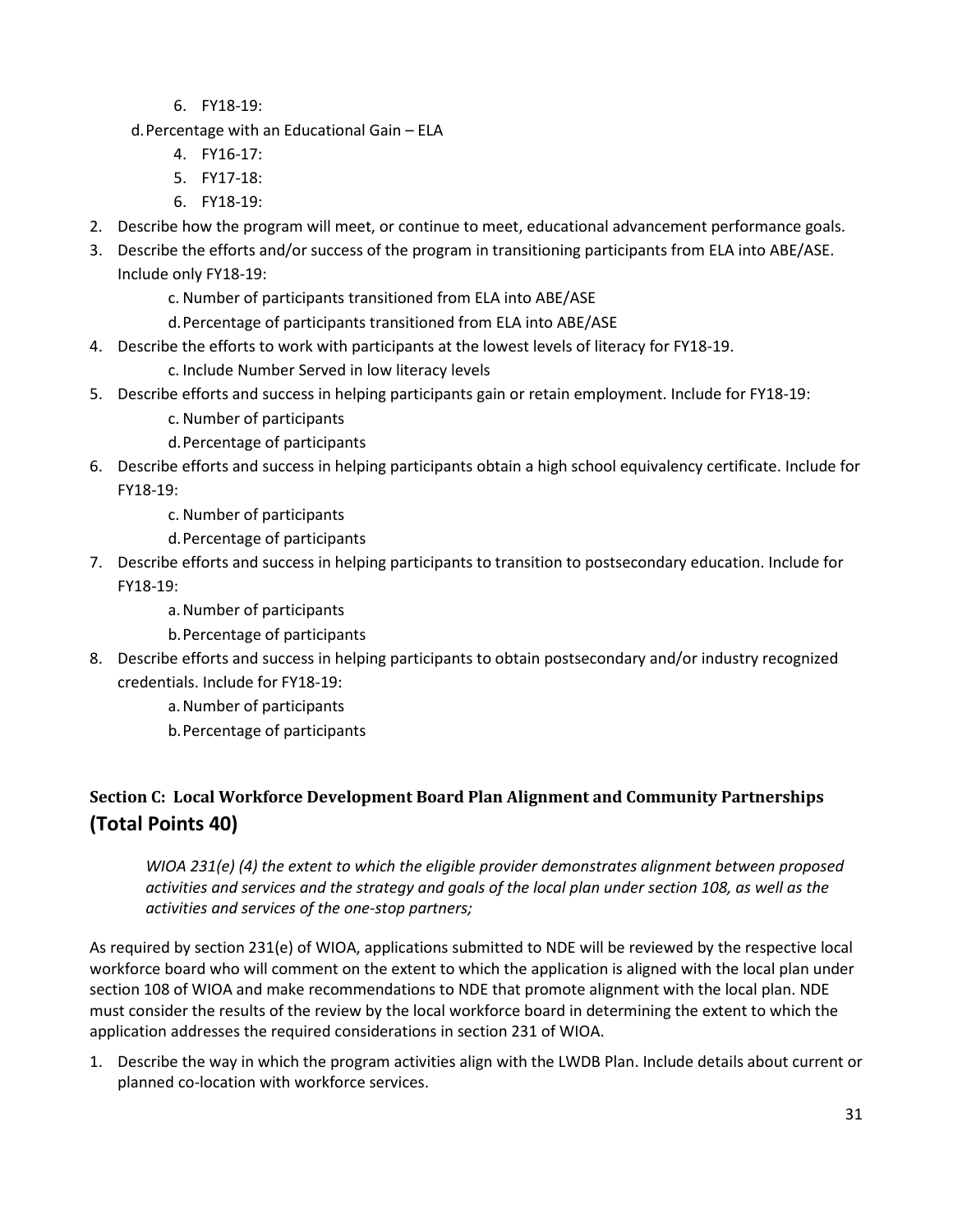- 2. Include specific examples and describe how alignment will be maintained throughout program implementation and service delivery.
- 3. Describe how co-enrollment with Title I will be promoted and how training costs will be covered. Include how the program will assist with the effort to reduce duplication of services.
- 4. Describe how the program will fulfill one-stop partner responsibilities.

*WIOA 231(e) (10) whether the eligible provider's activities coordinate with other available education, training, and social service resources in the community, such as by establishing strong links with elementary schools and secondary schools, postsecondary educational institutions, institutions of higher education, local workforce investment boards, one-stop centers, job training programs, and social service agencies, business, industry, labor organizations, community-based organizations, nonprofit organizations, and intermediaries, for the development of career pathways;* 

*WIOA 231(e) (11) whether the eligible provider's activities offer flexible schedules and coordination with Federal, State, and local support services (such as childcare, transportation, mental health services, and career planning) that are necessary to enable individuals, including individuals with disabilities or other special needs, to attend and complete programs;* 

- 5. Describe how the program coordinates with other service providers in the community. Describe partnerships, including partner responsibilities, with service providers such as schools, libraries, postsecondary institutions, and social service agencies that provide program support, community visibility, outreach and referrals of learners, including the benefits to each partner.
- 6. Describe how the program will offer flexible schedules and coordinate support services to enable learners, including individuals with disabilities or other special needs, to achieve learning goals.
- 7. Describe efforts to build additional partnerships.
- 8. Describe efforts to avoid duplication of services between partners within the service area.

#### <span id="page-32-0"></span>**Section D: Curriculum and Instructional Practices**

# **(Total Points 100)**

*WIOA 231(e) (5) whether the eligible provider's program—*

*(A) is of sufficient intensity and quality, and based on the most rigorous research available so that participants achieve substantial learning gains; and (B) uses instructional practices that include the essential components of reading instruction;* 

- 1. Use a table to identify the IELCE services, levels, and scheduling that will be offered by the program, include any ESL transition courses to ABE, and IET courses which will include the IELCE population.
- 2. Describe IELCE activities that will include the required concurrent enrollment needed to provide English language learners with the skills needed to place such adults in unsubsidized employment in in-demand occupations that lead to economic self-sufficiency.
- 3. If applicable, describe the role that IELCE services will play in the program's array of services. At what levels of learner proficiency (or multi-level instruction) will IELCE instruction be offered?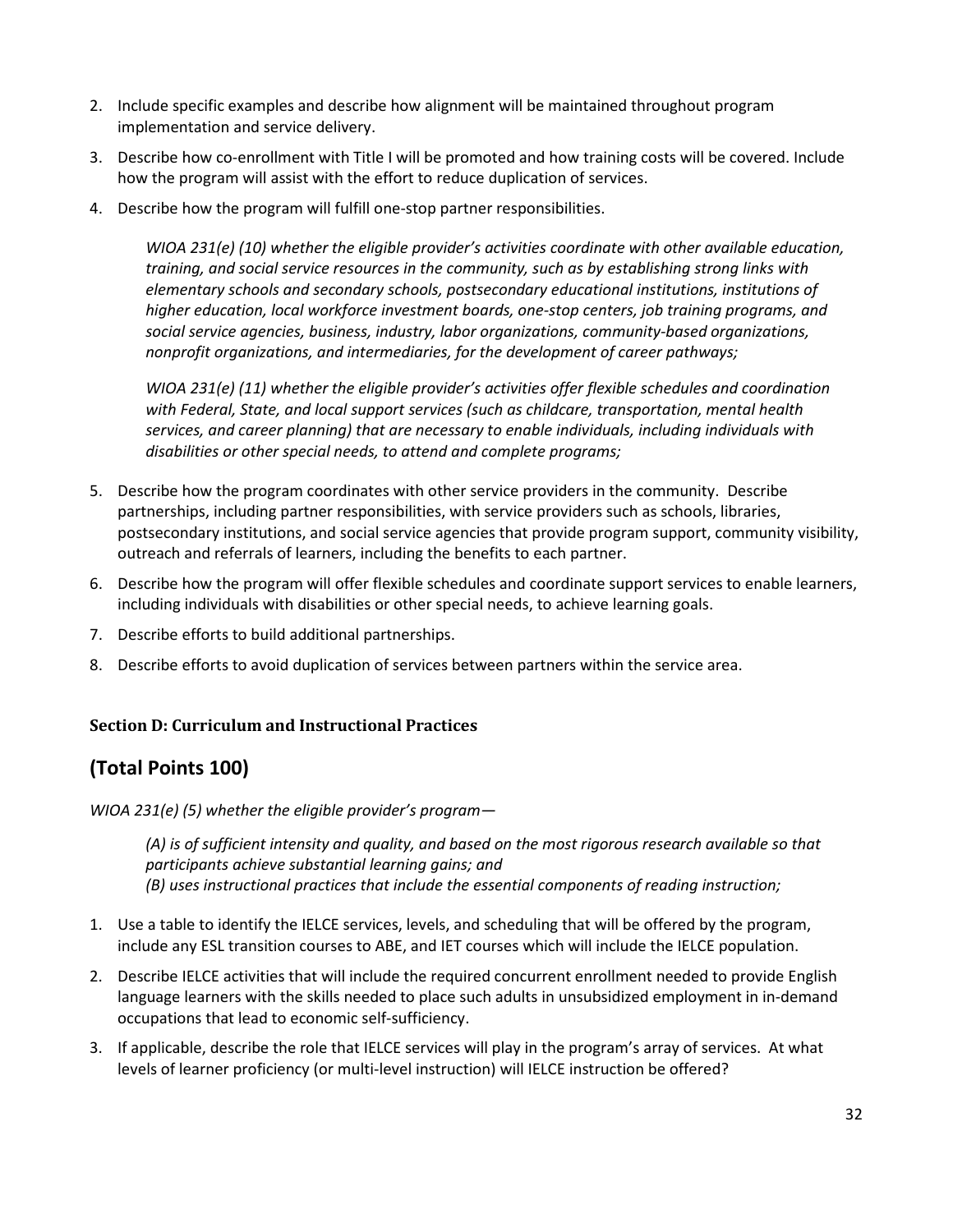- 4. Describe the intensity (hours of instruction per week) and duration (weeks of instruction per year) of the IELCE program. Give examples of student scheduling.
- 5. Describe how the curriculum at each level will incorporate Civic Participation, U.S. History, U.S. Government, Preparation for Naturalization, and Workforce Training. What instructional resources (textbooks, web resources, curricula, multimedia) will be used to support English language learning and civics education at each level of instruction?
- 6. Describe past success with learners enrolled in classes focusing on civics content. First-time applicants describe how your program will measure success in providing IELCE services and activities.
- 7. Describe all of the factors considered in developing the instructional schedule to maximize the opportunity for learners to attend and make progress. Explain the reasons for not offering instruction during any periods of time during the year that exceed two weeks. If applicable, explain the reason(s) for offering fewer instructional hours per learner at specific sites.
- 8. Explain how the managed enrollment and instructional schedule is aligned with the program's standardized assessment pre- and post-testing procedure to allow sufficient intensity (minimum 6 hours per week) and duration (length of time of each class session) for individual learners to meet the minimum number of hours required for post-testing and demonstrate adequate progress on the standardized assessment(s) used by the program.
- 9. Identify the core textbooks(s) including title and publisher, and any key supplementary instructional materials including web-based or software programs used with each population and level identified in item Describe how the materials effectively address adult learners' development of English literacy and align with the English Language Proficiency Standards and the College and Career Readiness Standards.
- 10. Describe the research and evidence-based instructional approaches for ESL (e.g. competency-based instruction, learner motivation, writing, second language acquisition, whole group instruction, etc.) and how the College and Career Readiness Standards (Nevada Academic Content Standards) are incorporated.
- 11. Describe how the program will incorporate Workforce Preparation activities into IELCE programming in order to help an individual acquire a combination of basic academic skills, critical thinking skills, digital literacy skills, and self-management skills, including competencies in utilizing resources, using information, working with others, understanding systems, and obtaining skills necessary for successful transition into and completion of postsecondary education or training, or employment.

*WIOA 231(e) (7) whether the eligible provider's activities effectively use technology, services, and delivery systems, including distance education in a manner sufficient to increase the amount and quality of learning and how such technology, services, and systems lead to improved performance;*

12. Address how the program will incorporate technology into the program at all levels, both to help participants obtain digital literacy skills and to increase access to the program.

*WIOA 231(e) (8) whether the eligible provider's activities provide learning in context, including through integrated education and training, so that an individual acquires the skills needed to transition to and complete postsecondary education and training programs, obtain and advance in employment leading to economic self-sufficiency, and to exercise the rights and responsibilities of citizenship;* 

13. Describe successes and existing efforts in providing integrated education and training, as required for IELCE, and at what levels IET is being offered to ELA participants. Be sure to describe how each required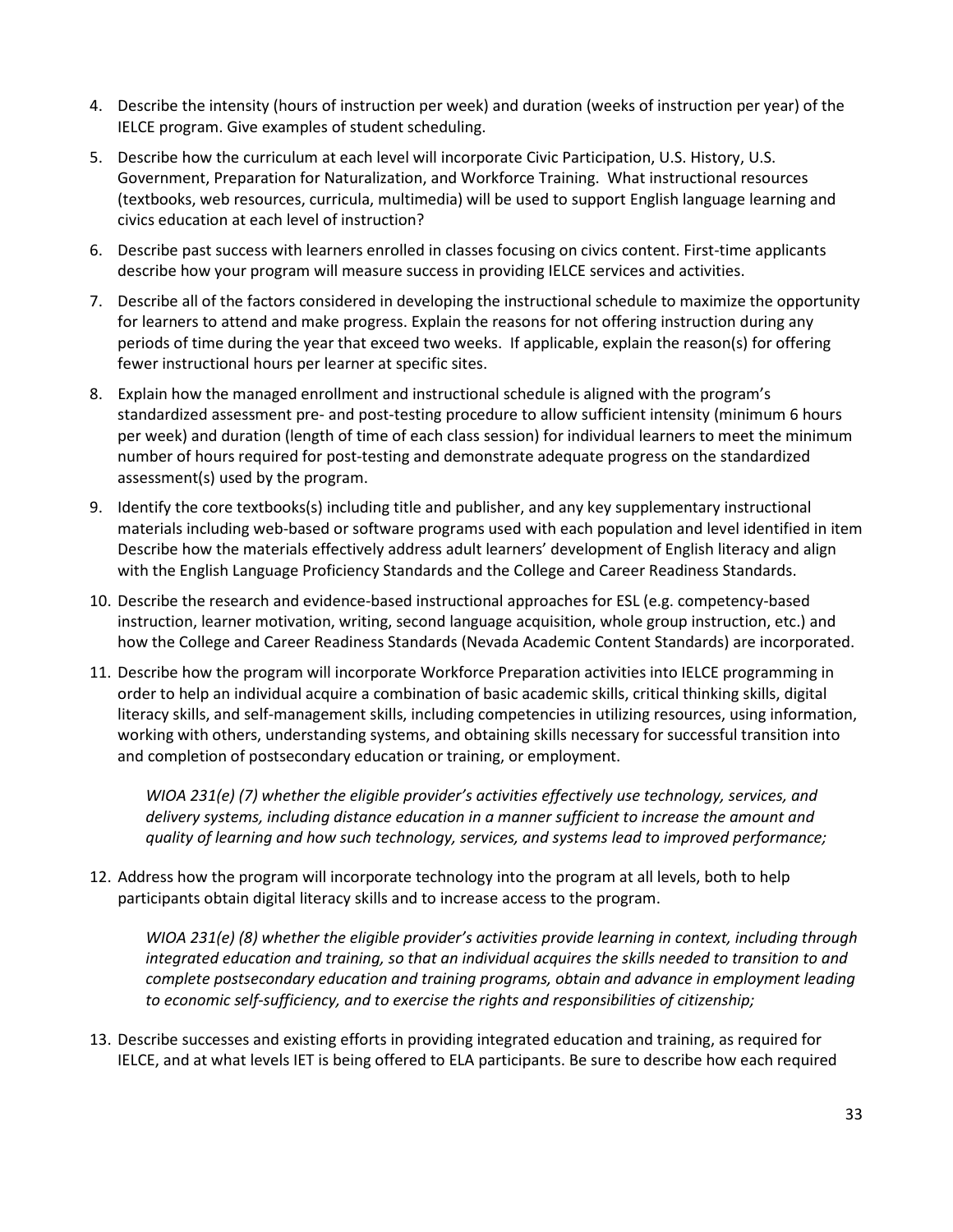component of IET is made available. Describe the rationale for targeting specific occupations and labor market data used.

14. Provide details on the contents of each career pathway used, how basic skills will be contextualized within the career pathway and how those pathways are stackable and lead to industry-recognized-credentials.

### <span id="page-34-0"></span>**Section E: Leadership and Instructional Staff Qualifications**

# **(Total Points 20)**

*WIOA 231(e) (9) whether the eligible provider's activities are delivered by well-trained instructors, counselors, and administrators who meet any minimum qualifications established by the State, where applicable, and who have access to high quality professional development, including through electronic means;* 

- 1. Provide position descriptions for key leadership position(s), including job title, job duties, and qualifications (skills, educational attainment, relevant adult education experience). Describe how leadership staff qualifications contribute toward the program's capacity to manage the grant and implement program improvement.
- 2. Explain the full-time/part-time status of key leader(s). If adult education duties constitute just one of several major responsibilities for leader(s), include explanation of leader(s) other required duties and the proportion of time devoted to each major responsibility.
- 3. Provide position descriptions for instructional staff position(s), including job title, job duties, and qualifications (skills, educational attainment, experience). Include the anticipated total number of annual volunteers and the percentage of those volunteers serving as the following: aides to paid instructional staff, instructional staff, and administrative staff.
- 4. Identify the anticipated number and percentage of paid instructional staff members at the following levels: minimal part-time (2-12 instructional hours weekly), part-time (13-31 instructional hours weekly) and full time (32+ instructional hours weekly) and expected instructor compensation.

#### <span id="page-34-1"></span>**Section F: Professional Development**

### **(Total Points 20)**

*WIOA 231(e)(9) whether the eligible provider's activities are delivered by well-trained instructors, counselors, and administrators who meet any minimum qualifications established by the State, where applicable, and who have access to high quality professional development, including through electronic means;* 

- 1. Describe the program's plan for instructor and director professional development (PD).
- 2. Describe how the program will identify teachers' PD needs and address those needs through collaborative activities among instructional staff, teacher self-study, and workshops/trainings.
- 3. Describe the support (financial and other) the program will provide to teachers while engaged in professional development activities.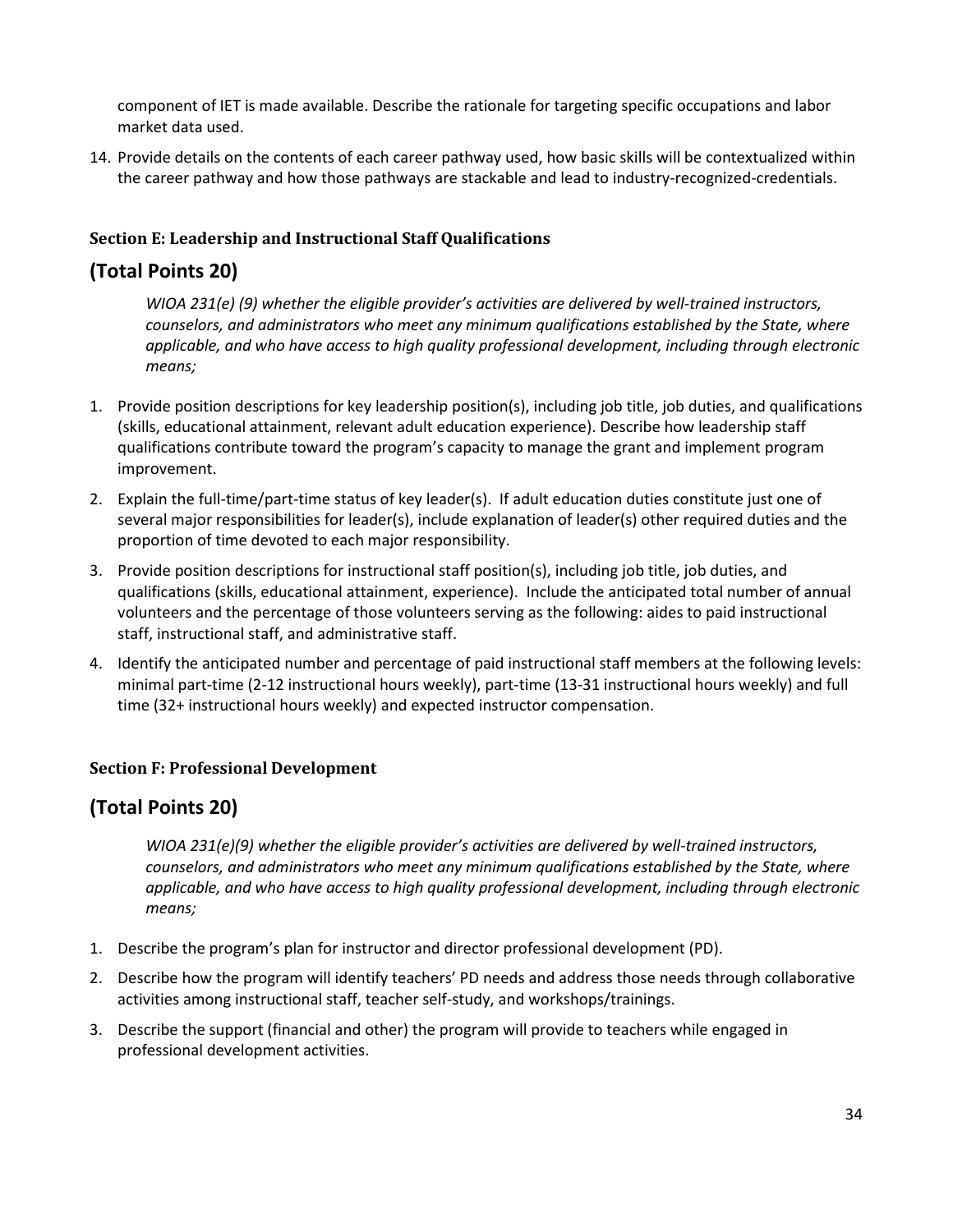4. Describe the program's plan for supporting instructors in implementing research and evidence-based strategies learned through participation in professional development activities.

### <span id="page-35-0"></span>**Section G: Data Collection & Accountability Reporting**

# **(Total Points 45)**

*WIOA 231(e)(12) whether the eligible provider maintains a high-quality information management system that has the capacity to report measurable participant outcomes and to monitor program performance;*

- 1. Describe the program's technology support system, including access to Information Technology and data entry support.
- 2. Describe the organizational structure and how adequate staffing is achieved to ensure accurate data collection and timely data entry.
- 3. Describe how the participant registration/intake process allows for collecting all required demographical information, barriers to employment, and for placement of participants in appropriate educational programs.
- 4. Describe the methodology for the collection and verification of participant attendance.
- 5. Describe how the program will ensure the participant personally identifiable information (PII) is kept secure.
- 6. Describe the process in place to analyze program data and explain how it is used to drive program improvement.

### <span id="page-35-1"></span>**Section H: Budget & Funding Priorities Narrative**

## **(Total Points 20)**

- 1. Specify funding priorities and the estimated percentage of funding that will be allocated to each priority (table form is recommended).
- 2. Explain how projected expenditures are reasonable and allowable. Be sure to detail the proposed use of funds in relation to the objectives, design and scope of project activities, including details of plans for professional development.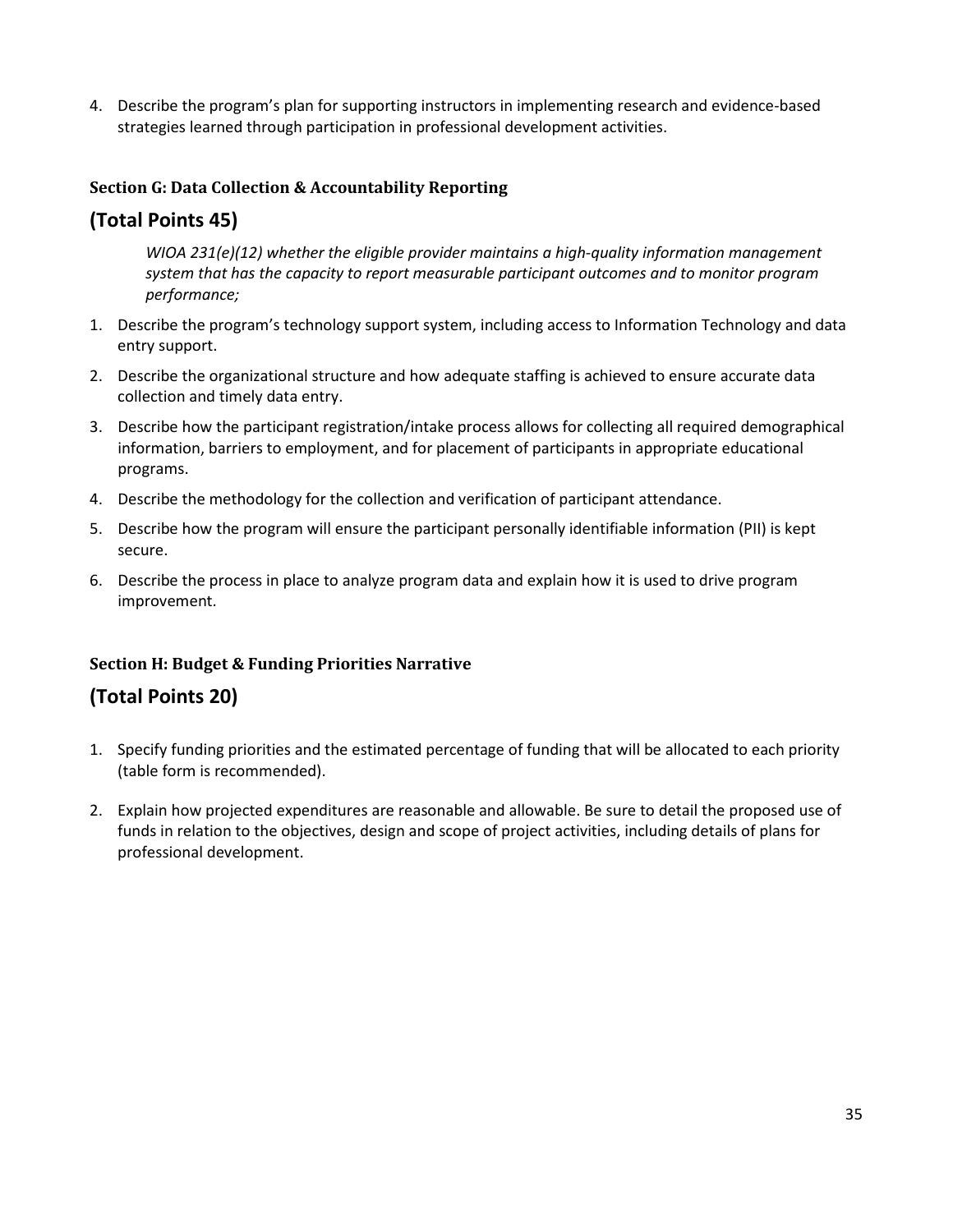# <span id="page-36-0"></span>**Appendix A: RFP Score Summary**

Applicant Name:

| <b>Part II Narrative</b>                                     | <b>Score/Possible</b> |
|--------------------------------------------------------------|-----------------------|
| Section A: Needs Assessment                                  | /15                   |
| Section B: Past Effectiveness                                | /65                   |
| Section C: (LWDB) Plan Alignment & Community Partnerships    | /40                   |
| Section D: Curriculum & Instructional Practices              | /100                  |
| Section E: Leadership and Instructional Staff Qualifications | /20                   |
| Section F: Professional Development                          | /20                   |
| Section G: Data Collection & Accountability Reporting        | /45                   |
| Section H: Budget & Funding Priorities Narrative             | /20                   |
| <b>AEFLA IELCE Total</b>                                     | /325                  |

**GENERAL COMMENTS:** *Indicate the overall strengths and weaknesses of the application. These comments are subsequently provided to applicants to aid them in understanding their results.* 

**Strengths:** 

**Weaknesses:** 

**Requested Modifications:**

**Score:** 

**Rank:**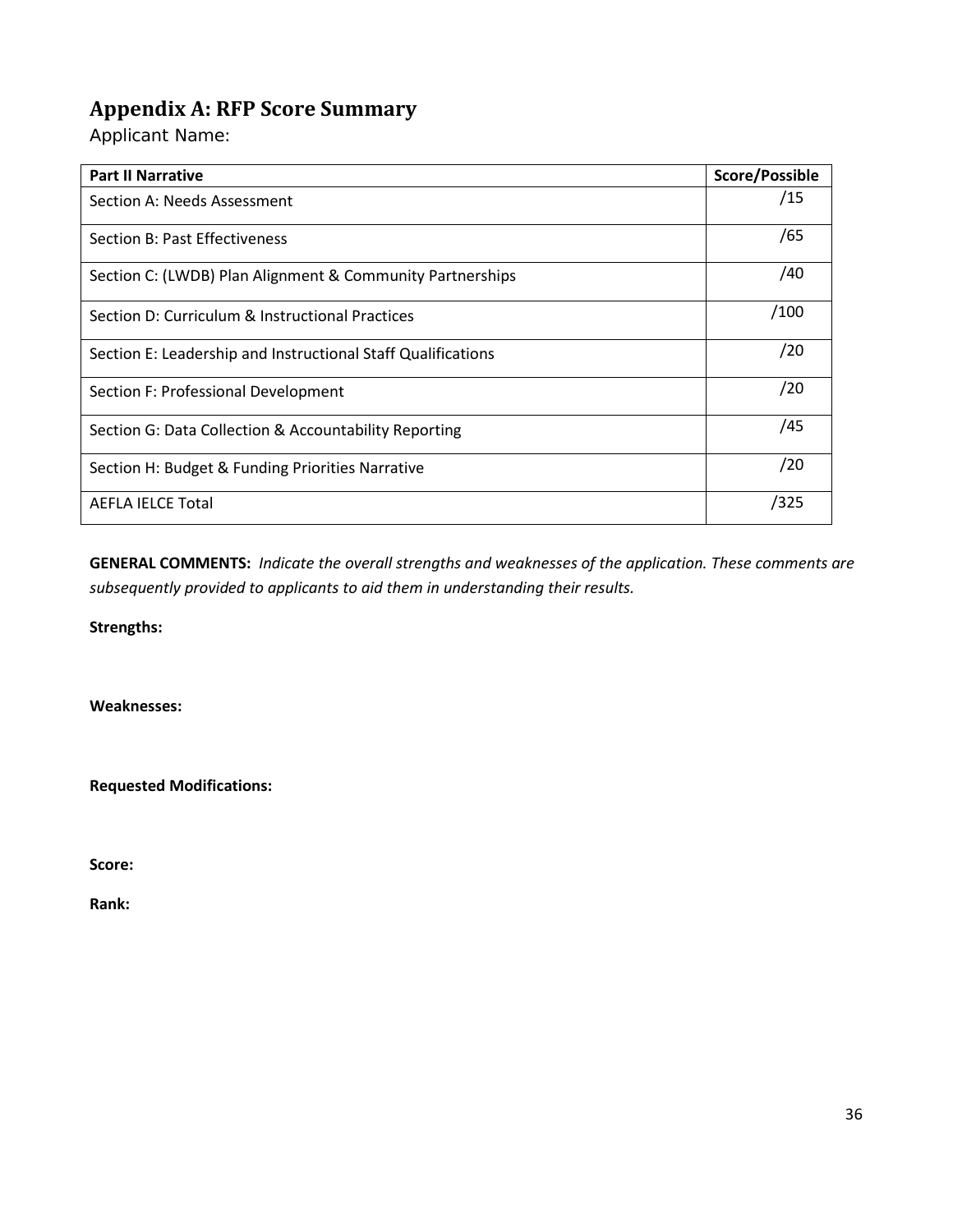# <span id="page-37-0"></span>**Appendix B: RFP Scoring Rubric**

# **Section A: Needs Assessment (Total Points 15)**

# **Section 243 Integrated English Literacy and Civics Education (IELCE)**

#### **Application should demonstrate:**

- The need for IELCE services is apparent based on the demographics of the area population included in proposal.
- Partnerships and support services are in place to facilitate co-enrollment, retention and recruitment of IELCE participants.
- Processes in place to allow for, and encourage, integration of workforce development services within the IELCE program.
- Steps to ensure equitable access to and participation in the applicant's program aligns with guidance provided in the attached General Education Provisions Act (GEPA) description.

| Area | Inadequate       | Minimal              | Adequate          | Excellent    |
|------|------------------|----------------------|-------------------|--------------|
|      | (information not | (requires additional | (clear and fairly | (concise and |
|      | provided)        | clarification)       | complete)         | thoroughly   |
|      |                  |                      |                   | developed)   |
|      |                  |                      |                   |              |
|      |                  |                      |                   |              |
| 3)   |                  |                      |                   |              |

Section A Total Points: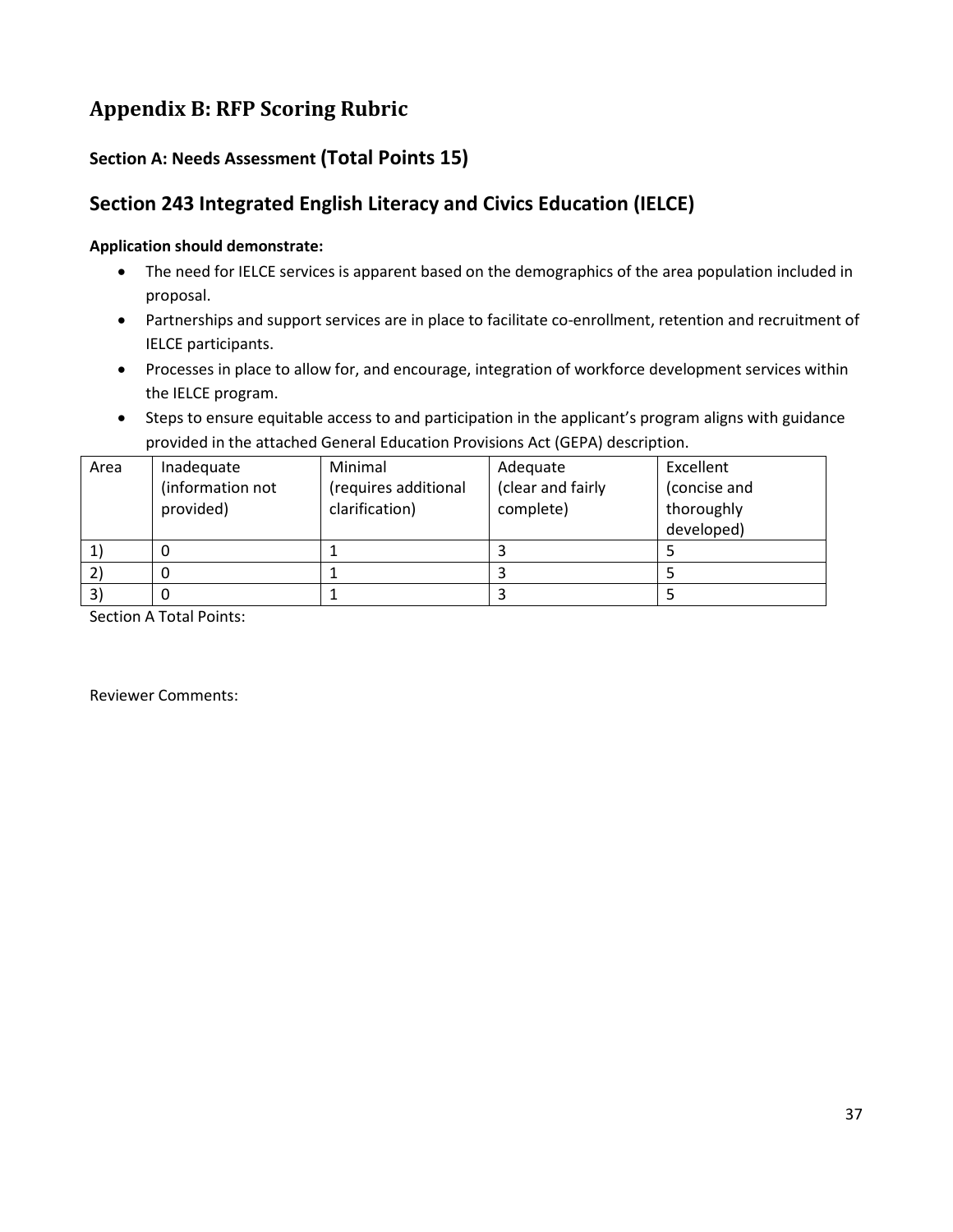# **Section B: Past Effectiveness (Total Points 65)**

#### **Application should demonstrate:**

- Information and supportive quantitative data on learning gains;
- Information and supportive quantitative data on successful transitions; and
- Evidence that program has experience in working with learners at the lowest levels of literacy.

| Area         | Inadequate       | Minimal              | Adequate          | Excellent    |
|--------------|------------------|----------------------|-------------------|--------------|
|              | (information not | (requires additional | (clear and fairly | (concise and |
|              | provided)        | clarification)       | complete)         | thoroughly   |
|              |                  |                      |                   | developed)   |
| $\mathbf{1}$ | 0                | 2                    | 6                 | 10           |
| 2)           | 0                |                      | 3                 | 5            |
| 3)           | 0                |                      | 3                 | 5            |
| 4)           | 0                |                      | 3                 | 5            |
| 5)           | 0                | 2                    | 6                 | 10           |
| 6)           | 0                | 2                    | 6                 | 10           |
| 7)           | 0                | 2                    | 6                 | 10           |
| 8)           | 0                |                      | 6                 | 10           |

Section B Total Points: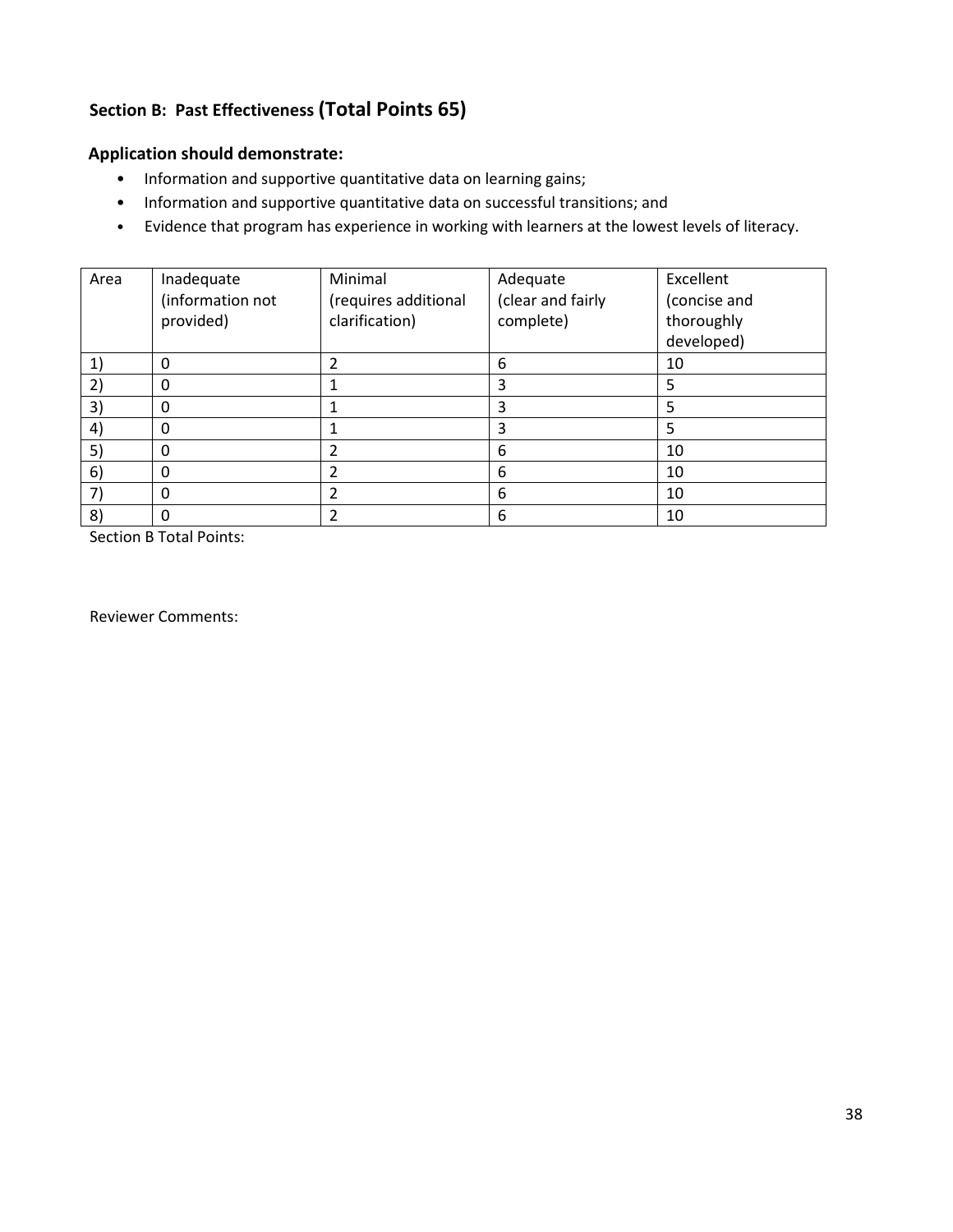# **Section C: Local Workforce Development Board (LWDB) Plan Alignment and Community Partnerships (Total 40 points)**

## **Application should demonstrate:**

The extent to which the eligible provider demonstrates alignment between proposed activities and services and the strategy and goals of the local plan and whether the eligible provider's activities coordinate with other available education, training, and social service resources in the community for the development of career pathways.

| Area         | Inadequate       | Minimal              | Adequate          | Excellent    |
|--------------|------------------|----------------------|-------------------|--------------|
|              | (information not | (requires additional | (clear and fairly | (concise and |
|              | provided)        | clarification)       | complete)         | thoroughly   |
|              |                  |                      |                   | developed)   |
| $\mathbf{1}$ | 0                |                      | 3                 | 5            |
| 2)           | $\mathbf{0}$     |                      | 3                 |              |
| 3)           | 0                |                      | 3                 | 5            |
| 4)           | 0                |                      | 3                 | 5            |
| 5)           | 0                |                      | 3                 | 5            |
| 6)           | 0                |                      | 3                 | 5            |
| 7)           | 0                |                      | 3                 | 5            |
| 8)           | 0                |                      | 3                 |              |

Section C Total Points: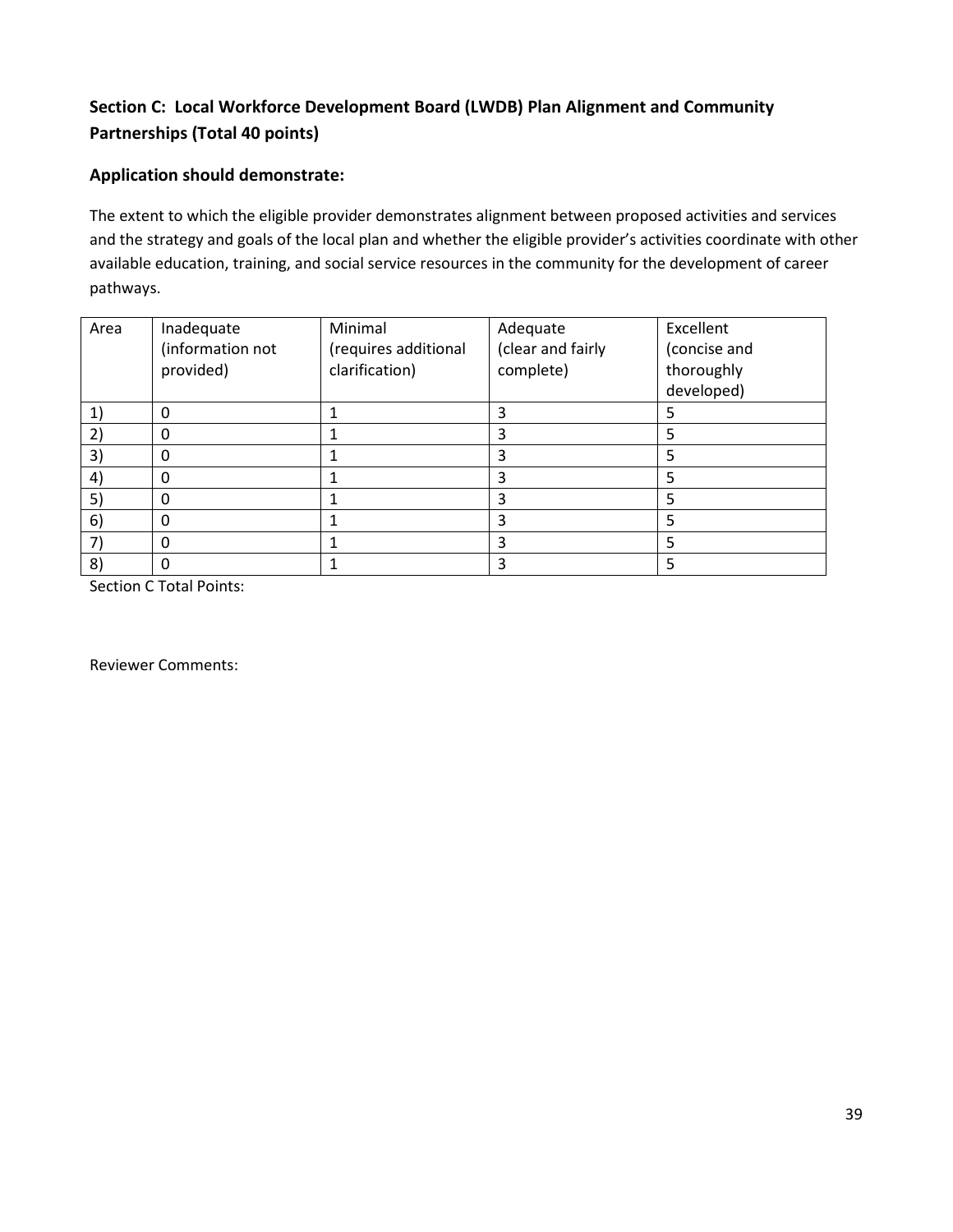### **Section D: Curriculum and Instructional Practices (Total 100 points)**

#### **Application should demonstrate:**

- Clear and detailed description of curriculum;
- Curriculum consistent with the *purpose* and *core outcome measures* of AEFLA; and
- Evidence-based practices
- Curriculum offered in whole group instructional format.
- Curriculum, Standards and Assessment in offering Workforce Preparation (Employability Skills) activities
- IELCE curriculum that incorporates civic participation, U.S. History, U.S. Government, and preparation for naturalization,
- Services are offered concurrently and contextually with training that leads to high-demand, high-wage employment in the region; and

|      | Lindence or experience in providing dadit LLL instruction in civits content |                      |                   |              |
|------|-----------------------------------------------------------------------------|----------------------|-------------------|--------------|
| Area | Inadequate                                                                  | Minimal              | Adequate          | Excellent    |
|      | (information not                                                            | (requires additional | (clear and fairly | (concise and |
|      | provided)                                                                   | clarification)       | complete)         | thoroughly   |
|      |                                                                             |                      |                   | developed)   |
| 1)   | $\mathbf 0$                                                                 | 1                    | 3                 | 5            |
| 2)   | $\mathbf 0$                                                                 | 4                    | 8                 | 15           |
| 3)   | 0                                                                           | 1                    | 3                 | 5            |
| 4)   | $\mathbf 0$                                                                 | 1                    | 3                 | 5            |
| 5)   | 0                                                                           | 1                    | 3                 | 5            |
| 6)   | $\mathbf 0$                                                                 | 1                    | 3                 | 5            |
| 7)   | $\mathbf 0$                                                                 | 1                    | 3                 | 5            |
| 8)   | $\mathbf 0$                                                                 | 1                    | 3                 | 5            |
| 9)   | $\mathbf 0$                                                                 | 1                    | 3                 | 5            |
| 10)  | $\mathbf 0$                                                                 | 1                    | 3                 | 5            |
| 11)  | $\mathbf{0}$                                                                | 3                    | 6                 | 10           |
| 12)  | $\mathbf{0}$                                                                | 1                    | 3                 | 5            |
| 13)  | 0                                                                           | 3                    | 6                 | 10           |
| 14)  | $\mathbf 0$                                                                 | 4                    | 8                 | 15           |

• Evidence of experience in providing adult ELL instruction in civics content

Section D Total Points: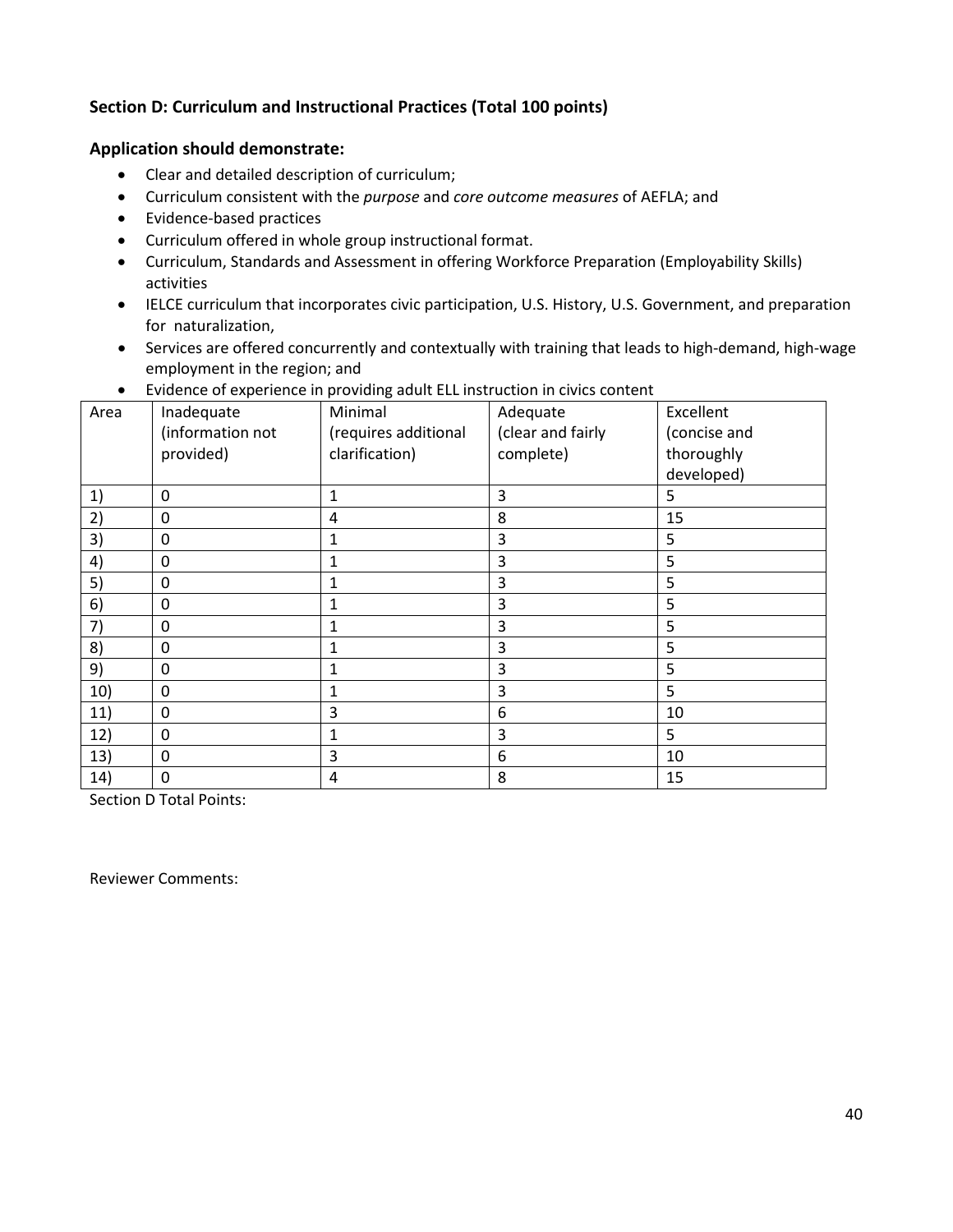# **Section E: Program Leadership and Instructional Staff Qualifications (Total Points 20)**

#### **Application should demonstrate:**

- Highly qualified program leader(s);
- Leadership responsibilities clearly outlined and focused on needs of program;
- Ability to devote adequate time and effort to administration of AEFLA grant; and
- Commitment to program improvement.

| Area | Inadequate       | Minimal              | Adequate          | Excellent    |
|------|------------------|----------------------|-------------------|--------------|
|      | (information not | (requires additional | (clear and fairly | (concise and |
|      | provided)        | clarification)       | complete)         | thoroughly   |
|      |                  |                      |                   | developed)   |
|      |                  |                      |                   |              |
| 2)   | υ                |                      |                   |              |
| 3)   |                  |                      |                   |              |
| 4)   |                  |                      |                   |              |

Section E Total Points: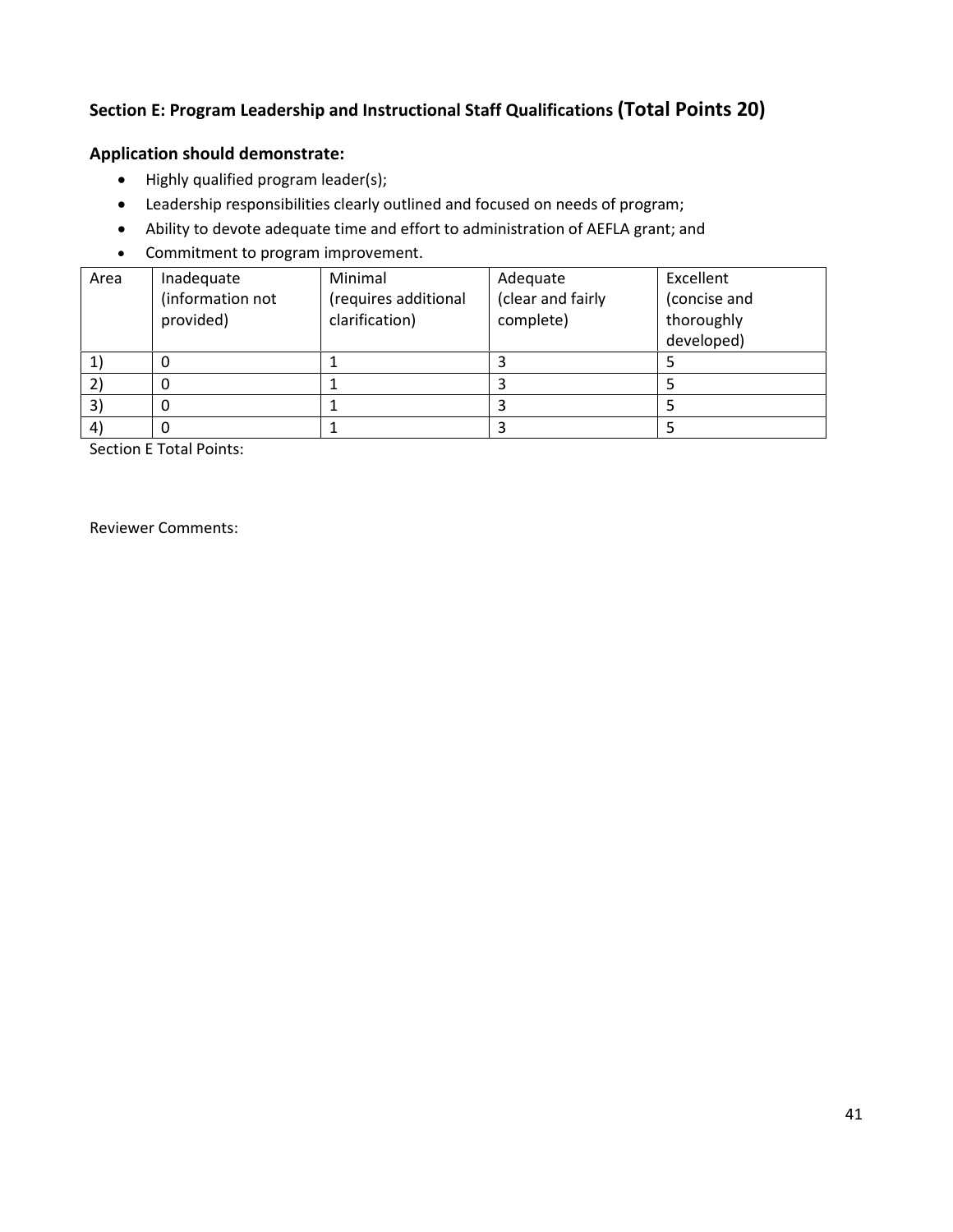# **Section F: Professional Development (Total Points 20)**

## **Application should demonstrate:**

- Professional development plan and activities that support teachers' needs;
- Professional development needs that are assessed and incorporated into PD plan; and
- Program support for professional development activities for teachers and program leaders.

| Area              | Inadequate<br>(information not<br>provided) | Minimal<br>(requires additional<br>clarification) | Adequate<br>(clear and fairly<br>complete) | Excellent<br>(concise and<br>thoroughly<br>developed) |
|-------------------|---------------------------------------------|---------------------------------------------------|--------------------------------------------|-------------------------------------------------------|
|                   |                                             |                                                   |                                            |                                                       |
| 2                 |                                             |                                                   |                                            |                                                       |
| 3)                |                                             |                                                   |                                            |                                                       |
| $\left( 4\right)$ |                                             |                                                   |                                            |                                                       |

Section F Total Points: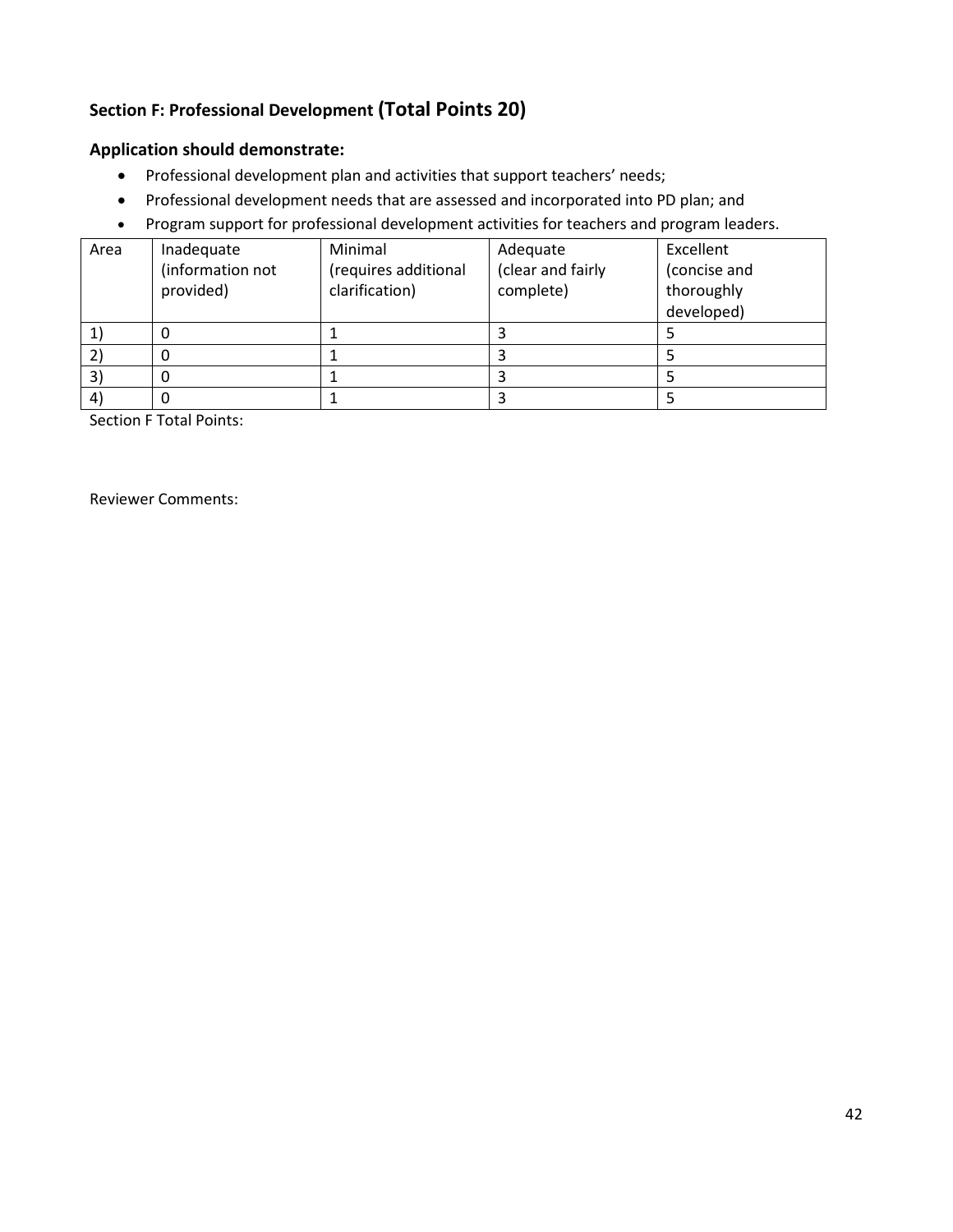# **Section G: Data Collection & Accountability Reporting (Total Points 45)**

### **Application should demonstrate:**

- Program has sufficient technology support to troubleshoot network infrastructure issues;
- Program has sufficient staff to assign data entry duties to appropriate individuals; and
- Program director takes responsibility for accurate data collection and reporting.

| Area | Inadequate       | Minimal              | Adequate          | Excellent    |
|------|------------------|----------------------|-------------------|--------------|
|      | (information not | (requires additional | (clear and fairly | (concise and |
|      | provided)        | clarification)       | complete)         | thoroughly   |
|      |                  |                      |                   | developed)   |
| 1)   | 0                |                      |                   |              |
| 2)   | 0                |                      | 6                 | 10           |
| 3)   | 0                |                      |                   |              |
| 4)   | 0                |                      |                   |              |
| 5)   | 0                |                      |                   |              |
| 6)   | 0                |                      | 8                 | 15           |

Section G Total Points: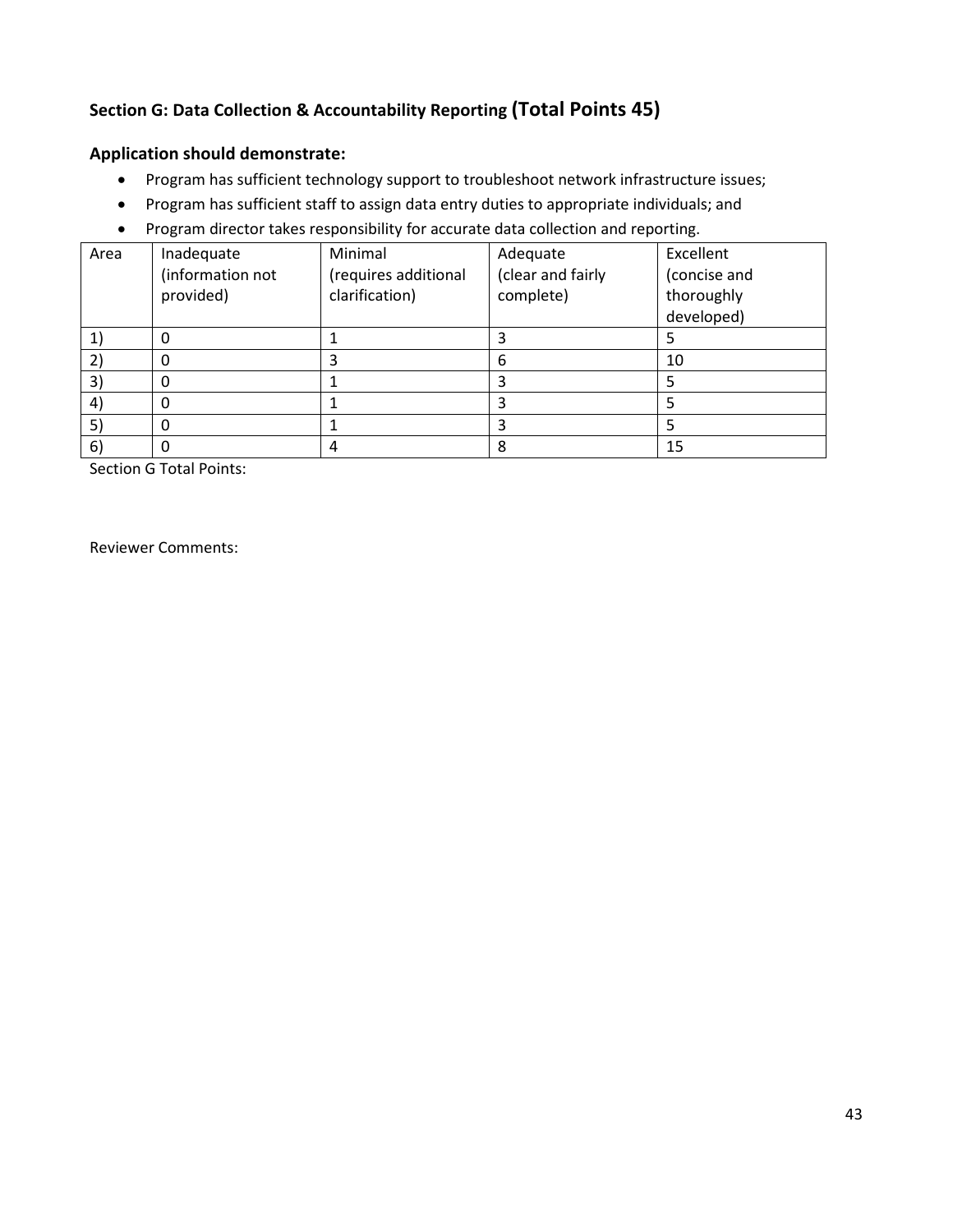# **Section H: Budget Narrative & Funding Priorities Narrative (Total Points 20)**

## **Application should demonstrate:**

- Projected expenditures are allowable, reasonable and necessary; and
- Budget priorities are clear and reflect the content of the application.

| Area | Inadequate<br>(information not<br>provided) | Minimal<br>(requires additional<br>clarification) | Adequate<br>(clear and fairly<br>complete) | Excellent<br>(concise and<br>thoroughly<br>developed) |
|------|---------------------------------------------|---------------------------------------------------|--------------------------------------------|-------------------------------------------------------|
|      |                                             |                                                   | O                                          | 10                                                    |
|      |                                             |                                                   | O                                          | 10                                                    |

Section H Total Points: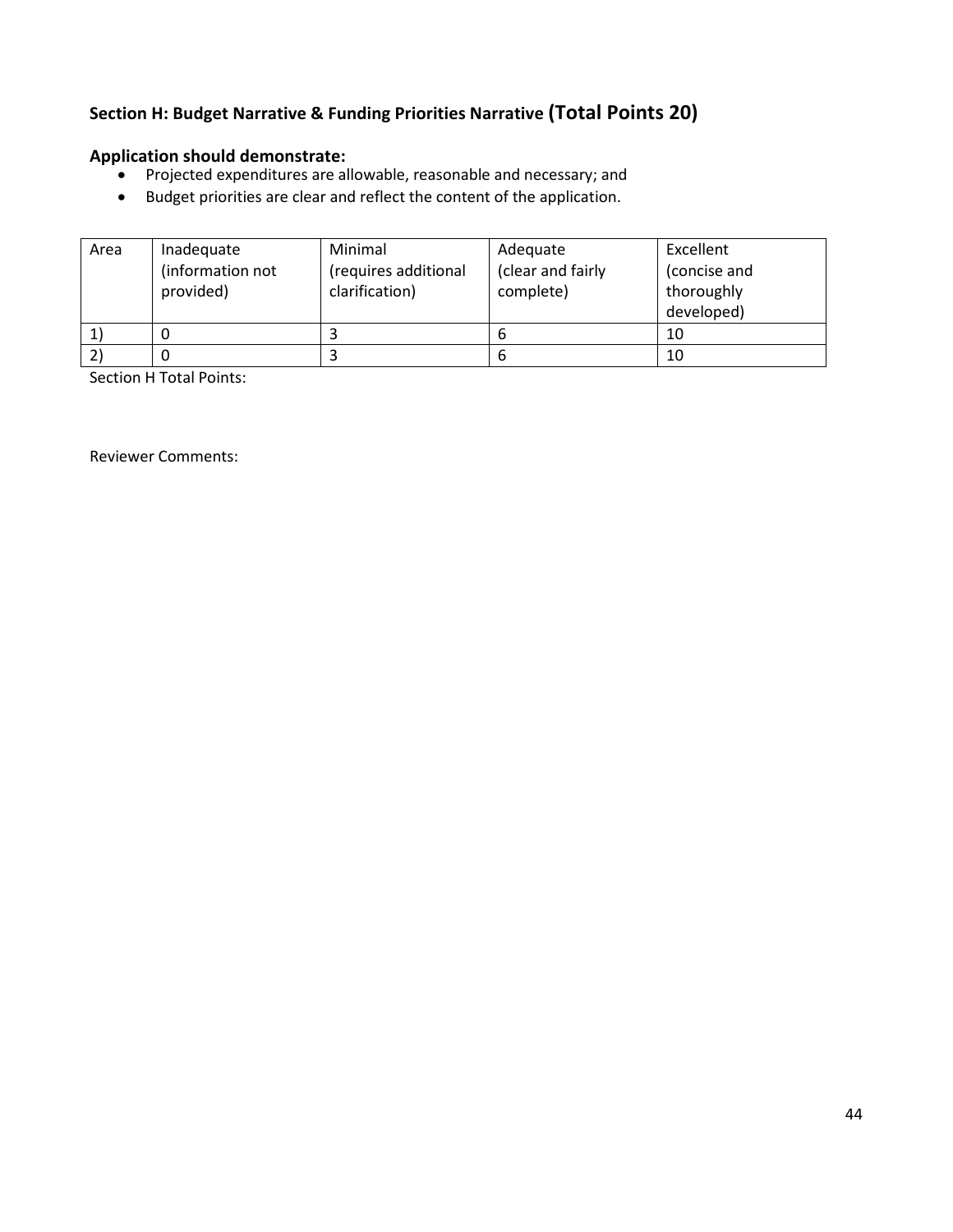# <span id="page-45-0"></span>**Appendix C: The General Education Provisions Act (GEPA)**

The General Education Provisions Act (GEPA) is the law that contains general requirements applicable to most programs administered by the U.S. Department of Education. On October 20, 1994, the Improving America's Schools Act, Public Law 103-382, become law. The Act added a provision to the General Education Provisions Act (GEPA). Section 427 of GEPA (20 USC § 1228a - Equity for participants, teachers, and other program beneficiaries) requires an applicant for assistance under U.S. Department of Education programs to develop and describe in the grant application the steps it proposes to take to ensure equitable access to, and equitable participation in, its proposed project for participants, teachers, and other program beneficiaries with special needs. The purpose of Section 427 is to assist the Department in implementing its mission to ensure equal access to education and to promote educational excellence throughout the Nation,  $by$   $-$  (1) ensuring equal opportunities to participate for all eligible participants, teachers, and other program beneficiaries in any project or activity carried out under an applicable program; and (2) promoting the ability of such participants, teachers, and beneficiaries to meet high standards. A restatement of compliance with civil rights requirements is not sufficient to meet the requirements in section 427 of GEPA.

Section 427 requires each applicant for funds (other than an individual person) to include in its application a description of the steps the applicant proposes to take to ensure equitable access to, and participation in, its Federally-assisted program for participants, teachers, and other program beneficiaries with special needs. This provision allows applicants discretion in developing the required description. The statute highlights six types of barriers that can impede equitable access or participation: gender, race, national origin, color, disability, or age. Based on local circumstances, you should determine whether these or other barriers may prevent your participants, teachers, etc. from such access or participation in, the Federally-funded project or activity. The description in your application of steps to be taken to overcome these barriers need not be lengthy; you may provide a clear and succinct description of how you plan to address those barriers that are applicable to your circumstances.

Section 427 is not intended to duplicate the requirements of civil rights statutes, but rather to ensure that, in designing their projects, applicants for Federal funds address equity concerns that may affect the ability of certain potential beneficiaries to fully participate in the project and to achieve to high standards. Consistent with program requirements and its approved application, an applicant may use the Federal funds awarded to it to eliminate barriers it identifies.

What are Examples of How an Applicant Might Satisfy the Requirement of This Provision?

The following examples may help illustrate how an applicant may comply with Section 427.